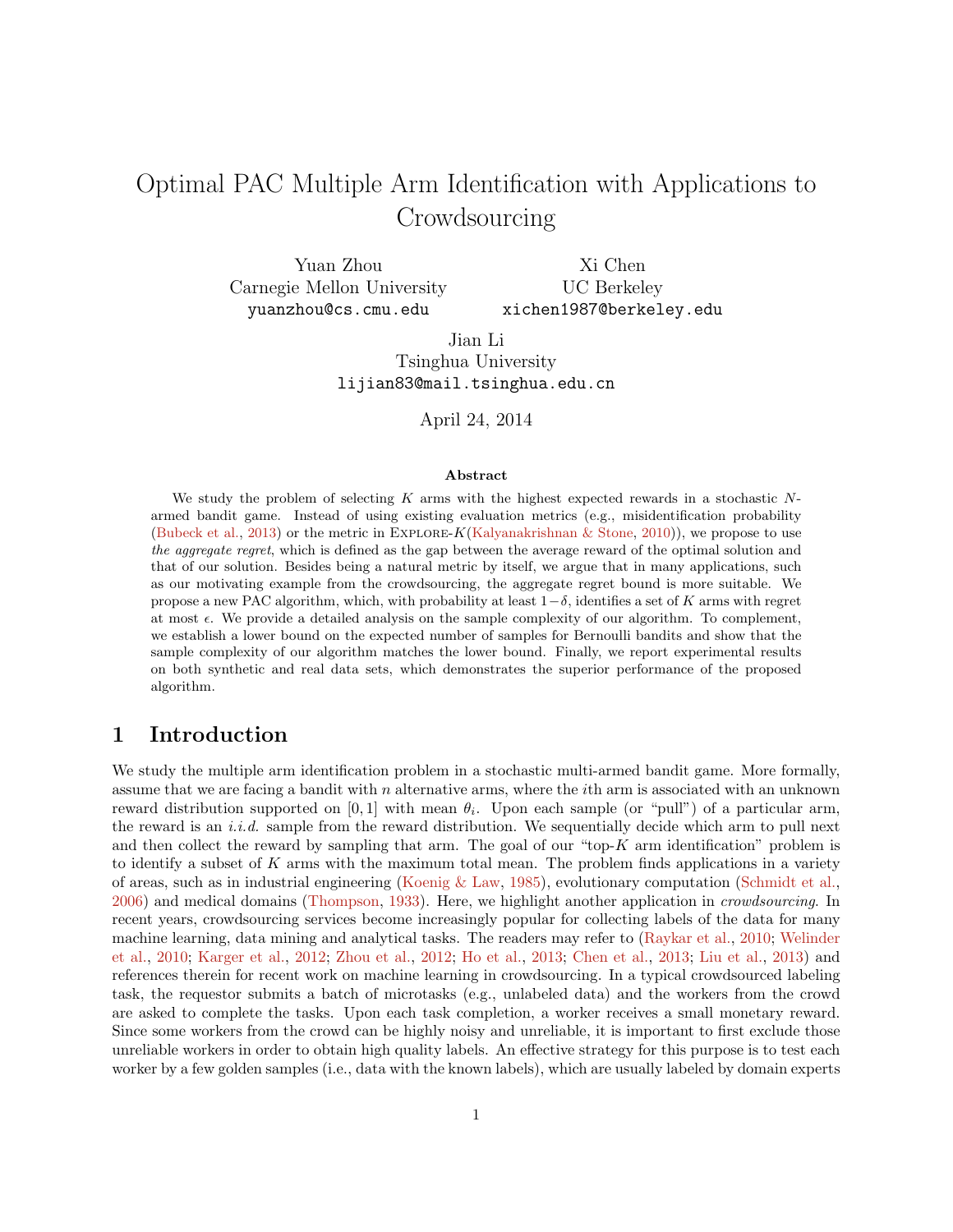<span id="page-1-1"></span>and hence expensive to acquire. Therefore, it is desirable to select the best  $K$  workers with the minimum number of queries. This problem can be cast into our top-K arm identification problem, where each worker corresponds to an arm and the mean  $\theta_i$  characterizes the *i*th worker's underlying reliability/quality.

More formally, assume that the arms are ordered by their means:  $\theta_1 > \theta_2 > \ldots > \theta_n$  and let T be the set of selected arms with size  $|T| = K$ . We define the *aggregate regret* (or *regret* for short) of T as:

<span id="page-1-0"></span>
$$
\mathcal{L}_T = \frac{1}{K} \left( \sum_{i=1}^K \theta_i - \sum_{i \in T} \theta_i \right). \tag{1}
$$

Our goal is to design an algorithm with low sample complexity and PAC (Probably Approximately Correct) style bounds. More specifically, given any fixed positive constants  $\epsilon, \delta$ , the algorithm should be able to identify a set T of K arms with  $\mathcal{L}_T \leq \epsilon$  (we call such a solution an  $\epsilon$ -optimal solution), with probability at least  $1 - \delta$ .

We first note that our problem strictly generalizes the previous work by [\(Even-Dar et al.,](#page-11-9) [2006;](#page-11-9) [Mannor](#page-11-10) [& Tsitsiklis,](#page-11-10) [2004\)](#page-11-10) for  $K = 1$  to arbitrary positive integer K and hence is referred to as multiple arm identification problem. Although the problem of choosing multiple arms has been studied in some existing work, e.g., [\(Bubeck et al.,](#page-11-0) [2013;](#page-11-0) [Audibert et al.,](#page-10-0) [2013;](#page-10-0) [Kalyanakrishnan & Stone,](#page-11-1) [2010;](#page-11-1) [Kalyanakrishnan](#page-11-11) [et al.,](#page-11-11) [2012\)](#page-11-11), our notion of aggregate regret is inherently different from previously studied evaluation metrics such as misidentification probability (MISID-PROB) [\(Bubeck et al.,](#page-11-0) [2013\)](#page-11-0) and EXPLORE-K[\(Kalyanakrishnan](#page-11-1) [& Stone,](#page-11-1) [2010;](#page-11-1) [Kalyanakrishnan et al.,](#page-11-11) [2012\)](#page-11-11). In particular, MISID-PROB controls the probability that the output set T is not exactly the same as the top-K arms; and EXPLORE-Krequires to return a set T where, with high confidence, the mean of each arm in T is  $\epsilon$ -close to the K-th best arm. As we will explain in the related work section, our evaluation metric is a more suitable objective for many real applications, especially for the aforementioned crowdsourcing application.

We summarize our results in this paper as follows:

- 1. [Section 3](#page-3-0) & [4:](#page-4-0) We develop a new PAC algorithm with sample complexity  $O\left(\frac{n}{\epsilon^2}\left(1+\frac{\ln(1/\delta)}{K}\right)\right)$  for any positive constants  $\epsilon, \delta$ , and any  $1 \leq K \leq n/2$ . For  $n/2 \leq K < n$ , the sample complexity becomes  $O\left(\frac{n-K}{K}\cdot\frac{n}{\epsilon^2}\right)\left(\frac{n-K}{K}+\frac{\ln 1/\delta}{K}\right)$  $\frac{1/\delta}{K}$ . The analysis of the algorithm is presented in [Section 4.](#page-4-0) It is interesting to compare this bound with the optimal  $O(\frac{n}{\epsilon^2} \ln(\frac{1}{\delta}))$  bound for  $K = 1$  in [\(Even-Dar et al.,](#page-11-9) [2006;](#page-11-9) [Mannor](#page-11-10) [& Tsitsiklis,](#page-11-10) [2004\)](#page-11-10). For  $K = 1$  (i.e., selecting the best arm), our result matches theirs. Interestingly, when K is larger, our algorithm suggests that even less samples are needed. Intuitively, a larger  $K$ leads to a less stringent constraint for an  $\epsilon$ -optimal solution and thus can tolerate more mistakes. Let us consider the following toy example. Assume all the arms have the same mean  $1/2$ , except for a random one with mean  $1/2 + 2\epsilon$ . If  $K = 1$ , to obtain an  $\epsilon$ -optimal solution, we essentially need to identify the special arm and thus need a lot of samples. However, if K is large, any subset of K arms would work fine since the regret is at most  $2\epsilon/K$ . Our algorithm bears some similarity with previous work, such as the halving technique in [\(Even-Dar et al.,](#page-11-9) [2006;](#page-11-9) [Kalyanakrishnan & Stone,](#page-11-1) [2010;](#page-11-1) [Karnin](#page-11-12) [et al.,](#page-11-12) [2013\)](#page-11-12) and idea of accept-reject in [\(Bubeck et al.,](#page-11-0) [2013\)](#page-11-0). However, the analysis is more involved than the case for  $K = 1$  and needs to be done more carefully in order to achieve the above sample complexity.
- 2. [Section 5:](#page-6-0) To complement the upper bound, we further establish a matching lower bound for Bernoulli bandits: for  $1 \leq K \leq n/2$ , any (deterministic or randomized) algorithm requires at least  $\Omega\left(\frac{n}{\epsilon^2}\left(1+\frac{\ln(1/\delta)}{K}\right)\right)$ samples to obtain an  $\epsilon$ -optimal solution with the confidence  $1 - \delta$ ; for  $n/2 \leq K < n$ , the lower bound becomes  $\Omega\left(\frac{n-K}{K}\cdot\frac{n}{\epsilon^2}\right)\left(\frac{n-K}{K}+\frac{\ln 1/\delta}{K}\right)$  $\frac{1/\delta}{K}$ . This shows that our algorithm achieves the optimal sample complexity for Bernoulli bandits and for all values of  $\epsilon, \delta$  and K. To this end, we show two different lower bounds for  $1 \leq K \leq n/2$ :  $\Omega(\frac{n}{\epsilon^2})$  and  $\Omega(\frac{n}{\epsilon^2} \frac{\ln(1/\delta)}{K})$  $\frac{1}{K}$ ). The first bound is established via an interesting reduction from our problem to the basic problem of distinguishing two similar Bernoulli arms (with means  $1/2$  and  $1/2+\epsilon$  respectively). The second one can be shown via a generalization of the argument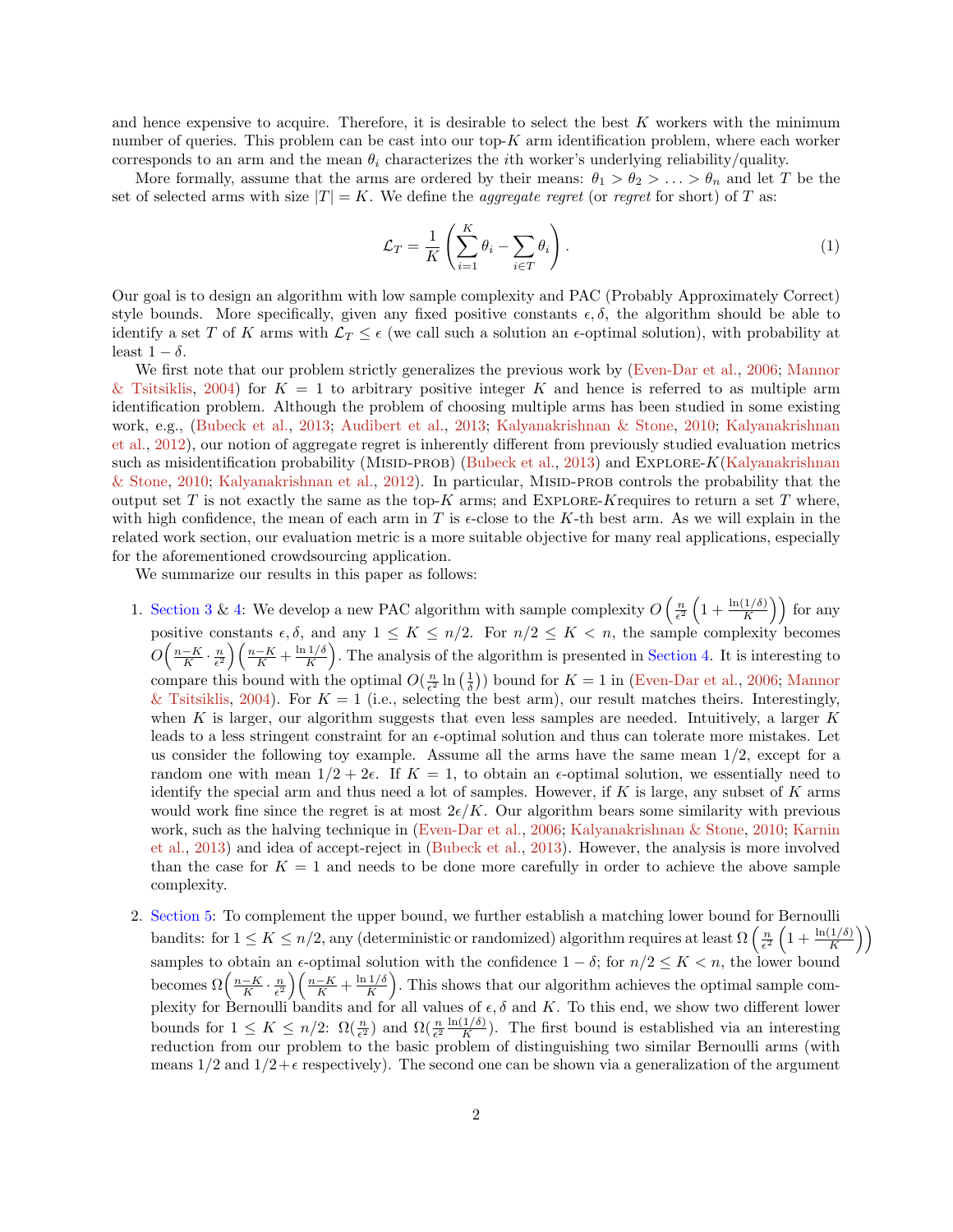<span id="page-2-2"></span>in [\(Mannor & Tsitsiklis,](#page-11-10) [2004\)](#page-11-10) for  $K = 1$ . The lower bound for  $n/2 \leq K \leq n$  can be easily derived by a reduction to the case for  $1 \leq K \leq n/2$ .

3. [Section 6:](#page-8-0) Finally, we conduct extensive experiments with both simulated and real data sets. The experimental results demonstrate that, using the same number of samples, our algorithm not only achieves lower regrets but also higher precisions than existing methods . Morever, using our algorithm, the maximum number of samples taken from any individual arm is much smaller than that in the SAR algorithm [\(Bubeck et al.,](#page-11-0) [2013\)](#page-11-0). This property is particularly desirable for crowdsourcing applications since it can be quite problematic, at least time-consuming, to test a single worker with too samples.

### 2 Related Works

Multi-armed bandit problems have been extensively studied in the machine learning community over the past decade (see for example [\(Auer et al.,](#page-10-1) [2002a,](#page-10-1)[b;](#page-10-2) [Beygelzimer et al.,](#page-11-13) [2011;](#page-11-13) [Bubeck & Cesa-Bianchi,](#page-11-14) [2012\)](#page-11-14) and the references therein). In recent years, the multiple arm identification problem has received much attention and has been investigated under different setups. For example, the work [\(Even-Dar et al.,](#page-11-9) [2006;](#page-11-9) [Mannor &](#page-11-10) [Tsitsiklis,](#page-11-10) [2004;](#page-11-10) [Audibert et al.,](#page-10-3) [2010;](#page-10-3) [Karnin et al.,](#page-11-12) [2013\)](#page-11-12) studied the the special case when  $K = 1$ . When  $K > 1$ , [Bubeck et al.\(2013\)](#page-11-0) proposed a SAR (Successive Accepts and Rejects) algorithm which minimizes the misidentification probability, (i.e.,  $Pr(T \neq \{1, ..., K\})$ , denoted as MISID-PROB), given a fixed budget (of queries). Another line of research [\(Kalyanakrishnan et al.,](#page-11-11) [2012;](#page-11-11) [Kalyanakrishnan & Stone,](#page-11-1) [2010\)](#page-11-1) proposed to select a subset T of arms, such that with high probability, for all arms  $i \in T$ ,  $\theta_i > \theta_K - \epsilon$ , where  $\theta_K$  is the mean of the  $K$ -th best arm. We refer this metric to as the  $EXPLORE-K$  metric.

Our notion of aggregate regret is inherently different from MISID-PROB and EXPLORE- $K$ , and is a more suitable objective for many real applications. For example, MISID-PROB requires to identify the exact top- $K$ arms, which is more stringent. When the gap of any consecutive pair  $\theta_i$  and  $\theta_{i+1}$  among the first 2K arms is extremely small (e.g.,  $o(\frac{1}{n})$ ), it requires a huge amount (e.g.,  $\omega(n^2)$ ) of samples to make the misidentification probability less than  $\epsilon$  [\(Bubeck et al.,](#page-11-0) [2013\)](#page-11-0). While in our metric, any K arms among the first 2K arms consititute an  $\epsilon$ -optimal solution. In crowdsourcing applications, our main goal is not to select the exact top-K workers, but a pool of good enough workers with a small number of samples. We note that the expected simple regret,  $\frac{1}{K}(\sum_{i=1}^K \theta_i - \mathbf{E}[\sum_{i \in T} \theta_i])$ , was also considered in a number of prior works [\(Audibert](#page-10-3) [et al.,](#page-10-3) [2010;](#page-10-3) [Bubeck et al.,](#page-11-0) [2013;](#page-11-0) [Audibert et al.,](#page-10-0) [2013\)](#page-10-0). In [\(Audibert et al.,](#page-10-3) [2010;](#page-10-3) [Bubeck et al.,](#page-11-0) [2013\)](#page-11-0), the expected simple regret was shown to be sandwiched by  $\Delta$ ·MISID-PROB and MISID-PROB (for  $K = 1$ ), where  $\Delta = \theta_1 - \theta_2$ . However,  $\Delta$  can be arbitrarily small, hence MISID-PROB can be an arbitrarily bad bound for the simple regret. It is worthwhile noting that it is possible to obtain an expected simple regret of  $\epsilon$  with at most  $O(n^2/\epsilon)$  samples, using the semi-bandit regret bound in [\(Audibert et al.,](#page-10-0) [2013\)](#page-10-0)<sup>[1](#page-2-0)</sup>. In constrast, the goal of this paper is to develop an efficient algorithm to achieve an  $\epsilon$ -regret with high probability, which is a stronger requirement than obtaining an  $\epsilon$ -expected simple regret.

To compare our aggregate regret with the EXPLORE- $K$  metric, let us consider another example where  $\theta_1,\ldots,\theta_{K-1}$  are much larger than  $\theta_K$  and  $\theta_{K+i} > \theta_K - \epsilon$  for  $i = 1,\ldots,K$ . It is easy to see that the set  $T = \{K+1,\ldots,2K\}$  $T = \{K+1,\ldots,2K\}$  $T = \{K+1,\ldots,2K\}$  also satisfies the requirement of EXPLORE- $K^2$ . However, the set T is far away from the optimal set with the aggregate regret much larger than  $\epsilon$ . In crowdsourcing, the labeling performance can downgrade to a significant extent if the best set of workers  $(e.g., \theta_1, \ldots, \theta_{K-1})$  in the example) is left out of the solution.

<span id="page-2-0"></span> $<sup>1</sup>$  The result in [\(Audibert et al.,](#page-10-0) [2013\)](#page-10-0) was stated in terms of expected accumulative regret (i.e., the expected regret over</sup> Z time slots). By setting the number of time slots Z to be  $\frac{n}{K\epsilon^2}$ , and choosing a random action as the final solution among Z actions (see e.g., [\(Bubeck et al.,](#page-11-15) [2009\)](#page-11-15)), one can get an expected simple regret of  $\epsilon$ .

<span id="page-2-1"></span><sup>2</sup> For this particular instance, it is unlikely that the algorithms proposed in [\(Kalyanakrishnan et al.,](#page-11-11) [2012;](#page-11-11) [Kalyanakrishnan](#page-11-1) [& Stone,](#page-11-1) [2010\)](#page-11-1) would choose  $\{K+1,\ldots,2K\}$  as the solution, even though it is a valid solution under their EXPLORE-K metric. However, it is not clear, from their theoretical analysis, how good their solution is, collectively, as compared with the best K arms.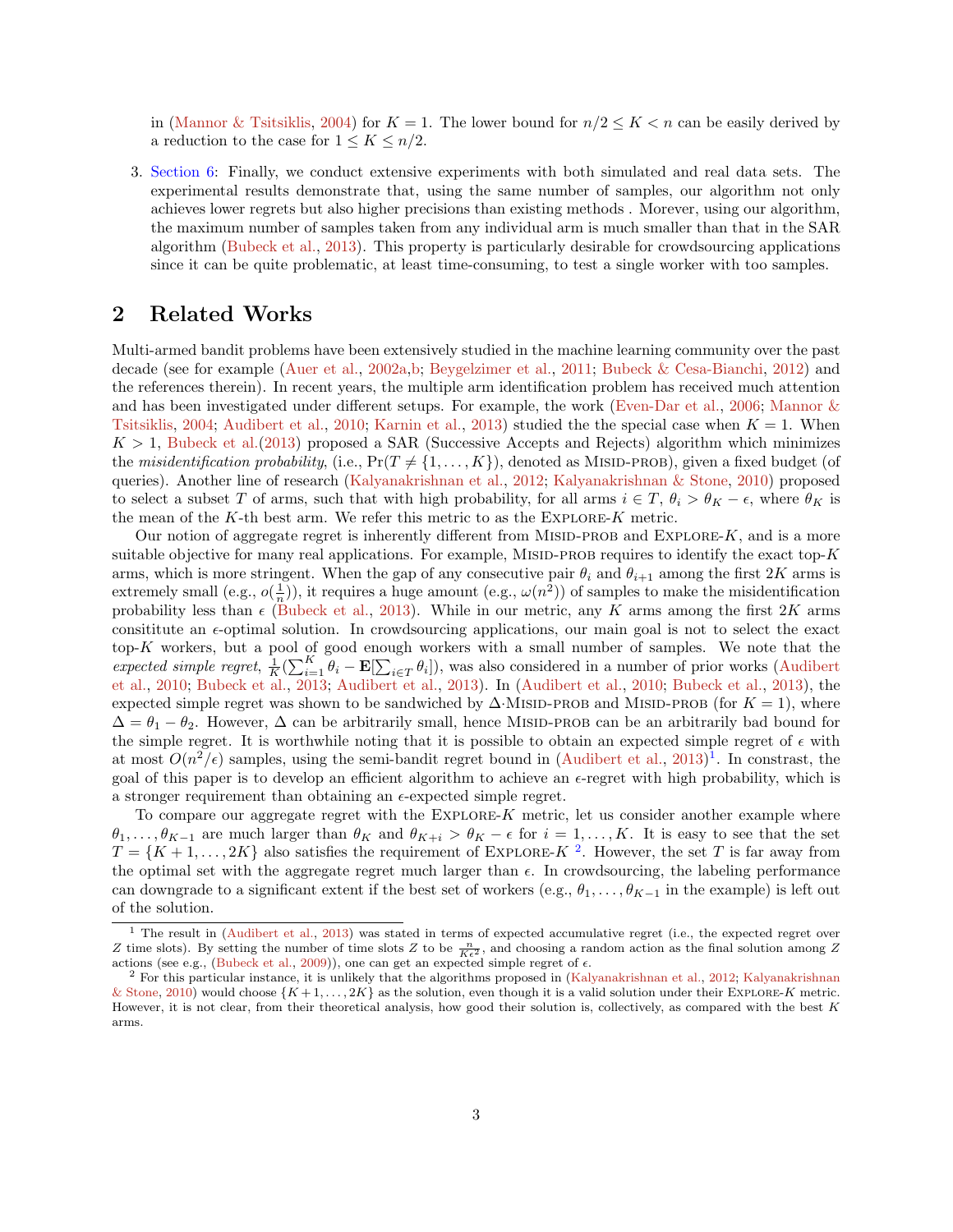<span id="page-3-1"></span>Algorithm 1 Optimal Multiple Arm Identification (OptMAI)

1: Input:  $n, K, Q$ . 2: **Initialization:** Active set of arms  $S_0 = \{1, ..., n\}$ ;  $\beta = e^{0.2} \cdot \frac{3}{4}$ ; set of top arms  $T_0 = \emptyset$ . Let  $r = 0$ 3: while  $|T_r| < K$  and  $|S_r| > 0$  do 4: if  $|S_r| > 4K$  then 5:  $S_{r+1} = \text{QE}(S_r, K, \beta^r(1-\beta)Q)$ 6:  $T_{r+1} = \emptyset$ 7: else 8:  $(S_{r+1}, T_{r+1}) = AR(S_r, T_r, K, \beta^r (1 - \beta) Q)$ 9: end if 10:  $r = r + 1$ . 11: end while 12: **Output:** The set of the selected  $K$ -arms  $T_r$ .

<span id="page-3-3"></span>Algorithm 2 Quartile-Elimination(QE)  $(S, K, Q)$ 

- 1: Input:  $S, K, Q$ .
- 2: Sample each arm  $i \in S$  for  $Q_0 = \frac{Q}{|S|}$  times and let  $\hat{\theta}_i$  be the empirical mean of the *i*-th arm.
- 3: Find the first quartile (lower quartile) of the empirical mean  $\hat{\theta}_a$ , denoted by  $\hat{q}$ .
- 4: **Output:** The set  $V = S \setminus \{i \in S : \theta_i < \hat{q}\}.$

<span id="page-3-4"></span>Algorithm 3 Accept-Reject(AR)  $(S, T, K, Q)$ 

- 1: **Input:**  $S, T, K, Q$  and  $s = |S|$ .
- 2: Sample each arm  $i \in S$  for  $Q_0 = \frac{Q}{|S|}$  times and let  $\hat{\theta}_i$  be the empirical mean of the *i*-th arm.
- 3: Let  $K' = K |T|$ . Let  $\widehat{\theta}_{(K')}$  and  $\widehat{\theta}_{(K'+1)}$  be the K'-th and  $(K'+1)$ -th largest empirical means, respectively. Define the empirical gap for each arm  $i \in S$ :

<span id="page-3-5"></span>
$$
\widehat{\Delta}_i = \max(\widehat{\theta}_i - \widehat{\theta}_{(K'+1)}, \widehat{\theta}_{(K')} - \widehat{\theta}_i)
$$
\n(2)

4: while  $|T| < K$  and  $|S| > 3s/4$  do

5: Let  $a \in \arg \max_{i \in S} \Delta_i$  and set  $S = S \setminus \{a\}.$ 

6: if  $\theta_a \geq \theta_{(K'+1)}$  then 7: Set  $T = T \cup \{a\}.$ 

8: end if 9: end while

10: **Output:** The set  $S$  and  $T$ .

### <span id="page-3-0"></span>3 Algorithm

In this section, we describe our algorithm for the multiple arm identification problem. Our algorithm OptMAI [\(Algorithm 1\)](#page-3-1) takes three positive integers  $n, K, Q$  as the input, where n is the total number of arms, K is the number of arms we want to choose and Q is an upper bound on the total number of samples  $^3$  $^3$ . In Section [4,](#page-4-0) we show that  $Q = O\left(\frac{n}{\epsilon^2}\left(1 + \frac{\ln(1/\delta)}{K}\right)\right)$  suffices to obtain an  $\epsilon$ -optimal solution with probability at least  $1 - \delta$ . OptMAI consists of two stages, the *Quartile-Elimination (QE) stage* (line 4-6) and the Accept-Reject (AR) stage (line 8).

The QE stage proceeds in rounds. Each QE round calls the QE subroutine in [Algorithm 2,](#page-3-3) which requires three parameters  $S, K$  and  $Q$ . Here,  $S$  is the set of arms which we still want to pull and  $Q$  is the total number

<span id="page-3-2"></span><sup>&</sup>lt;sup>3</sup>If [Algorithm 1](#page-3-1) stops at round  $r = R$ , the total number of samples is  $(1 - \beta^R)Q < Q$ .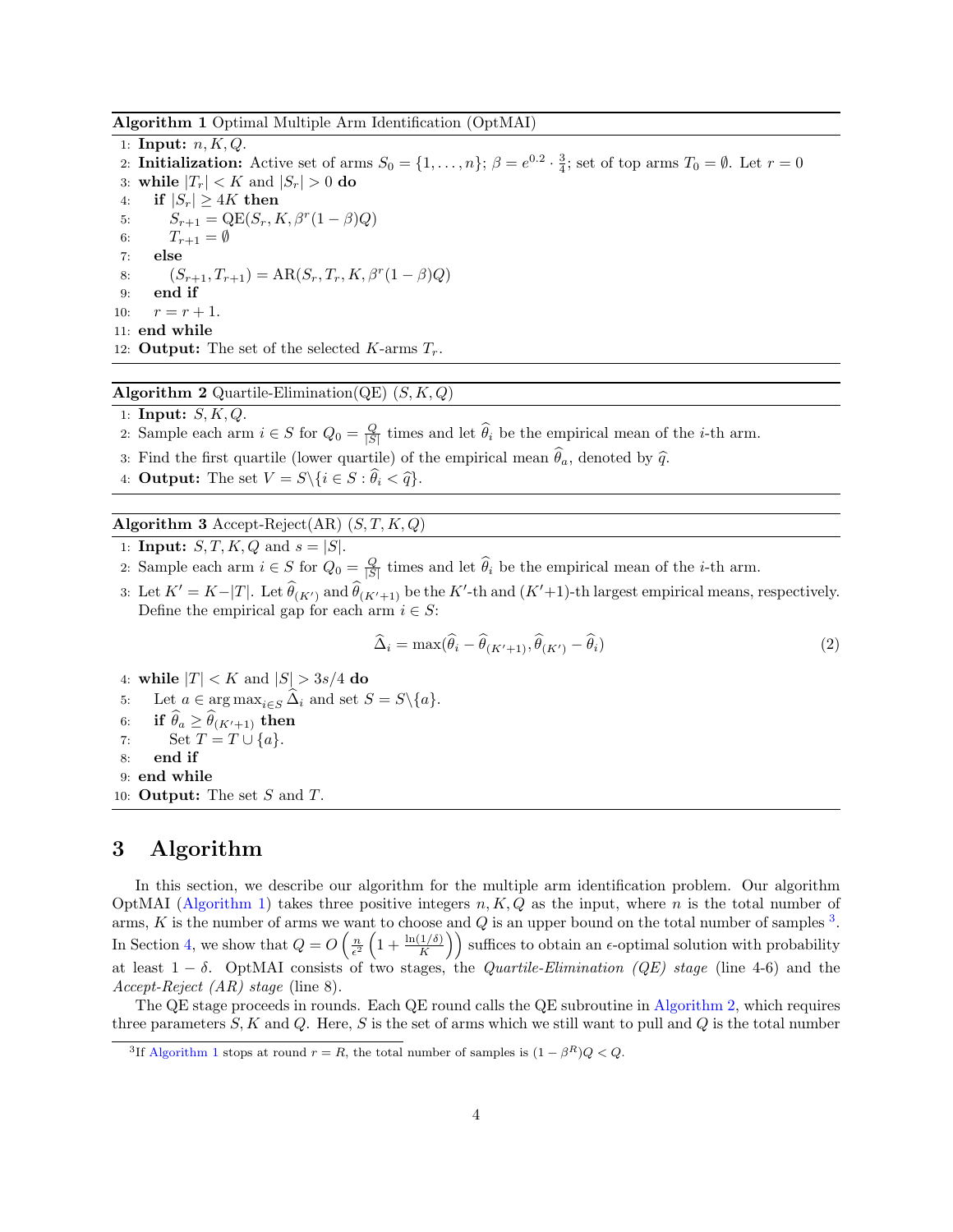of samples required in this round. We sample each arm in S for  $Q/|S|$  times and then discard a quarter of arms with the minimum empirical mean [4](#page-4-1) . We note that in each call of the QE subroutine, we pass different Q values (exponentially decreasing). This is critical for keeping the total number of samples linear and achieving the optimal sample complexity. See [Algorithm 1](#page-3-1) for the setting of the parameters. The QE stage repeatedly calls the QE subroutine until the number of remaining arms is at most 4K.

Now, we enter the AR stage, which also runs in rounds. Each AR round [\(Algorithm 3\)](#page-3-4) requires four parameters,  $S, T, K, Q$ , where  $S, K, Q$  have the same meanings as in QE and T is the set of arms that we have decided to include in our final solution and thus will not be sampled any more. In each AR subroutine [\(Algorithm 3\)](#page-3-4), we again sample each arm for  $Q/|S|$  times. We define the *empirical gap* for the *i*-th arm to be the absolute difference between the empirical mean of the *i*-th arm and the  $K'$ -th (or  $K' + 1$ -th) largest empirical mean, where  $K' = K - |T|$  (see Eq.[\(2\)](#page-3-5)). We remove a quarter of arms with the largest empirical gaps. There are two types of those removed arms: those with the largest empirical means, which are included in our final solution set  $T$ , and those with the smallest empirical means, which are discarded from further consideration.

Remark 3.1. We would like to mention that the naive uniform sampling algorithm, which takes the same number of samples from each arm and chooses the K arms with the largest empirical means, does not achieve the optimal sample complexity. In general, it requires at least  $\Omega(n \log n)$  samples, which is  $\log n$  factor worse than our optimal bound. See Appendix  $E$  for a detailed discussion.

Remark 3.2. To achieve the desired asymptotic bound on regret and sample complexity, the AR stage can be substituted by a simpler process which takes a uniform number of samples from each arm and chooses the K arms with the largest empirical means. The details can be found in Appendix [D.](#page-17-0) We choose to present the AR subroutine in this section because 1) it also meets the theoretical bound in [Section 4;](#page-4-0) 2) the AR stage shows a much better empirical performance.

#### <span id="page-4-0"></span>4 Bounding the Regret and the Sample Complexity

We analyze the regret achieved by our algorithm. Firstly, let us introduce some necessary notations. For any positive integer C, we use [C] to denote the set  $\{1, 2, \ldots, C\}$ . For any subset S of arms, let  $\text{ind}_i(S)$  be the arm in S with the *i*-th largest mean. We use  $\mathsf{val}_C(S)$  to denote the average mean of the C best arms in S, i.e.,  $\mathsf{val}_C(S) \triangleq \frac{1}{C} \sum_{i=1}^C \theta_{\mathsf{ind}_i(S)}$ . Let  $\mathsf{tot}_C(S) = C \cdot \mathsf{val}_C(S)$  be the total sum of the means of the  $C$  best arms in  $S$ . We first consider one QE round. Suppose  $S$  is the set of input arms and  $V$  is the output set. We first show that the average mean of the K best arms in V is at most  $\epsilon$  worse that that in S, for some appropriate  $\epsilon$  (depending on Q and  $|S|$ ).

<span id="page-4-2"></span>**Lemma 4.1.** Assume that  $K \leq |S|/4$  and let V be the output of  $QE(S, K, Q)$  [\(Algorithm 2\)](#page-3-3). For every  $\delta > 0$ , with probability  $1 - \delta$ , we have that  $\mathsf{val}_K(V) \geq \mathsf{val}_K(S) - \epsilon$ , where  $\epsilon = \sqrt{\frac{|S|}{O}}$  $\frac{S}{Q}\left(10+\frac{4\ln(2/\delta)}{K}\right).$ 

The basic idea of the proof goes as follows. Let  $p = \theta_{ind_{|S|/2}(S)}$  be the median of the  $\theta$  in S and  $\tau = \min_{i \in V}(\hat{\theta}_i)$  be the minimum *empirical mean* for the selected arms in V. For each arm i among the top K arms in S, we define the random variable  $X_i = \mathbf{1} \{\widehat{\theta}_{ind_i(S)} < p + \frac{\epsilon}{2}\}\$ , where  $\mathbf{1}\{\cdot\}$  is the indicator 2 function (i.e.,  $\mathbf{1}\{\text{true}\}=1$  and  $\mathbf{1}\{\text{false}\}=0$ ). Let  $X=\frac{1}{K}\sum_{i=1}^{K}(\theta_{\text{ind}_i(S)}-p)X_i$ . We further define two events  $\mathcal{E}_1 = \{X \leq \epsilon\}$  and  $\mathcal{E}_2 = \{\tau \leq p + \frac{\epsilon}{2}\}\$ . Intuitively,  $\mathcal{E}_2$  says that the threshold  $\tau$ , as the third quartile of the empirical means, is not much larger than the expected median value (i.e., p). When  $\mathcal{E}_2$  happens,  $\mathcal{E}_1$  would give an upper bound on the regret  $\mathsf{val}_K(S) - \mathsf{val}_K(V)$ . We formalize this idea by first showing that the events  $\mathcal{E}_1$  and  $\mathcal{E}_2$  together imply that val<sub>K</sub>(V)  $\geq$  val<sub>K</sub>(S) –  $\epsilon$ . Then we prove that with the  $\epsilon$  value defined in the lemma statement, Each of  $\mathcal{E}_1$  and  $\mathcal{E}_2$  holds with probability at least  $1-\frac{\delta}{2}$ . By a simple union bound, our proof is completed. The details are presented in the appendix.

<span id="page-4-1"></span><sup>4</sup> The empirical mean of an arm is the average reward of the arm, over all samples in this round.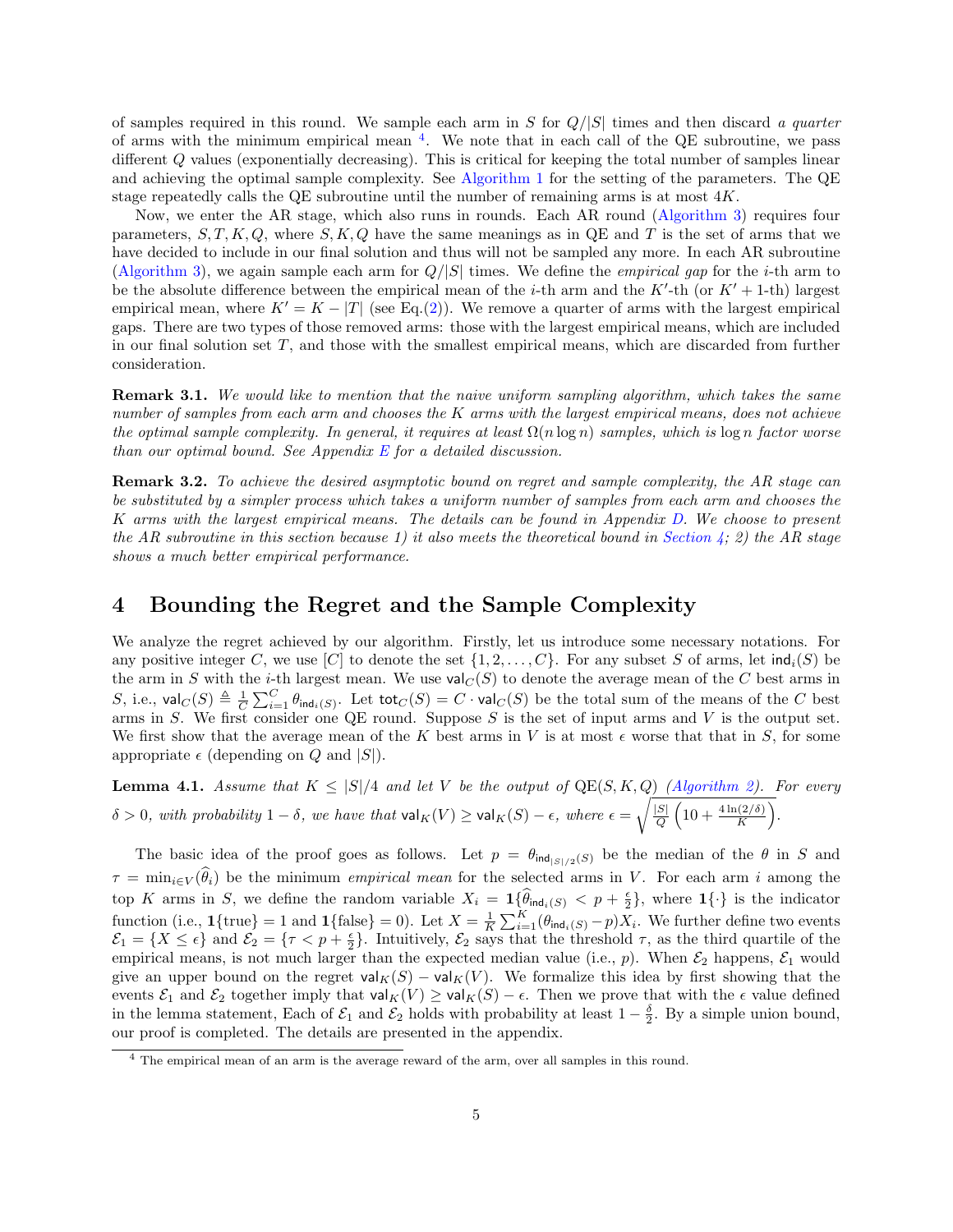Secondly, we provide the regret bound for the AR algorithm in the following lemma with the proof presented in the appendix.

<span id="page-5-0"></span>**Lemma 4.2.** Let  $(S', T')$  be the output of the algorithm  $AR(S, T, K, Q)$ . For every  $\delta > 0$ , with probability  $1 - \delta$ , we have that

$$
\mathsf{tot}_{K-|T'|}(S') + \mathsf{tot}_{|T'|}(T') \geq \mathsf{tot}_{K-|T|}(S) + \mathsf{tot}_{|T|}(T) - \epsilon K,
$$

where  $\epsilon = \sqrt{\frac{|S|}{O}}$  $\frac{|S|}{Q}\left(4+\frac{\log(2/\delta)}{K}\right).$ 

In each round of the AR-stage with  $S = S_r$  and top arms  $T = T_r$ , the value  $\frac{\text{tot}_{K-|T|}(S) + \text{tot}_{|T|}(T)}{K}$  is the best possible average mean of K arms. [Lemma 4.2](#page-5-0) provides an upper bound for the gap between this value on the output  $(T', S')$  by AR and the best possible one. Applying this bound over all rounds would further imply that this value of the output of [Algorithm 1](#page-3-1) is not far away from that of the real top-K arms. With [Lemma 4.1](#page-4-2) and [Lemma 4.2](#page-5-0) in place, we prove the performance of [Algorithm 1](#page-3-1) in the next theorem.

<span id="page-5-1"></span>**Theorem 4.3.** For every  $\delta > 0$ , with probability at least  $1 - \delta$ , the output of OptMAI algorithm T is an  $\epsilon\text{-}optimal \ solution \ (i.e., \ \mathsf{val}_K(T) \geq \mathsf{val}_K([n])-\epsilon) \ \ with \ \epsilon = O\left(\sqrt{\frac{n}{Q}\left(1+\frac{\ln 1/\delta}{K}\right)}\right).$ 

[Theorem 4.3](#page-5-1) also provides us the sample complexity of [Algorithm 1](#page-3-1) for any pre-fixed positive values  $\epsilon$ and  $\delta$ , as stated in the next corollary.

<span id="page-5-3"></span>**Corollary 4.4.** For any positive constants  $\epsilon, \delta > 0$ , it suffices to run [Algorithm 1](#page-3-1) with

$$
Q = O\left(\frac{n}{\epsilon^2} \left(1 + \frac{\ln(1/\delta)}{K}\right)\right). \tag{3}
$$

in order to obtain an  $\epsilon$ -optimal solution with probability  $1-\delta$ . In other words, the sample complexity of the algorithm is bounded by  $O\left(\frac{n}{\epsilon^2}\left(1+\frac{\ln(1/\delta)}{K}\right)\right)$  from above.

For  $n/2 \leq K < n$ , we can easily obtain a better sample complexity as follows.

<span id="page-5-4"></span>**Theorem 4.5.** For any  $\delta > 0$  and  $n/2 \leq K < n$ , with probability at least  $1 - \delta$ , there is an algorithm that can find an  $\epsilon$ -optimal solution  $T$  (i.e.,  $\mathsf{val}_{K}(T) \geq \mathsf{val}_{K}([n]) - \epsilon$ ) and the number of samples used is at most at most

$$
O\Big(\frac{n-K}{K}\cdot\frac{n}{\epsilon^2}\Big)\Big(\frac{n-K}{K}+\frac{\ln 1/\delta}{K}\Big).
$$

*Proof.* Instead of directly finding the best K arms, we attempt to find the worst  $n - K$  arms. First, we can see that for any  $\epsilon', \delta > 0$ , we can find a set T' of  $n - K$  arms such that

<span id="page-5-2"></span>
$$
\sum_{i \in T'} \theta_i - \sum_{i=K+1}^n \theta_i \le (n - K)\epsilon',\tag{4}
$$

(we call such a set T' an  $\epsilon'$ -worst solution) with probability  $1-\delta$ , using at most  $O\left(\frac{n}{\epsilon'^2}\left(1+\frac{\ln(1/\delta)}{n-K}\right)\right)$  samples. This can be done by constructing a new multiple arm identification instance and run OPTMAI on the new instance. In the new instance, there is an arm with mean  $1-\theta_i$  if the original instance consists of an arm with mean  $\theta_i$ . Sampling from this arm can be simulated by sampling from the corresponding original arm (if we get a sample of value x from the original arm, we use  $1-x$  as the sample for the new arm). It is easy to see that for any  $\epsilon$ -optimal solution T' for the new instance, we have that  $\sum_{i=K+1}^{n} (1-\theta_i) - \sum_{i \in T'} (1-\theta_i) \leq (n-K)\epsilon'$ (by definition), which is equivalent to an  $\epsilon'$ -worst solution for the original instance.

By setting  $\epsilon' = \frac{K}{n-K} \cdot \epsilon$  and  $T = [n] \setminus T'$ , we can see that  $(4)$  implies that  $\sum_{i=1}^{K} \theta_i - \sum_{i \in T} \theta_i \leq K \epsilon$ . The theorem follows.  $\Box$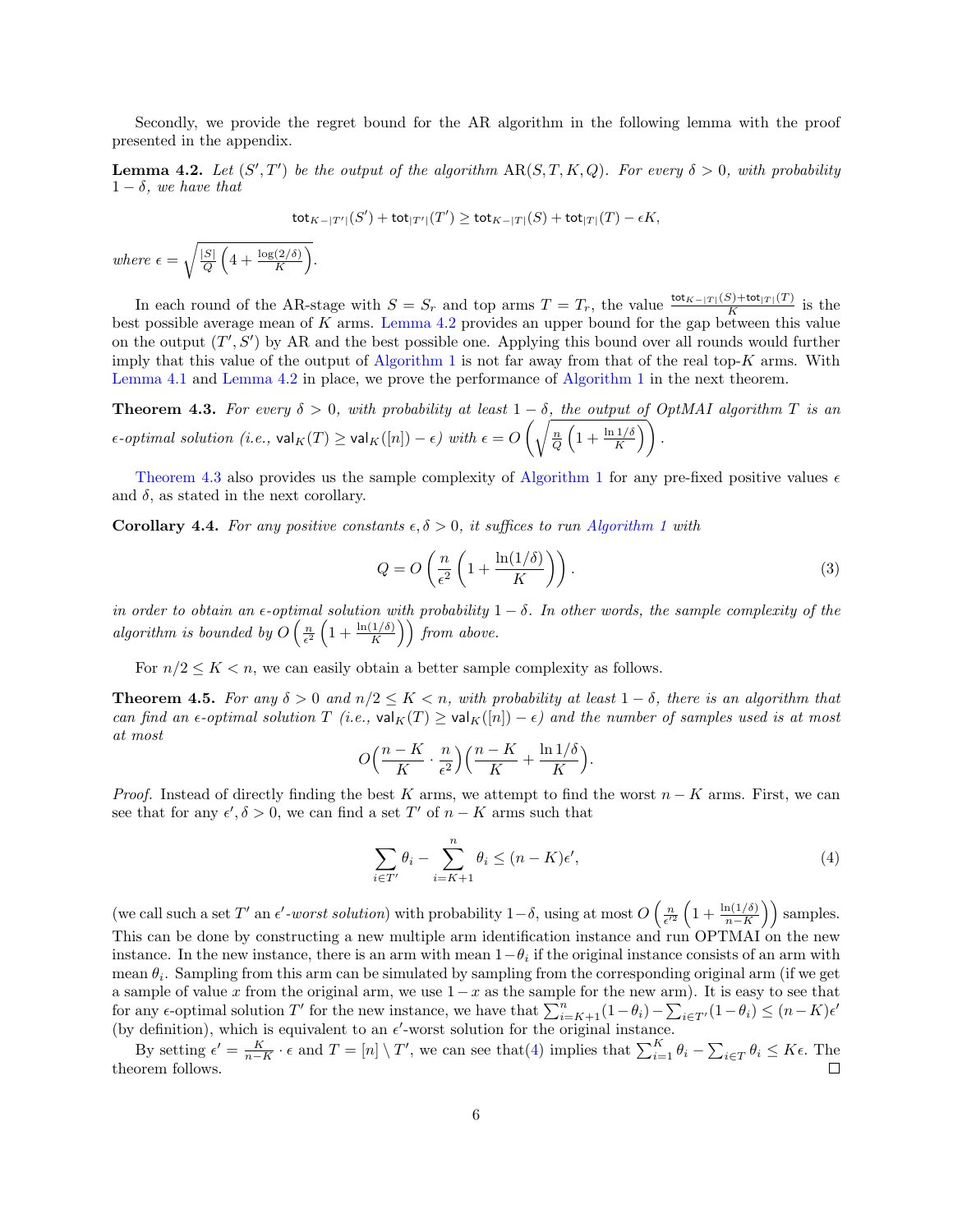#### <span id="page-6-0"></span>5 A Matching Lower Bound

In this section, we provide lower bounds for Bernoulli bandits where the reward of the  $i$ -th arm follows a Bernoulli distribution with mean  $\theta_i$ . We prove that for any underlying  $\{\theta_i\}_{i=1}^n$  and any randomized algorithm A, the expected number of samples Q required to identify an  $\epsilon$ -optimal solution with probability  $1 - \delta$  is at least max  $\left\{ \Omega \left( \frac{n \ln(1/\delta)}{\epsilon^2 K} \right) \right\}$  $\left\{\frac{\ln(1/\delta)}{\epsilon^2 K}\right\}, \Omega\left(\frac{n}{\epsilon^2}\right)\right\} = \Omega\left(\frac{n}{\epsilon^2}\left(\frac{\ln(1/\delta)}{K}+1\right)\right).$  According to [Corollary 4.4,](#page-5-3) for Bernoulli bandits, our algorithm achieves this lower bound of the sample complexity. In particular, we separate the proof into two parts: in the first part, we show that  $Q \geq \Omega\left(\frac{n}{\epsilon^2}\right)$ ; and  $Q \geq \Omega\left(\frac{n \ln(1/\delta)}{\epsilon^2 K}\right)$  $\frac{n(1/\delta)}{\epsilon^2 K}$  in the second.

#### 5.1 First Lower Bound:  $Q \ge \Omega\left(\frac{n}{\epsilon^2}\right)$  $\frac{n}{\epsilon^2}\Big)$

<span id="page-6-1"></span>**Theorem 5.1.** Fix a real number  $\epsilon$ , integers  $K, n$ , where  $0 < \epsilon < 0.01$  and  $10 \leq K \leq n/2$ . Let A be a possibly randomized algorithm, so that for any set of n Bernoulli arms with means  $\theta_1, \theta_2, \ldots, \theta_n$ ,

- A takes at most Q samples in expectation;
- with probability at least 0.8, A outputs a set T of size K with  $\mathsf{val}_K(T) \geq \mathsf{val}_K([n]) \epsilon$ .

Then, we have that  $Q \ge \Omega(\frac{n}{\epsilon^2})$ .

The high level idea of the proof of [Theorem 5.1](#page-6-1) is as follows. Suppose there is an algorithm  $\mathcal A$  which can find an  $\epsilon$ -optimal solution with probability at least 0.8 and uses at most Q samples in expectation. We show that we can use  $A$  as a subroutine to construct an algorithm  $B$ , which can distinguish whether a single Bernoulli arm has mean  $1/2$  or  $1/2 + 4\epsilon$  with at most  $\frac{200Q}{n}$  samples [\(Lemma 5.2\)](#page-6-2). We utilize the well known fact that, for any algorithm (including  $\mathcal{B}$ ), distinguishing such a Bernoulli arm requires at least  $\Omega(\frac{1}{\epsilon^2})$ samples. Hence, we must have that  $\frac{200Q}{n} \ge \Omega(\frac{1}{\epsilon^2})$ , which gives the desired lower bound for Q.

Formally, we show in the following lemma how to construct  $\mathcal{B}$ , using  $\mathcal{A}$  as a subroutine.

<span id="page-6-2"></span>**Lemma 5.2.** Let  $A$  be an algorithm in [Theorem 5.1.](#page-6-1) There is an algorithm  $B$ , which correctly outputs whether a Bernoulli arm X has the mean  $\frac{1}{2} + 4\epsilon$  or the mean  $\frac{1}{2}$  with probability at least 0.51, and B makes at most  $\frac{200Q}{n}$  samples.

Assuming the existence of an algorithm  $A$  stated in [Theorem 5.1,](#page-6-1) we construct the algorithm  $B$  as follows. Keep in mind that the goal of  $\beta$  is to distinguish whether a given Bernoulli arm (denoted as X) has mean  $1/2 \text{ or } 1/2 + 4\epsilon.$ 

#### Algorithm 4 Algorithm  $\beta$  (which calls  $\lambda$  as a subroutine)

1: Choose a random subset  $S \subseteq [n]$  such that  $|S| = K$  and then choose a random element  $j \in S$ .

- 2: Create *n* artificial arms as follows: For each  $i \in [n], i \neq j$ , let  $\theta_i = \frac{1}{2} + 4\epsilon$  if  $i \in S$ , let  $\theta_i = \frac{1}{2}$  otherwise. 3: Simulate  $A$  as follows: whenever  $A$  samples the *i*-th arm:
	- (1) If  $i = j$ , we sample the Bernoulli arm X (recall X is the arm which B attempts to separate);
	- (2) Otherwise, we sample the arm with mean  $\theta_i$ .
- 4: If the arm X is sampled by less than  $\frac{200Q}{n}$  times and A returns a set T such that  $j \notin T$ , we decide that X has the mean of  $\frac{1}{2}$ ; otherwise we decide that X has the mean of  $\frac{1}{2} + 4\epsilon$ .

We note that the number of samples of  $\beta$  increases by one whenever X is sampled. Since  $\beta$  stops and outputs the mean  $\frac{1}{2} + 4\epsilon$  if the number of samples on X reaches  $\frac{200Q}{n}$ , B takes at most  $\frac{200Q}{n}$  samples from X. The intuition why the above algorithm can separate X is as follows. If X has mean  $1/2 + 4\epsilon$ , X is no different from any other arm in S. Similarly, if X has mean  $1/2$ , X is the same as any other arm in [n] \ S. If  $A$  satisfies the requirement in [Theorem 5.1,](#page-6-1)  $A$  can identify a significant proportion of arms with mean  $1/2 + 4\epsilon$ . So if X has mean  $1/2 + 4\epsilon$ , there is a good chance (noticeably larger than 0.5) that X will be chosen by  $\mathcal A$ . In the appendix, we formally prove the correctness of  $\mathcal B$ , i.e., it can correctly output the mean of X with probability at least 0.51; and thus conclude the proof of [Lemma 5.2.](#page-6-2)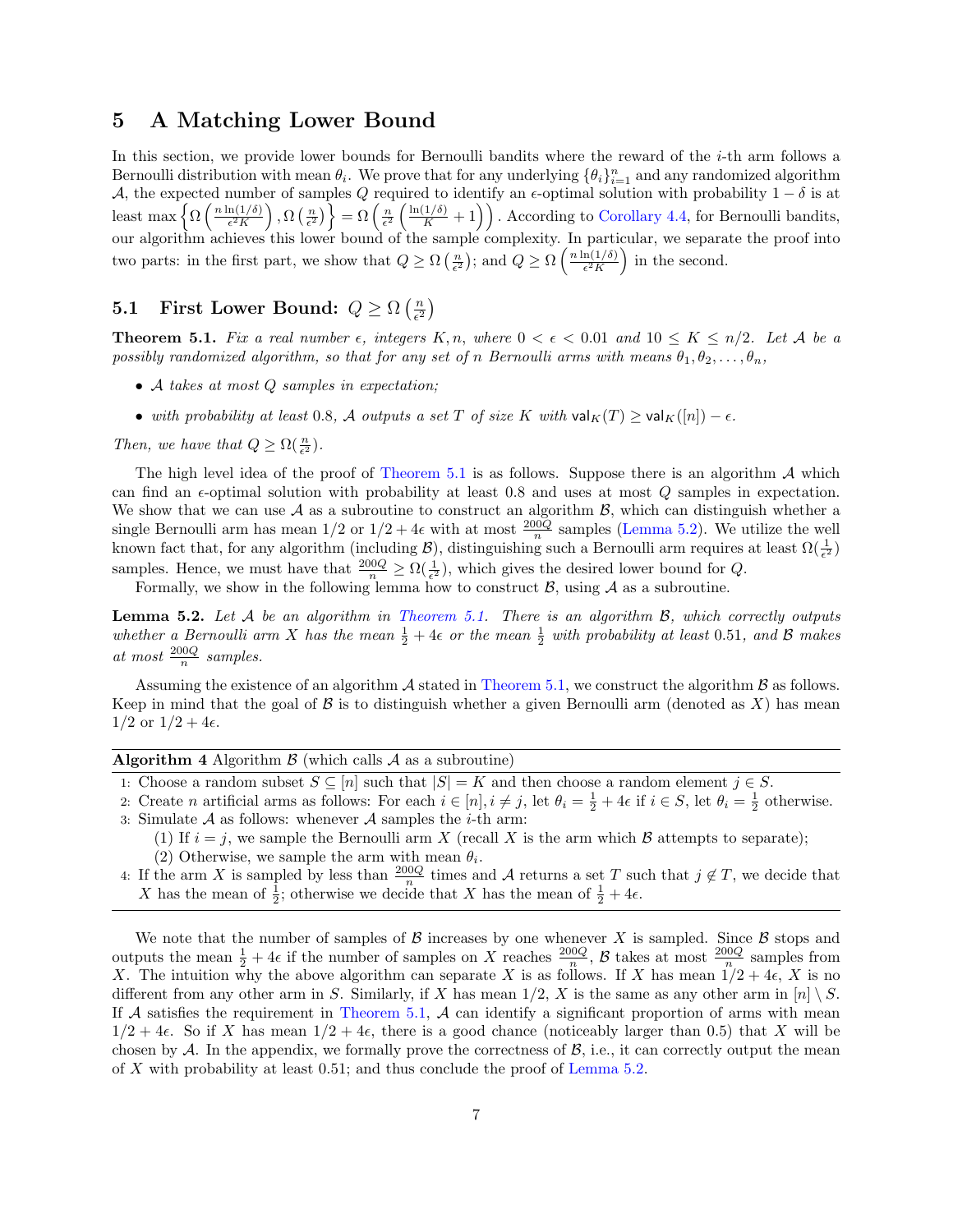<span id="page-7-3"></span>The second step of the proof of [Theorem 5.1](#page-6-1) is a well-known lower bound on the expected sample complexity for separating a single Bernoulli arm [\(Chernoff,](#page-11-16) [1972;](#page-11-16) [Anthony & Bartlett,](#page-10-4) [1999\)](#page-10-4).

<span id="page-7-0"></span>**Lemma 5.3.** Fix  $\epsilon$  such that  $0 < \epsilon < 0.01$  and let X be a Bernoulli random variable with mean being either  $\frac{1}{2} + 4\epsilon$  or  $\frac{1}{2}$ . If an algorithm B can output the correct mean of X with probability at least 0.51, then expected number of samples performed by  $\mathcal B$  is at least  $\Omega(\frac{1}{\epsilon^2})$ .

By combining [Lemma 5.2](#page-6-2) and [Lemma 5.3,](#page-7-0) we have  $\frac{200Q}{n} \ge \Omega(\frac{1}{\epsilon^2})$ ; and therefore prove the claim that  $Q \ge \Omega(\frac{n}{\epsilon^2})$  in [Theorem 5.1.](#page-6-1)

#### **5.2** Second Lower Bound:  $Q \ge \Omega \left( \frac{n \ln(1/\delta)}{\epsilon^2 K} \right)$  $\frac{n(1/\delta)}{\epsilon^2 K}$

<span id="page-7-2"></span>**Lemma 5.4.** Fix real numbers  $\delta$ ,  $\epsilon$  such that  $0 < \delta$ ,  $\epsilon \leq 0.01$ , and integers K, n such that  $K \leq n/2$ . Let A be a deterministic algorithm (i.e., the only randomness comes from the arms), so that for any set of n Bernoulli arms with means  $\theta_1, \theta_2, \ldots, \theta_n$ ,

- A makes at most Q samples in expectation;
- with probability at least  $1 \delta$ , A outputs a set T of size K with  $\operatorname{val}_K(T) \ge \operatorname{val}_K([n]) \epsilon$ .

Then, we have that  $Q \geq \frac{n \ln(1/\delta)}{20000\epsilon^2 R}$  $\overline{20000\epsilon^2K}$ .

Now, we provide a sketch of our proof, which generalizes the previous proof for the lower bound when  $K = 1$  [\(Mannor & Tsitsiklis,](#page-11-10) [2004\)](#page-11-10). Let  $t = \lfloor \frac{n}{K} \rfloor \geq 2$  and we divide the first  $tK$  arms into t groups, where the j-th group consists of the arms with the indices in  $[(j-1)K+1, jK]$ . We first construct t hypotheses  $H_1, H_2, \ldots, H_t$  as follows. In  $H_1$ , we let  $\theta_i = 1/2 + 4\epsilon$  for arms in the first group and let  $\theta_i = 1/2$  for the remaining arms. In  $H_j$ , where  $2 \le j \le t$ , we let  $\theta_i = 1/2 + 4\epsilon$  when i is in the first group,  $\theta_i = 1/2 + 8\epsilon$ when *i* is in the *j*-th group, and  $\theta_i = 1/2$  otherwise.

For each  $j \in [t]$ , let  $Pr_{H_j}[\cdot]$  ( $\mathbf{E}_{H_j}[\cdot]$  resp.) denote the probability of the event in [ $\cdot$ ] (the expected value of the random variable in [·] resp.) under the hypothesis  $H_j$ . Let  $\tilde{q}_j$  be the total number of samples taken from the arms in the j-th group. By an averaging argument, there must exist a group  $j_0 \geq 2$  such that  $\mathbf{E}_{H_1}[\tilde{q}_{j_0}]\leq \frac{Q}{t-1}\leq \frac{2Q}{t}.$ 

After fixing  $j_0$ , we focus on the hypothesis  $H_1$  and  $H_{j_0}$ . Let val $K^{H_j}(T)$  (val $K^{H_j}([n])$  resp.) be the val $K(T)$ value (val<sub>K</sub>([n]) resp.) computed using  $\theta$  values defined in hypothesis  $H_j$ . Note that val<sub>K</sub><sup>H<sub>j</sub></sup>(T) (for any j) is always well defined no matter which hypothesis is the true underlying probability measure.

At a high level, our proof works as follows. We assume for contradiction that  $Q < \frac{n \ln(1/\delta)}{20000\epsilon^2 K}$ . Using the assumption  $Pr_{H_1}[\text{val}_K^{H_1}(T) \ge \text{val}_K^{H_1}([n]) - \epsilon] \ge 1 - \delta$ , we can first prove that:

<span id="page-7-1"></span>
$$
\Pr_{H_{j_0}}[\text{val}_K^{H_1}(T) \ge \text{val}_K^{H_1}([n]) - \epsilon] \ge \frac{\sqrt{\delta}}{4}.\tag{5}
$$

We further observe that when  $\mathsf{val}_{K}^{H_1}(T) \geq \mathsf{val}_{K}^{H_1}([n]) - \epsilon$ , T must consist of more than  $\frac{3}{4}K$  arms from the first group; while when  $\mathsf{val}_{K}^{H_{j_0}}(T) \geq \mathsf{val}_{K}^{H_{j_0}}([n]) - \epsilon$ , T must consist of more than  $\frac{3}{4}K$  arms from the j<sub>0</sub>-th group. Therefore the two events are mutually exclusive and we have:  $Pr_{H_{j_0}}\left[\text{val}_{K}^{H_{j_0}}(T) \geq \text{val}_{K}^{H_{j_0}}([n]) - \epsilon\right] \leq$  $1 - \Pr_{H_{j_0}} \left[ \text{val}_{K}^{H_1}(T) \geq \text{val}_{K}^{H_1}([n]) - \epsilon \right] \leq 1 - \frac{\sqrt{\delta}}{4} \leq 1 - 2\delta$ , where the last inequality is because of  $\delta < 0.01$ . This contradicts the performance guarantees of Algorithm  $A$  and thus we conclude our proof.

The most technical part is to prove [\(5\)](#page-7-1). To this end, we construct the likelihood ratio between events under the hypothesis  $H_1$  and  $H_{j_0}$ . The intuition is that  $H_1$  and  $H_{j_0}$  are similar, thus for any sampling outcomes y, the probability that  $H_1$  generates y is close to  $H_{j_0}$ . Since A is deterministic, the sampling outcomes determine the next action and the final decision. Using this argument, we can show that if the event  $\{\text{val}_{K}^{H_1}(T) \geq \text{val}_{K}^{H_1}([n]) - \epsilon\}$  happens under  $H_1$  with probability at least  $1 - \delta$ , it would happen under  $H_{j_0}$  with a significant probability (i.e., at least  $\frac{\sqrt{\delta}}{4}$ ). The details are provided in the appendix.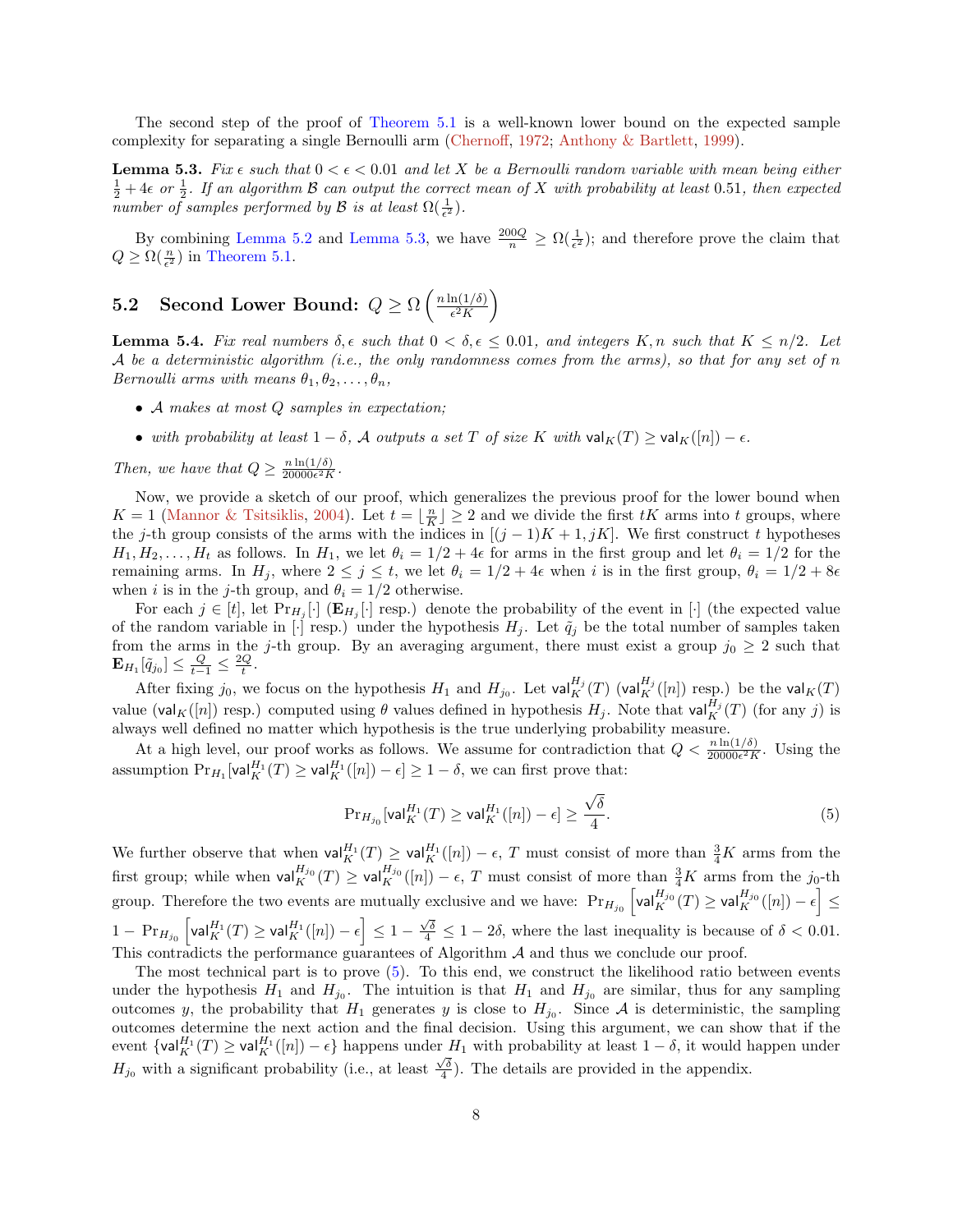<span id="page-8-2"></span>The proof of [Lemma 5.4](#page-7-2) can be easily generalized to the case where  $A$  is randomized, which allows us to prove the following stronger lower bound statement. The proof of [Theorem 5.5](#page-8-1) is relegated to the appendix.

<span id="page-8-1"></span>**Theorem 5.5.** Fix real numbers  $\delta, \epsilon$  such that  $0 < \delta, \epsilon \leq 0.01$ , and integers K, n, where  $K \leq n/2$ . Let A be a (possibly randomized) algorithm so that for any set of n arms with the mean  $\theta_1, \theta_2, \ldots, \theta_n$ ,

- A makes at most Q samples in expectation;
- With probability at least  $1 \delta$ , A outputs a set T of size K with  $\operatorname{val}_K(T) \ge \operatorname{val}_K([n]) \epsilon$ .

We have that  $Q = \Omega\left(\frac{n \ln(1/\delta)}{\epsilon^2 K}\right)$ .

### <span id="page-8-0"></span>6 Experiments

In this experiment, we assume that arms follow independent Bernoulli distributions with different means. To make a fair comparison, we fix the total budget Q and compare our algorithm (OptMAI) with the uniform sampling strategy and two other state-of-the-art algorithms: SAR [\(Bubeck et al.,](#page-11-0) [2013\)](#page-11-0) and LUCB [\(Kalyanakrishnan et al.,](#page-11-11) [2012\)](#page-11-11), in terms of the aggregate regret in [\(1\)](#page-1-0).

The implementation of our algorithm is slightly different from its description in [Section 3.](#page-3-0) While we choose to present a variant of our implementation only because of its simplicity of exposition, we describe the full details of the differences as follows. It is easy to check that our implementation still meets the theoretical bound proved in [Section 4.](#page-4-0)

First, observe that in OptMAI, Q is an upper bound of the number of samples, while  $(1 - \beta^R)Q < Q$ is the actual number of samples used, where  $R$  is the total number of rounds run by the algorithm. To fully utilize the budget, we run OptMAI with a parameter slightly greater than  $Q$  to ensure that the actual number of samples roughly equals to (but no greater than) Q.

Second, in each round of QE or AR, when computing the empirical mean  $\hat{\theta}_i$ , our implementation uses all the samples obtained for the i-th arm (i.e. including the samples from previous rounds). This will lead to be better empirical performance especially when the budget is very limited.

Third, in each round of OptMAI, the ratio of the number of samples between two consecutive rounds is set to be  $\beta = e^{0.2} \cdot 0.75 \approx 0.91$ . In the real implementation, one could treat this quantity as a tuning parameter to make the algorithm more flexible (as long as  $\beta \in (0.75, 1)$ ). In this experiment, we report the results for both  $\beta = 0.8$  and  $\beta = 0.9$ . Based on our experimental results, one could simply set  $\beta = 0.8$ , which will lead to reasonably good performance under different scenarios. We propose the following strategy to tune  $\beta$  as a future work. In the first stage, we sample each arm for a few times and then use the empirical estimate of  $\theta_i$  to generate as much simulated data as we want. Then, we choose the best  $\beta$  based on the simulated data. Finally, we apply the carefully tuned  $\beta$  to the real data using the remaining budget.

#### 6.1 Simulated Experiments

In our simulated experiment, the number of total arms is set to  $n = 1000$ . We vary the total budget  $Q = 20n, 50n, 100n$  and  $K = 10, 20, \ldots, 500$ . We use different ways to generate  $\{\theta_i\}_{i=1}^n$  and report the comparison results among different algorithms:

- 1.  $\theta_i \sim \text{Unif}[0,1]:$  each  $\theta_i$  is uniformly distributed on  $[0,1]$  (see [Figure 1\(a\)](#page-9-0) to [Figure 1\(b\)\)](#page-9-1).
- 2.  $\theta_i = 0.5/0.6$ :  $\theta_i = 0.6$  for  $i = 1, ..., K$  and  $\theta_i = 0.5$  for  $i = K + 1, ..., n$ . We note that such a two level setting of  $\theta_i$  is more challenging for the selection of top-K arms (see [Figure 1\(d\)](#page-9-2) to [Figure 1\(f\)\)](#page-9-3).

It can be seen from [Figure 1](#page-9-4) that the uniform sampling performs the worst and our method outperforms SAR and LUCB in most of the scenarios. We also observe that when K is large, the setting of  $\beta = 0.8$  (red line) outperforms that of  $\beta = 0.9$ ; while for small K,  $\beta = 0.9$  (blue line) is a better choice.

We also generate  $\theta_i$  from the truncated normal distribution and the Beta distribution and have similar observations. The comparison results are presented in the appendix due to space constraints.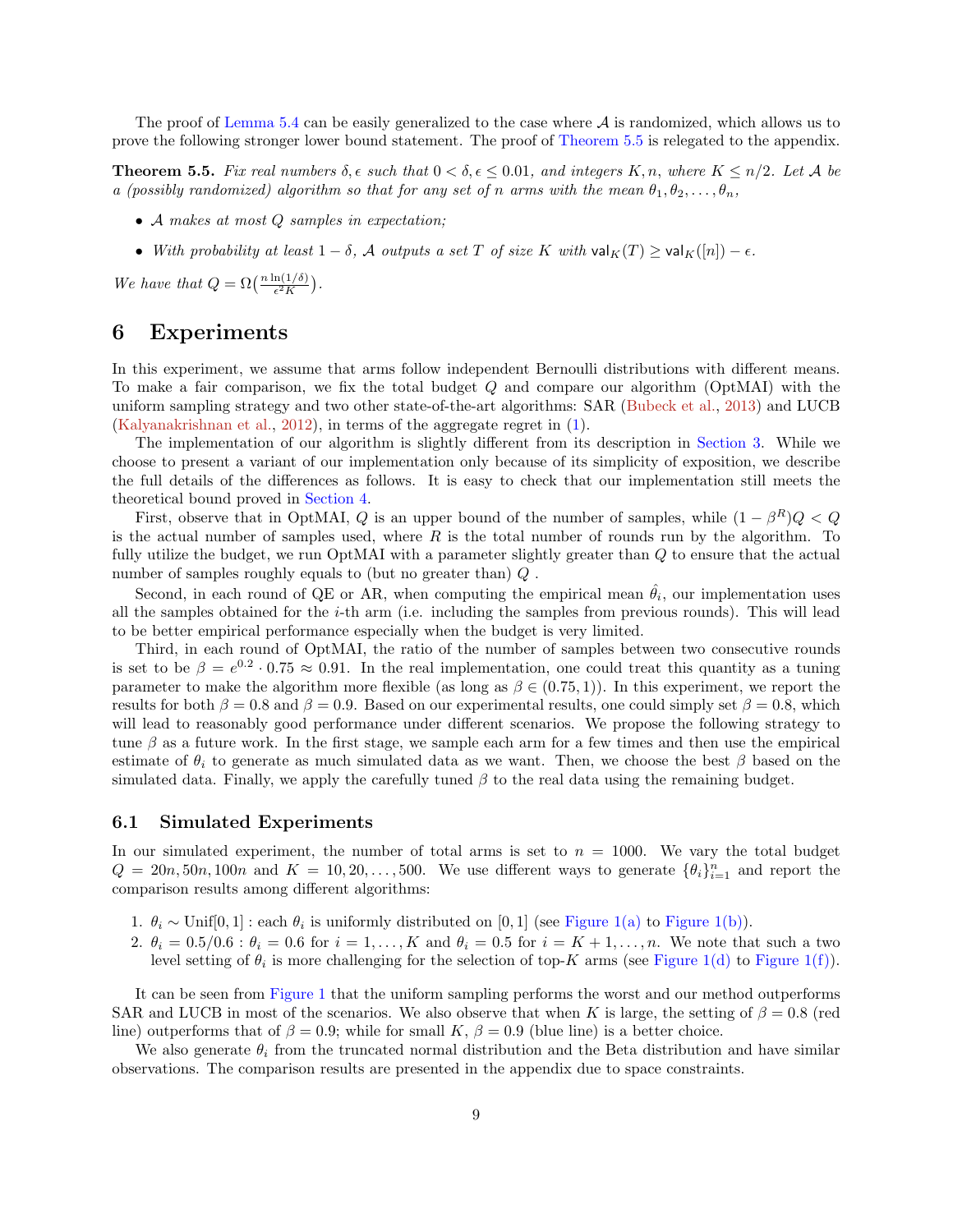<span id="page-9-12"></span><span id="page-9-0"></span>

<span id="page-9-7"></span><span id="page-9-6"></span><span id="page-9-4"></span><span id="page-9-3"></span><span id="page-9-1"></span>Figure 1: Performance comparison on simulated data.

<span id="page-9-5"></span><span id="page-9-2"></span>

<span id="page-9-11"></span><span id="page-9-10"></span><span id="page-9-9"></span>Figure 2: Performance comparison on the RTE data.

#### <span id="page-9-8"></span>6.2 Real RTE Data

We generate  $\theta$  from a real recognizing textual entailment (RTE) dataset (Section 4.3 in [\(Snow et al.,](#page-12-3) [2008\)](#page-12-3)). There are 800 task and each task is a sentence pair. Each sentence pair is presented to 10 different workers to acquire binary choices of whether the second hypothesis sentence can be inferred from the first one. There are in total 164 different workers. Since there are true labels of tasks, we set each  $\theta_i$  for the *i*-th worker to be his/her labeling accuracy. The histogram of  $\theta_i$  is presented in [Figure 2\(a\).](#page-9-5) We vary the total budget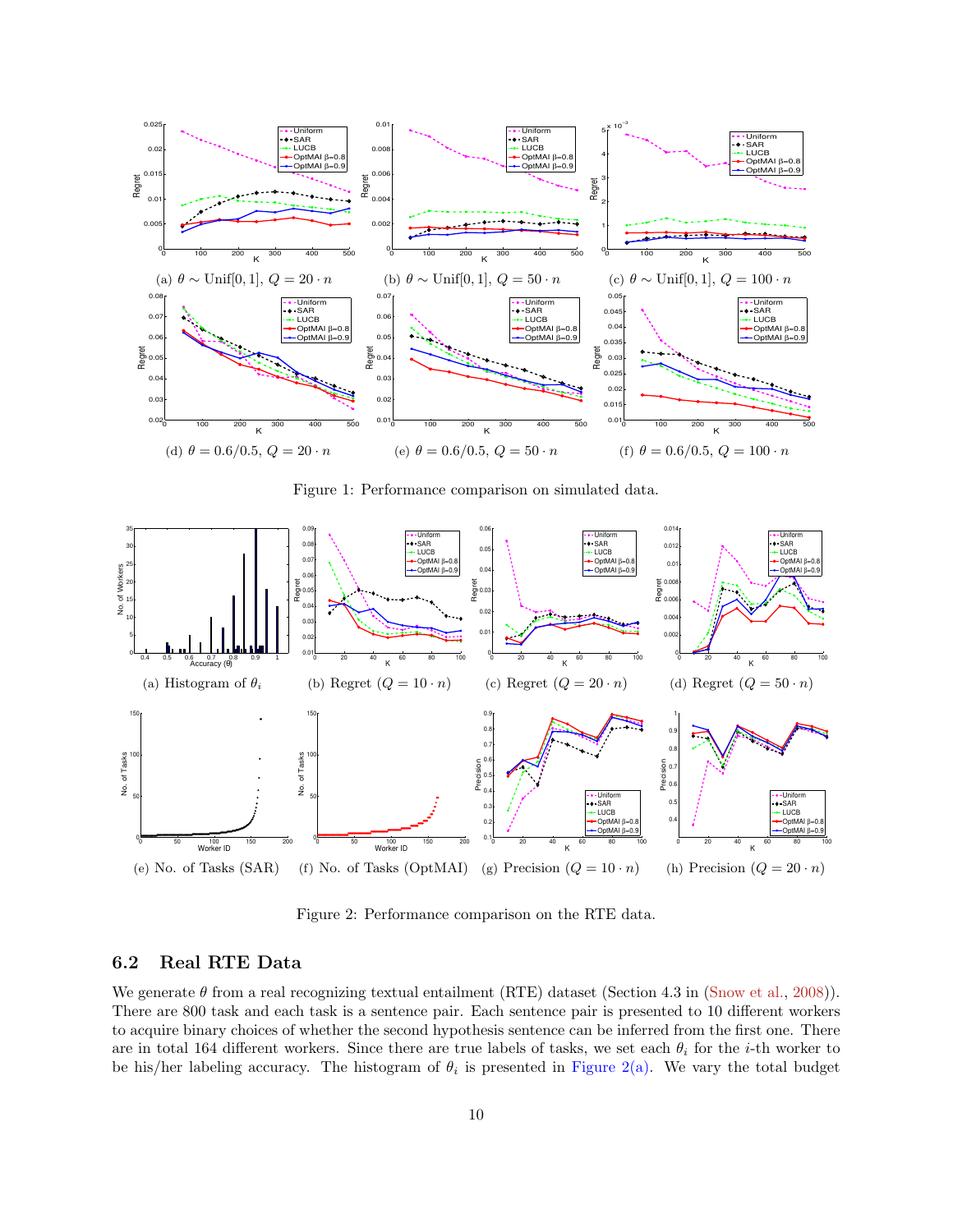<span id="page-10-5"></span> $Q = 10n$ ,  $20n$ ,  $50n$  and K from 10 to 100 and report the comparison of the regret for different approaches in [Figure 2\(b\)](#page-9-6) to [Figure 2\(d\).](#page-9-7) As we can see, our method with  $\beta = 0.8$  (red line) outperforms other competitors for most of K's and Q's. SAR performs the best for  $K = 10$ ,  $Q = 10n$ ; while our method with  $\beta = 0.9$ performs the best for  $K = 10$  and  $Q = 20n$ .

In addition, we would like to highlight an interesting property of our method from the empirical study. As shown in [Figure 2\(e\)](#page-9-8) and [Figure 2\(f\)](#page-9-9) with  $Q = 10n$  and  $K = 20$ , the empirical distribution of the number of samples (i.e., tasks) assigned to a worker using SAR is much more skewed than that using our method. This property makes our method particularly suitable for crowdsourcing applications since it will be extremely time-consuming if a single worker is assigned with too many tasks (e.g., golden samples). For example, for SAR, a worker could receive up to 143 tasks [\(Figure 2\(e\)\)](#page-9-8) while for our method, a worker receives at most 48 tasks [\(Figure 2\(f\)\)](#page-9-9). In crowdsourcing, a single worker will take a long time and soon lose patience when performing nearly 150 testing tasks.

In Figure  $2(g)$  and Figure  $2(h)$ , we compare different algorithms in terms of the precision, which is defined as the number of arms in T which belong to the set of the top K arms over K, i.e.,  $\frac{|T \cap [K]|}{K}$ . As we can see, our method with  $\beta = 0.8$  achieves the highest precision followed by LUCB.

### 7 Conclusions and Future Work

We study the problem of identifying the (approximate) top K-arms in a stochastic multi-armed bandit game. We propose to use the aggregate regret as the evaluation metric, which fits to the PAC framework. We argue that in many real applications, our metric is more suitable. Our algorithm can identify an  $\epsilon$ -optimal solution with probability at least  $1 - \delta$ , with the sample complexity  $O\left(\frac{n}{\epsilon^2}\left(1 + \frac{\ln(1/\delta)}{K}\right)\right)$  for any  $1 \leq K \leq n/2$ ,  $O\Big(\frac{n-K}{K}\cdot\frac{n}{\epsilon^2}\Big)\Big(\frac{n-K}{K}+\frac{\ln 1/\delta}{K}$  $\frac{1/\delta}{K}$  for any  $n/2 < K < n$ . These upper bounds match the lower bounds provided in this paper.

There are several directions that we would like to explore in the future. Firstly, our algorithm provides the guarantees for the worst case scenarios and does not depend on the actual reward distributions (i.e., the value of  $\theta_i$ ). In many real data sets, the means of the arms are well separated, and might be easier than the worst case instances (such as the instances constructed in our lower bound proof). Inspired by the work [\(Audibert et al.,](#page-10-3) [2010;](#page-10-3) [Bubeck et al.,](#page-11-0) [2013;](#page-11-0) [Karnin et al.,](#page-11-12) [2013\)](#page-11-12), our next step is to design new adaptive algorithms and provide more refined distribution dependent upper and lower bounds. Secondly, our lower bound instances are based on Bernoulli bandits. It would be interesting to establish the lower bound for other distributions supported on [0, 1] or even more general distributions, such as sub-Gaussian. Finally, it would be of great interest to test our algorithm on real crowdsourcing platforms and apply it to many other real-world applications.

### References

- <span id="page-10-4"></span>Anthony, M. and Bartlett, P. L. Neural Network Learning: Theoretical Foundations. Cambridge University Press, 1999. [8](#page-7-3)
- <span id="page-10-0"></span>Audibert, J.-Y., Bubeck, S., and Lugosi, G. Regret in online combinatorial optimization. Mathematics of Operations Research, 2013. [2,](#page-1-1) [3](#page-2-2)
- <span id="page-10-3"></span>Audibert, J., Bubeck, S., and Munos, R. Best arm identification in multi-armed bandits. In Proceedings of the Annual Conference on Learning Theory (COLT), 2010. [3,](#page-2-2) [11](#page-10-5)
- <span id="page-10-1"></span>Auer, P., Cesa-Bianchi, N., Freund, Y., and Schapire, R. The nonstochastic multiarmed bandit problem. SIAM J. on Comput., 32(1):48–77, 2002a. [3](#page-2-2)
- <span id="page-10-2"></span>Auer, P., Cesa-Bianchi, N., and Fischer, P. Finite-time analysis of the multiarmed bandit problem. Machine Learning, 47:235–256, 2002b. [3](#page-2-2)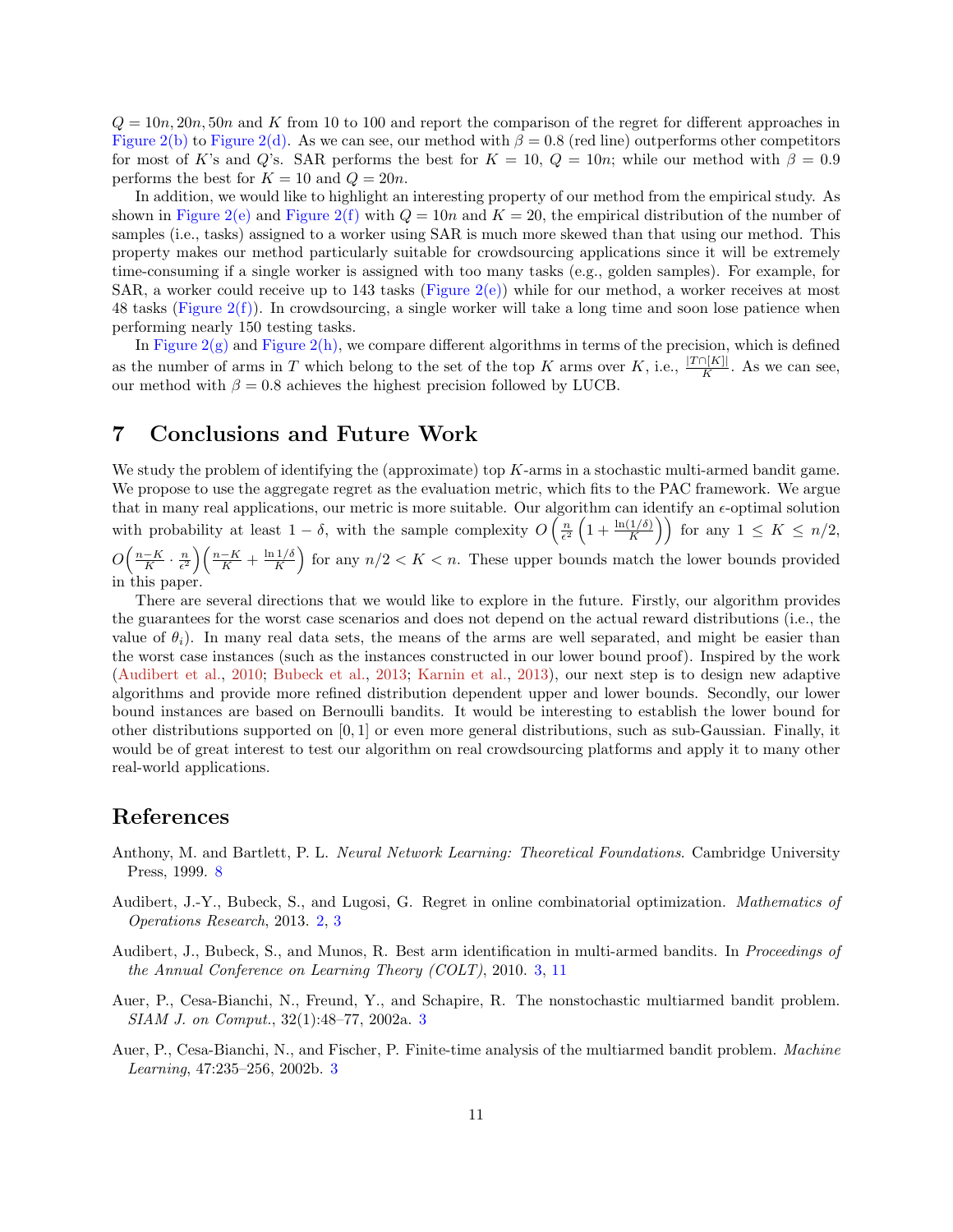- <span id="page-11-13"></span>Beygelzimer, A., Langford, J., Li, L., Reyzin, L., and Schapire, R. E. Contextual bandit algorithms with supervised learning guarantees. In Proceedings of International Conference on Artificial Intelligence and Statistics, 2011. [3](#page-2-2)
- <span id="page-11-14"></span>Bubeck, S. and Cesa-Bianchi, N. Regret analysis of stochastic and nonstochastic multi-armed bandit problems. Foundations and Trends in Machine Learning, 5(1):1–122, 2012. [3](#page-2-2)
- <span id="page-11-0"></span>Bubeck, S., Wang, T., and Viswanathan, N. Multiple identifications in multi-armed bandits. In Proceedings of the International Conference on Machine Learning, 2013. [1,](#page-0-0) [2,](#page-1-1) [3,](#page-2-2) [9,](#page-8-2) [11](#page-10-5)
- <span id="page-11-15"></span>Bubeck, S., Munos, R., and Stoltz, G. Pure exploration in multi-armed bandits problems. In Algorithmic Learning Theory, pp. 23–37. Springer, 2009. [3](#page-2-2)
- <span id="page-11-7"></span>Chen, X., Lin, Q., and Zhou, D. Optimistic knowledge gradient for optimal budget allocation in crowdsourcing. In Proceedings of International Conference on Machine Learning, 2013. [1](#page-0-0)
- <span id="page-11-16"></span>Chernoff, H. Sequential Analysis and Optimal Design. Society for Industrial and Applied Mathematics (SIAM), 1972. [8](#page-7-3)
- <span id="page-11-9"></span>Even-Dar, E., Mannor, S., and Mansour, Y. Action elimination and stopping conditions for the multi-armed bandit and reinforcement learning problems. Journal of machine learning research, 7:1079–1105, 2006. [2,](#page-1-1) [3,](#page-2-2) [19](#page-18-1)
- <span id="page-11-6"></span>Ho, C.-J., Jabbari, S., , and Vaughan, J. W. Adaptive task assignment for crowdsourced classification. In ICML, 2013. [1](#page-0-0)
- <span id="page-11-1"></span>Kalyanakrishnan, S. and Stone, P. Efficient selection of multiple bandit arms: Theory and practice. In Proceedings of International Conference of Machine Learning, 2010. [1,](#page-0-0) [2,](#page-1-1) [3](#page-2-2)
- <span id="page-11-11"></span>Kalyanakrishnan, S., Tewari, A., Auer, P., and Stone, P. PAC subset selection in stochastic multi-armed bandits. In Proceedings of International Conference on Machine Learning, 2012. [2,](#page-1-1) [3,](#page-2-2) [9](#page-8-2)
- <span id="page-11-5"></span>Karger, D. R., Oh, S., and Shah, D. Budget-optimal task allocation for reliable crowdsourcing systems. arXiv:1110.3564v3, 11 2012. [1](#page-0-0)
- <span id="page-11-12"></span>Karnin, Z., Koren, T., and Somekh, O. Almost optimal exploration in multi-armed bandits. In Proceedings of International Conference on Machine Learning, 2013. [2,](#page-1-1) [3,](#page-2-2) [11](#page-10-5)
- <span id="page-11-2"></span>Koenig, L. W. and Law, A. M. A procedure for selecting a subset of size m containing the l best of k independent normal populations, with applications to simulation. Communications in statistics. Simulation and computation, 14:719–734, 1985. [1](#page-0-0)
- <span id="page-11-8"></span>Liu, Q., Steyvers, M., and Ihler, A. Scoring workers in crowdsourcing: How many control questions are enough? In NIPS, 2013. [1](#page-0-0)
- <span id="page-11-10"></span>Mannor, S. and Tsitsiklis, J. N. The sample complexity of exploration in the multi-armed bandit problem. Journal of Machine Learning Research, 5:623–648, 2004. [2,](#page-1-1) [3,](#page-2-2) [8](#page-7-3)
- <span id="page-11-4"></span>Raykar, V. C., Yu, S., Zhao, L. H., Valadez, G. H., Florin, C., Bogoni, L., and Moy, L. Learning from crowds. Journal of Machine Learning Research, 11:1297–1322, 2010. [1](#page-0-0)
- <span id="page-11-17"></span>Ronald, L. G., Donald, E. K., and Oren, P. Concrete Mathematics; A Foundation for Computer Science. Addison-Wesley, 1989. [20](#page-19-0)
- <span id="page-11-3"></span>Schmidt, C., Branke, J., and Chick, S. E. Integrating techniques from statistical ranking into evolutionary algorithms. 2006. [1](#page-0-0)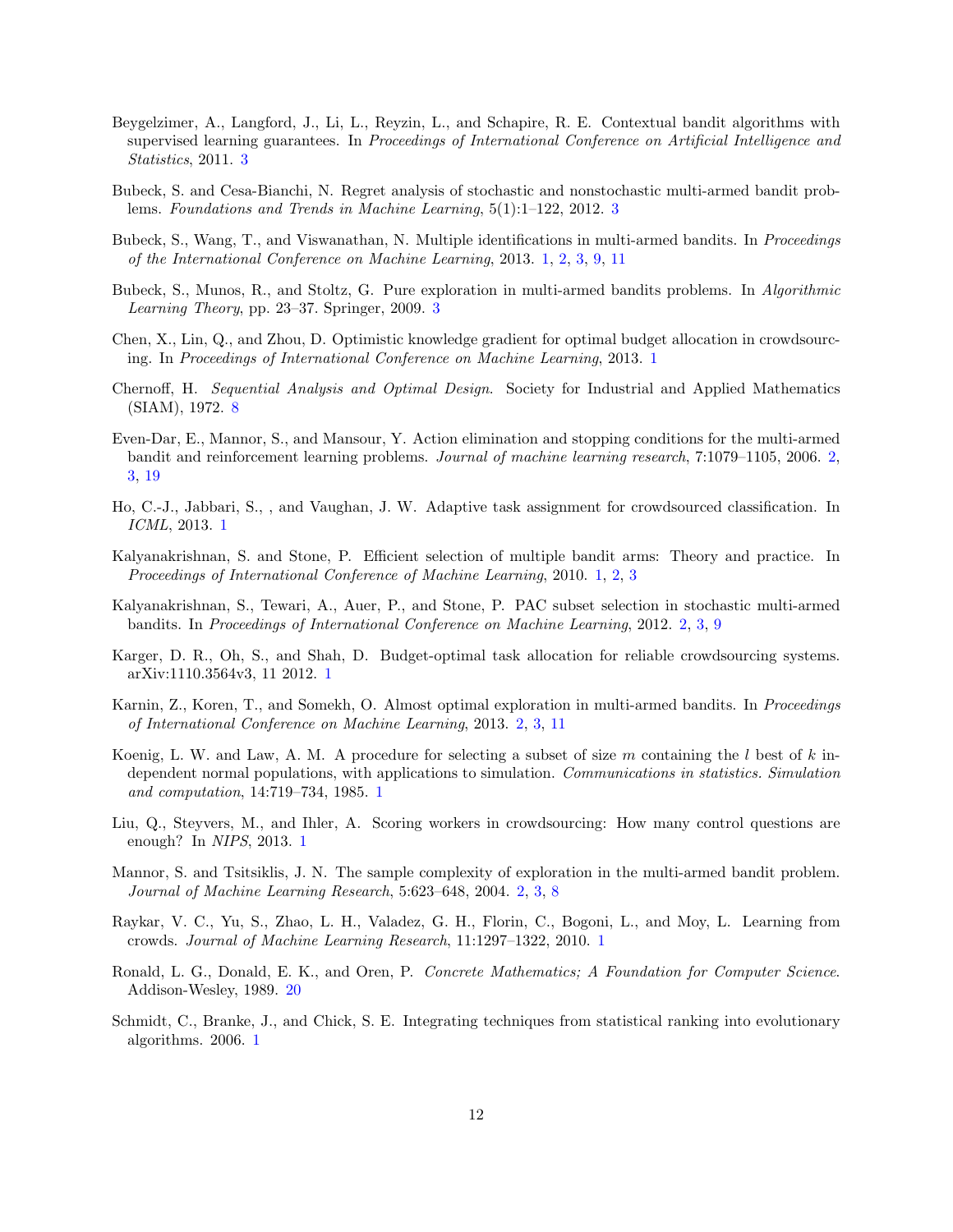- <span id="page-12-3"></span>Snow, R., Connor, B. O., Jurafsky, D., and Ng., A. Y. Cheap and fast - but is it good? evaluating non-expert annotations for natural language tasks. In EMNLP, 2008. [10](#page-9-12)
- <span id="page-12-0"></span>Thompson, W. On the likelihood that one unknown probability exceeds another in view of the evidence of two samples. Biometrika, 25:285–294, 1933. [1](#page-0-0)
- <span id="page-12-1"></span>Welinder, P., Branson, S., Belongie, S., and Perona, P. The multidimensional wisdom of crowds. In NIPS, 2010. [1](#page-0-0)
- <span id="page-12-2"></span>Zhou, D., Basu, S., Mao, Y., and Platt, J. Learning from the wisdom of crowds by minimax conditional entropy. In NIPS, 2012. [1](#page-0-0)

# A Proof of the Correctness of the QE Algorithm [\(Lemma 4.1\)](#page-4-2)

[Lemma 4.1](#page-4-2) Assume that  $K \leq |S|/4$  and let V be the output of  $\text{QE}(S, K, Q)$  [\(Algorithm 2\)](#page-3-3). For every  $\delta > 0$ , with probability  $1 - \delta$ , we have that  $\text{val}_K(V) \ge \text{val}_K(S) - \epsilon$ , where  $\epsilon = \sqrt{\frac{|S|}{\delta}}$  $\frac{S}{Q}\left(10+\frac{4\ln(2/\delta)}{K}\right).$ 

Let  $p = \theta_{\text{ind}_{|S|/2}(S)}$  be the median of the means of the arms in S. Let  $\tau = \min_{i \in V} (\widehat{\theta}_i)$  be the minimum empirical mean for the selected arms in V. For each arm i among the top K arms in S, we define the random variable  $X_i = \mathbf{1} \{\widehat{\theta}_{\text{ind}_i(S)} < p + \frac{\epsilon}{2} \}$  and  $X = \frac{1}{K} \sum_{i=1}^K (\theta_{\text{ind}_i(S)} - p) X_i$ , where  $\mathbf{1} \{\cdot\}$  is the indicator function. We further define two events  $\mathcal{E}_1 = \{X \leq \epsilon\}$  and  $\mathcal{E}_2 = \{\tau \leq p + \frac{\epsilon}{2}\}\$ . Our first claim is that  $\mathcal{E}_1$  and  $\mathcal{E}_2$  together imply our conclusion  $\mathsf{val}_K(V) \geq \mathsf{val}_K(S) - \epsilon$ .

<span id="page-12-5"></span>**Lemma A.1.**  $\mathcal{E}_1$  and  $\mathcal{E}_2$  imply that  $\text{val}_K(V) \ge \text{val}_K(S) - \epsilon$ .

*Proof.* Suppose both  $\mathcal{E}_1$  and  $\mathcal{E}_2$  hold. We first claim that

$$
\frac{1}{K} \sum_{i=1}^{K} \theta_{\text{ind}_i(V)} \ge \frac{1}{K} \sum_{i=1}^{K} \left( (1 - X_i) \theta_{\text{ind}_i(S)} + X_i p \right).
$$
\n(6)

To see this claim, consider arm  $\text{ind}_i(S)$  for some  $i \in [K]$ . If  $X_i = 0$  (i.e.,  $\widehat{\theta}_{\text{ind}_i(S)} \geq p + \frac{\epsilon}{2}$ ), together with  $\mathcal{E}_2$ , we have that

<span id="page-12-4"></span>
$$
\widehat{\theta}_{\mathrm{ind}_i(S)} \geq p + \frac{\epsilon}{2} > \tau = \min_{i \in V}(\widehat{\theta}_i).
$$

Hence, the arm should be included in the output set V. Moreover, since it is one of the best K arms in  $S$ , it is also one of the best K arms in V. Hence, for each term on the right hand side of [\(6\)](#page-12-4) with  $X_i = 0$ , there is exactly one term with the same value on the left hand side.

Since there are  $|S|/2 \geq K + |S|/4$  arms with means greater or equal to p, after removing  $|S|/4$  of them, there are still at least K such arms. Therefore we know that the best K arms of V all have means greater than or equal to p. In other words, each term on the left hand side of  $(6)$  is greater than or equal to p. This proves  $(6)$ . Now, we can see that

$$
\begin{array}{rcl} \mathsf{val}_K(V) & = & \frac{1}{K} \sum_{i=1}^K \theta_{\mathsf{ind}_i(V)} \ge \frac{1}{K} \sum_{i=1}^K \left( (1 - X_i) \theta_{\mathsf{ind}_i(S)} + X_i p \right) \\ \\ & = & \frac{1}{K} \sum_{i=1}^K \theta_{\mathsf{ind}_i(S)} - \frac{1}{K} \sum_{i=1}^K (\theta_{\mathsf{ind}_i(S)} - p) X_i \ge \mathsf{val}_K(S) - \epsilon, \end{array}
$$

where the last inequality is due to  $\mathcal{E}_1$ .

In light of [Lemma A.1,](#page-12-5) it suffices to show that the probability that both  $\mathcal{E}_1$  and  $\mathcal{E}_2$  happen is at least  $1 - \delta$ . First, we bound Pr[ $\mathcal{E}_1$ ] in the following lemma.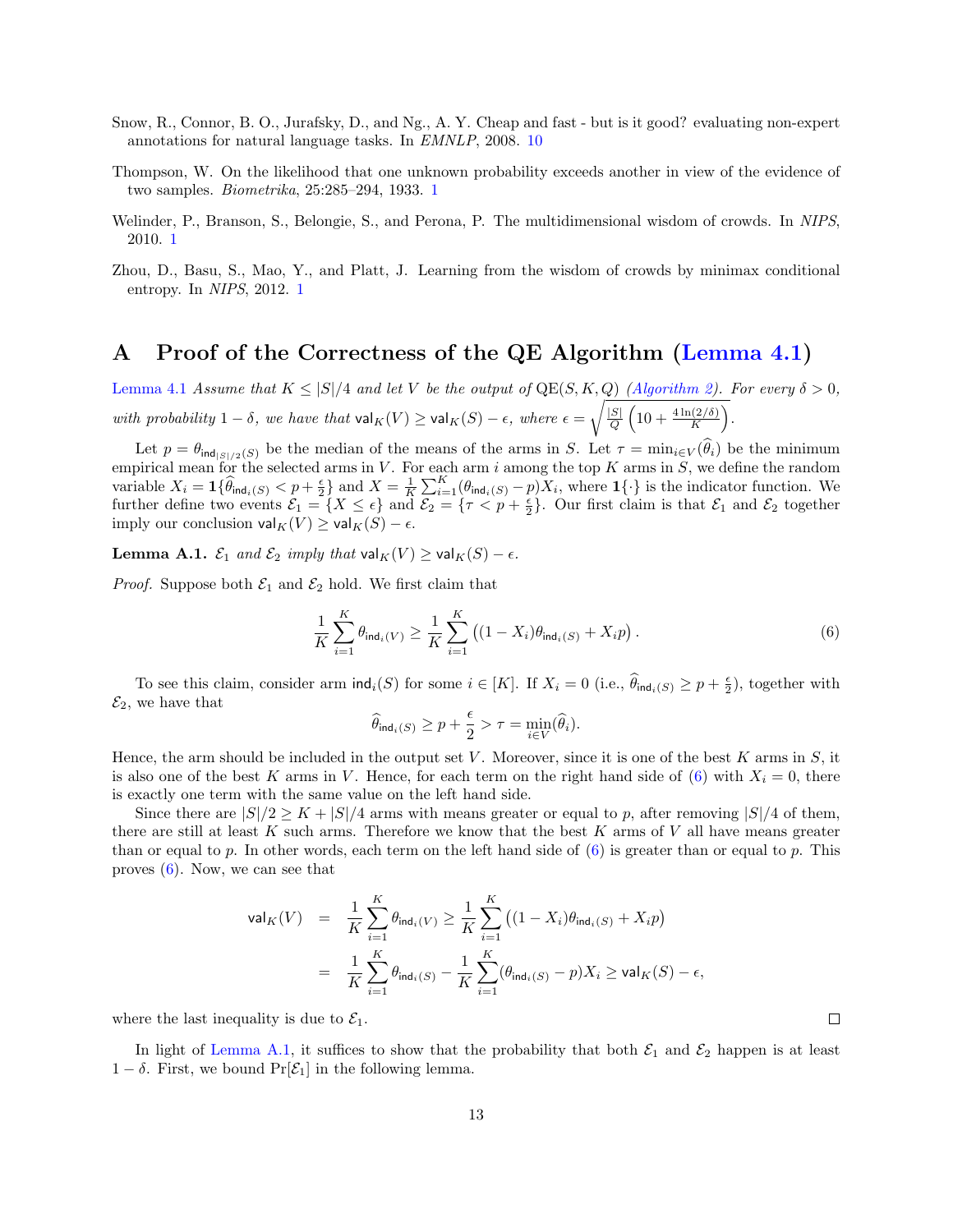<span id="page-13-2"></span>**Lemma A.2.**  $Pr[\mathcal{E}_1] \geq 1 - \frac{\delta}{2}$  $\frac{5}{2}$ .

Before proceeding to the proof of the lemma, we state the following versions of the standard Chernoff-Hoeffding bounds, which will be useful later.

<span id="page-13-3"></span>**Proposition A.3.** Let  $X_i(1 \leq i \leq n)$  be independent random variables with values in [0,1]. Let  $X =$  $\frac{1}{n}\sum_{i=1}^n X_i$ . The following statements hold:

1. For every  $t > 0$ , we have that

$$
\Pr\left[\|X - \mathbf{E}[X]\| > t\right] < 2\exp(-2t^2n).
$$

2. Suppose  $\mathbf{E}[X_i] < a$  for some real  $0 \le a \le 1$ . For every  $t > 0$ , we have that

$$
\Pr\left[X > a+t\right] < \left( \left( \frac{a}{a+t} \right)^{a+t} \left( \frac{1-a}{1-a-t} \right)^{1-a-t} \right)^n.
$$

3. For every  $\epsilon > 0$ , we have that

$$
\Pr\left[|X < (1 - \epsilon)\mathbf{E}[X]\right] < \exp(-\epsilon^2 n \mathbf{E}[X]/2), \text{ and}
$$
\n
$$
\Pr\left[|X > (1 + \epsilon)\mathbf{E}[X]\right] < \exp(-\epsilon^2 n \mathbf{E}[X]/3).
$$

Besides the above standard Chernoff-Hoeffding bounds, we also need the following Chernoff-type concentration inequality.

<span id="page-13-0"></span>**Proposition A.4.** Let  $X_i(1 \leq i \leq K)$  be independent random variables. Each  $X_i$  takes value  $a_i$   $(a_i \geq 0)$ with probability at most  $\exp(-a_i^2 t)$  for some  $t \geq 0$ , and 0 otherwise. Let  $X = \frac{1}{K} \sum_{i=1}^K X_i$ . For every  $\epsilon > 0$ , when  $t \geq \frac{2}{\epsilon^2}$ , we have that

$$
\Pr[X > \epsilon] < \exp\left(-\epsilon^2 t K/2\right).
$$

Proof of [Proposition A.4.](#page-13-0) The proof is similar to that for the standard Chernoff bound. First, we observe that

<span id="page-13-1"></span>
$$
\Pr[X > \epsilon] = \Pr\left[\sum_{i=1}^{K} X_i > \epsilon K\right] = \Pr\left[\sum_{i=1}^{K} \epsilon t X_i > \epsilon^2 t K\right] = \Pr\left[\exp\left(\sum_{i=1}^{K} \epsilon t X_i\right) > \exp(\epsilon^2 t K)\right]
$$
  

$$
\leq \mathbf{E}\left[\frac{\exp\left(\sum_{i=1}^{K} \epsilon t X_i\right)}{\exp(\epsilon^2 t K)}\right] = \frac{\prod_{i=1}^{K} \mathbf{E}[\exp(\epsilon t X_i)]}{\exp(\epsilon^2 t K)},\tag{7}
$$

where the first inequality follows from Markov inequality and the last equality holds due to independence. Now, we claim that

$$
\mathbf{E}[\exp(\epsilon t X_i)] \le \exp\left(\epsilon^2 t K/2\right).
$$

By the definition of  $X_i$ , combined with the fact that  $a(\epsilon - a) \leq \epsilon^2/4$  for any real value a, it holds that

$$
\mathbf{E}[e^{\epsilon t X_i}] \le \exp(\epsilon at - a^2 t) + 1 = \exp(a(\epsilon - a)t) + 1 \le \exp(\epsilon^2 t/4) + 1.
$$

When  $\epsilon^2 t \geq 2$ , we have  $\exp(\epsilon^2 t/2) - \exp(\epsilon^2 t/4) > 1.06 > 1$  and hence  $\mathbf{E}[e^{\epsilon t X_i}] \leq \exp(\epsilon^2 t/2)$ . Plugging this bound into  $(7)$ , we get that

$$
\Pr[X > \epsilon] \le \frac{\prod_{i=1}^{K} \exp\left(\epsilon^2 t/2\right)}{\exp\left(\epsilon^2 t K\right)} = \exp\left(-\frac{\epsilon^2 t K}{2}\right)
$$

.

The proof is completed.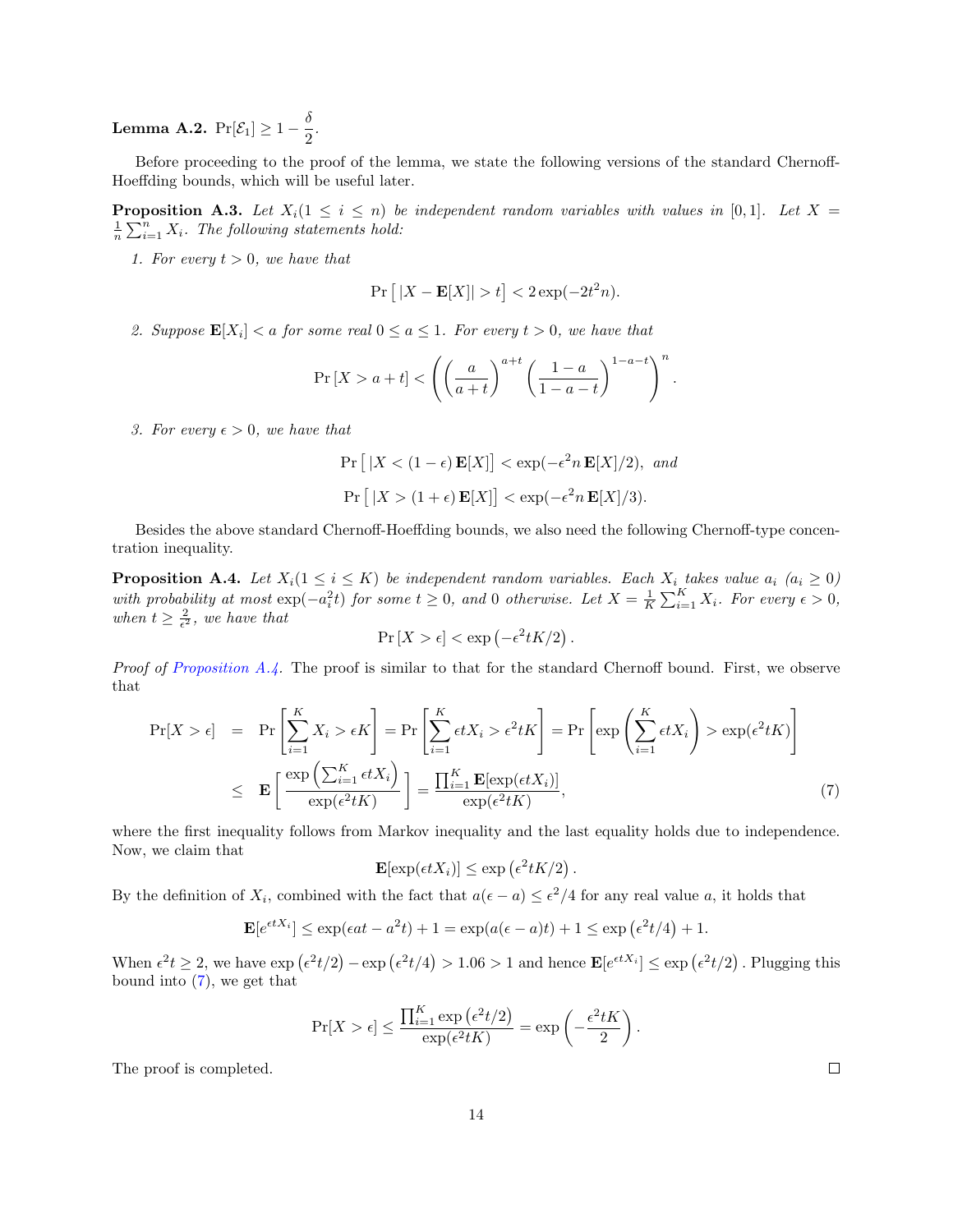With the concentration inequality in place, now we are ready to prove [Lemma A.2.](#page-13-2)

*Proof of [Lemma A.2.](#page-13-2)* Recall that  $Q_0 = \frac{Q}{|S|}$  is the number of samples taken from each arm in S. By the definition of  $\epsilon$  in [Lemma A.2,](#page-13-2) we trivially have that  $\epsilon \ge \max\left\{\sqrt{\frac{10}{Q_0}}, \sqrt{\frac{4\ln(2/\delta)}{Q_0 K}}\right\}$  $\big\}$ . For each  $i \in [K]$ , let  $\eta_i = \max\{\theta_{\text{ind}_i(S)} - p - \frac{\epsilon}{2}, 0\}$  and let  $Y_i = \eta_i X_i$ . By [Proposition A.3\(](#page-13-3)1), we have that

$$
\Pr[Y_i = \eta_i] = \Pr[X_i = 1] = \Pr\left[\hat{\theta}_{\text{ind}_i(S)} < p + \frac{\epsilon}{2}\right] = \Pr\left[\hat{\theta}_{\text{ind}_i(S)} < \theta_{\text{ind}_i(S)} - (\theta_{\text{ind}_i(S)} - p - \frac{\epsilon}{2})\right]
$$
\n
$$
\leq \exp\left(-2\left(\theta_{\text{ind}_i(S)} - p - \frac{\epsilon}{2}\right)^2 \cdot Q_0\right) \leq \exp\left(-\eta_i^2 \cdot 2Q_0\right).
$$

Applying [Proposition A.4](#page-13-0) on  $Y_i$ 's, we can get that

$$
\Pr\left[\frac{1}{K}\sum_{i=1}^{K}Y_i > \frac{\epsilon}{2}\right] \le \exp\left(-\frac{\epsilon^2 Q_0 K}{4}\right) \le \frac{\delta}{2},
$$

where the last inequality holds because  $\epsilon \geq \sqrt{\frac{4 \ln(2/\delta)}{Q_0 K}}$ . Observe that  $Y_i \geq (\theta_{\text{ind}_S(i)} - p)X_i - \frac{\epsilon}{2}$  for all  $i \in [K]$ . Therefore, with probability at least  $1 - \frac{\delta}{2}$ , we have that

<span id="page-14-0"></span>
$$
X = \frac{1}{K} \sum_{i=1}^{K} (\theta_{\text{ind}_i(S)} - p) X_i \le \frac{1}{K} \sum_{i=1}^{K} Y_i + \frac{\epsilon}{2} \le \epsilon.
$$

This completes the proof of [Lemma A.2.](#page-13-2)

Next, we bound the probability that  $\mathcal{E}_2$  happens in the following lemma.

<span id="page-14-1"></span>**Lemma A.5.** 
$$
Pr[\mathcal{E}_2] \ge 1 - \frac{\delta}{2}.
$$

*Proof.* First, we can see that  $\mathcal{E}_2$  holds if and only if there are no more than  $3|S|/4$  arms with empirical mean larger than  $p + \frac{\epsilon}{2}$ . Define the indictor random variable  $Z_i = \mathbf{1} {\widehat{\theta}_{ind_i(S)}} \geq p + \frac{\epsilon}{2}$ . Hence, it suffice to show that  $Pr\left[\sum_{i=|S|/2}^{|S|} Z_i < \frac{|S|}{4}\right]$  $\left| \frac{S}{4} \right| \geq 1 - \frac{\delta}{2}.$ 

Let us only consider the arms with indices  $i \in [|S|/2, |S|]$  (i.e.,  $\theta_i \leq p$ ). By [Proposition A.3\(](#page-13-3)1), we have

$$
\Pr\left[\widehat{\theta}_{\text{ind}_i(S)} \ge p + \frac{\epsilon}{2}\right] \le \Pr\left[\widehat{\theta}_{\text{ind}_i(S)} \ge \theta_{\text{ind}_i(S)} + \frac{\epsilon}{2}\right] \le \exp\left(-\frac{\epsilon^2}{2} \cdot Q_0\right). \tag{8}
$$

From [\(8\)](#page-14-0), we can see that  $\mathbf{E}[Z_i] < \exp\left(-\frac{\epsilon^2}{2}\right)$  $\frac{z^2}{2} \cdot Q_0$ . Let  $\mu = \max_{i \in [|S|/2, |S|]} \mathbf{E}[Z_i]$  and we have  $\mu$  <  $\exp\left(-\frac{\epsilon^2}{2}\right)$  $\left(\frac{1}{2} \cdot Q_0\right)$ . Then, by [Proposition A.3\(](#page-13-3)2), we have

$$
\Pr\left[\sum_{i=|S|/2}^{|S|} Z_i > \frac{|S|}{4}\right] \leq \left(\left(\frac{\mu}{1/2}\right)^{1/2} \left(\frac{1-\mu}{1/2}\right)^{1/2}\right)^{|S|/2} \leq \left(\sqrt{2\mu} \cdot \sqrt{2}\right)^{|S|/2} \\
\leq \exp\left(\frac{|S|}{2}\left(\ln(2) - \frac{\epsilon^2}{2} \cdot Q_0\right)\right) \leq \exp\left(-\frac{|S|}{2} \cdot \frac{\epsilon^2}{4} \cdot Q_0\right) \leq \exp\left(-\frac{\epsilon^2 K}{2} \cdot Q_0\right) \leq \frac{\delta}{2}.
$$

where the third to last inequality follows because of  $\epsilon > \sqrt{\frac{10}{Q_0}}$ , the second to last inequality uses the assumption that  $|S|/4 \geq K$  and the last inequality holds because we assume that  $\epsilon \geq \sqrt{\frac{4 \ln(2/\delta)}{Q_0 K}}$ .  $\Box$ 

Proof of [Lemma 4.1.](#page-4-2) By [Lemma A.2,](#page-13-2) [Lemma A.5,](#page-14-1) and a union bound, we have  $Pr[\mathcal{E}_1 \text{ and } \mathcal{E}_2] \geq 1 - \delta$ . By [Lemma A.1,](#page-12-5) we have  $Pr[val_K(T) \geq val_K(S) - \epsilon] \geq Pr[\mathcal{E}_1 \text{ and } \mathcal{E}_2]$  and then the lemma follows.  $\Box$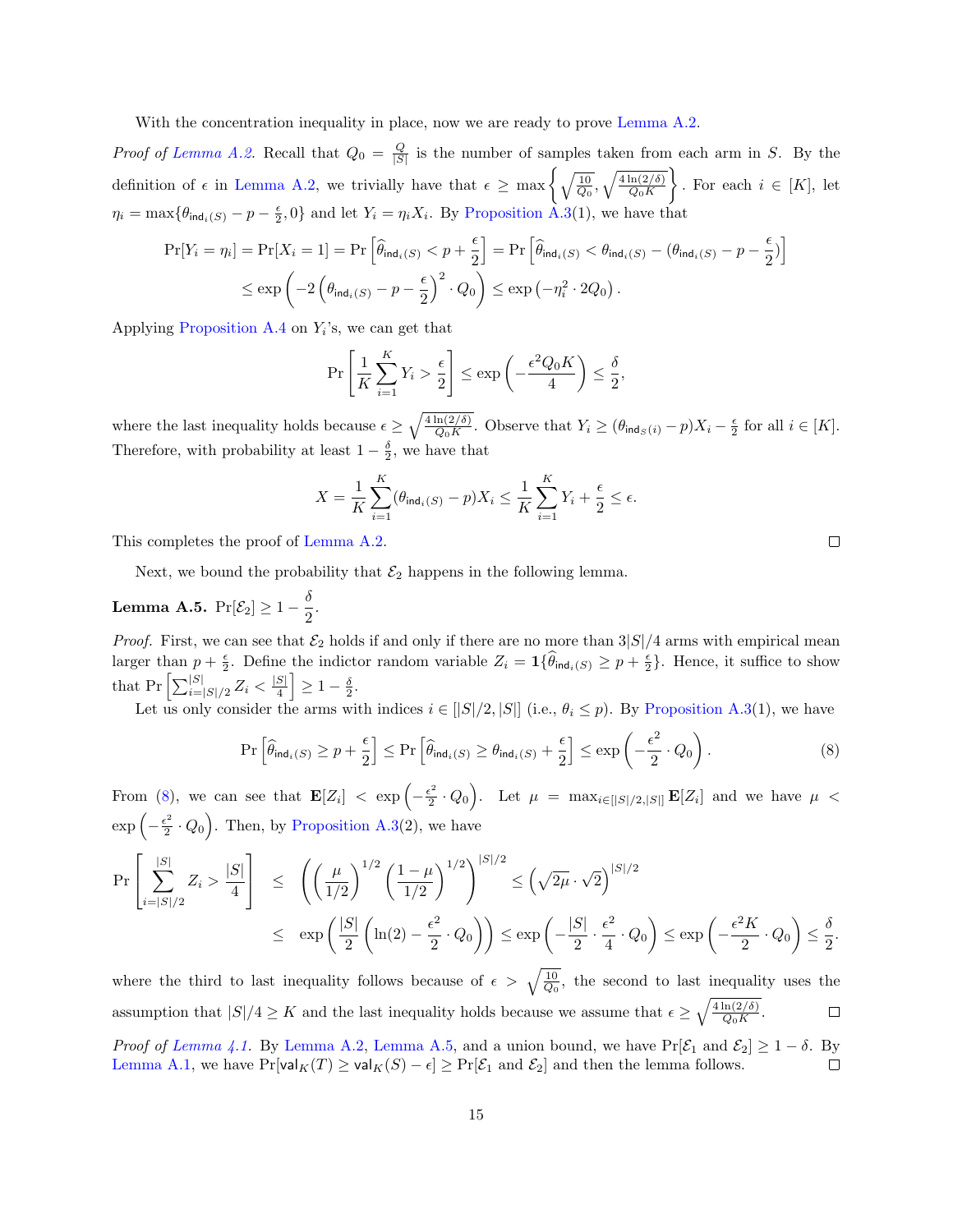# B Proof of the Correctness of the AR Algorithm [\(Lemma 4.2](#page-5-0) in the Main Text)

[Lemma 4.2](#page-5-0) Let  $(S', T')$  be the output of the algorithm  $AR(S, T, K, Q)$ . For every  $\delta > 0$ , with probability  $1 - \delta$ , we have that

<span id="page-15-0"></span>
$$
\operatorname{tot}_{K-|T'|}(S')+\operatorname{tot}_{|T'|}(T')\geq \operatorname{tot}_{K-|T|}(S)+\operatorname{tot}_{|T|}(T)-\epsilon K,
$$

where  $\epsilon = \sqrt{\frac{|S|}{O}}$  $\frac{S}{Q}\left(4+\frac{\log(2/\delta)}{K}\right).$ 

*Proof.* Recall that  $Q_0 = \frac{Q}{|S|}$  is the number of samples taken from each arm in S. Also recall that  $K' = K - |T|$ .

We need to define a few notations. Let  $U_1 = T' \setminus T$  denote the set of arms we added to T' in this round. Let  $U_2 = S \setminus (S' \cup U_1)$  be the set of arms we discarded in this round. Let  $U_1^*$  be the set of  $|U_1|$  arms in S with largest  $\theta_i$ 's; let  $U_2^*$  be the set of  $|U_2|$  arms in S with smallest  $\theta_i$ 's. Ideally, if  $U_1 = U_1^*$  and  $U_2 = U_2^*$ , we do not lose anything in this round (i.e.,  $\text{tot}_{K-|T'|}(S') + \text{tot}_{|T'|}(T') = \text{tot}_{K-|T|}(S) + \text{tot}_{|T|}(T)$ ). When  $U_1 \neq U_1^*$ and/or  $U_2 \neq U_2^*$ , we can bound the difference between  $\text{tot}_{K-|T'|}(S') + \text{tot}_{|T'|}(T')$  and  $\text{tot}_{K-|T|}(S) + \text{tot}_{|T|}(T)$ by the sum of the difference between  $U_1^*$  and  $U_1$ , and the difference between  $U_2^*$  and  $U_2$ . More concretely, we claim that

$$
\left(\text{tot}_{K-|T'|}(S') + \text{tot}_{|T'|}(T')\right) - \left(\text{tot}_{K-|T|}(S) + \text{tot}_{|T|}(T)\right) \ge \left(\sum_{i \in U_2^*} \theta_i - \sum_{i \in U_2} \theta_i\right) - \left(\sum_{i \in U_1} \theta_i - \sum_{i \in U_1^*} \theta_i\right). \tag{9}
$$

The proof of [\(9\)](#page-15-0) is not difficult, but somewhat tedious, and we present it at the end of this section. From now on, we assume  $(9)$  is true.

For every  $t \leq K$ , for every set  $U \subseteq S$  of t arms (i.e.  $|U| = t$ ), by [Proposition A.3,](#page-13-3) we have

$$
\Pr\left[\left|\sum_{i\in U}\hat{\theta}_i - \sum_{i\in U}\theta_i\right| > \frac{\epsilon K}{4}\right] \le 2\exp\left(-\frac{\epsilon^2}{8}\cdot Q_0\frac{K^2}{t}\right) \le 2\exp\left(-\frac{\epsilon^2}{8}\cdot Q_0K\right).
$$

By a union bound over all subset of size at most  $K$ , we have that

$$
\Pr\left[\forall U \subseteq S, |U| \le K : \left|\sum_{i \in U} \hat{\theta}_i - \sum_{i \in U} \theta_i\right| \le \frac{\epsilon K}{4}\right] \ge 1 - 2 \cdot 2^{|S|} \exp\left(-\frac{\epsilon^2}{8} \cdot Q_0 K\right)
$$

$$
\ge 1 - 2 \exp\left(|S| - \frac{\epsilon^2}{8} \cdot Q_0 K\right) \ge 1 - \delta,
$$

where we used the facts that  $|S| < 4K$  and  $\epsilon \geq \sqrt{\frac{1}{Q_0} \left(4 + \frac{\ln(2/\delta)}{K}\right)}$ .

Thus, with probability at least  $1 - \delta$ , all of the following four inequalities hold:

$$
\left|\sum_{i\in U_1} \hat{\theta}_i - \sum_{i\in U_1} \theta_i\right| \le \frac{\epsilon K}{4}, \qquad \left|\sum_{i\in U_1^*} \hat{\theta}_i - \sum_{i\in U_1^*} \theta_i\right| \le \frac{\epsilon K}{4},
$$

$$
\left|\sum_{i\in U_2} \hat{\theta}_i - \sum_{i\in U_2} \theta_i\right| \le \frac{\epsilon K}{4}, \qquad \left|\sum_{i\in U_2^*} \hat{\theta}_i - \sum_{i\in U_2^*} \theta_i\right| \le \frac{\epsilon K}{4}.
$$

Therefore we have

<span id="page-15-1"></span>
$$
\sum_{i \in U_1} \theta_i \ge \sum_{i \in U_1} \hat{\theta}_i - \frac{\epsilon K}{4} \ge \sum_{i \in U_1^*} \hat{\theta}_i - \frac{\epsilon K}{4} \ge \sum_{i \in U_1^*} \theta_i - \frac{\epsilon K}{2}, \quad \text{and} \tag{10}
$$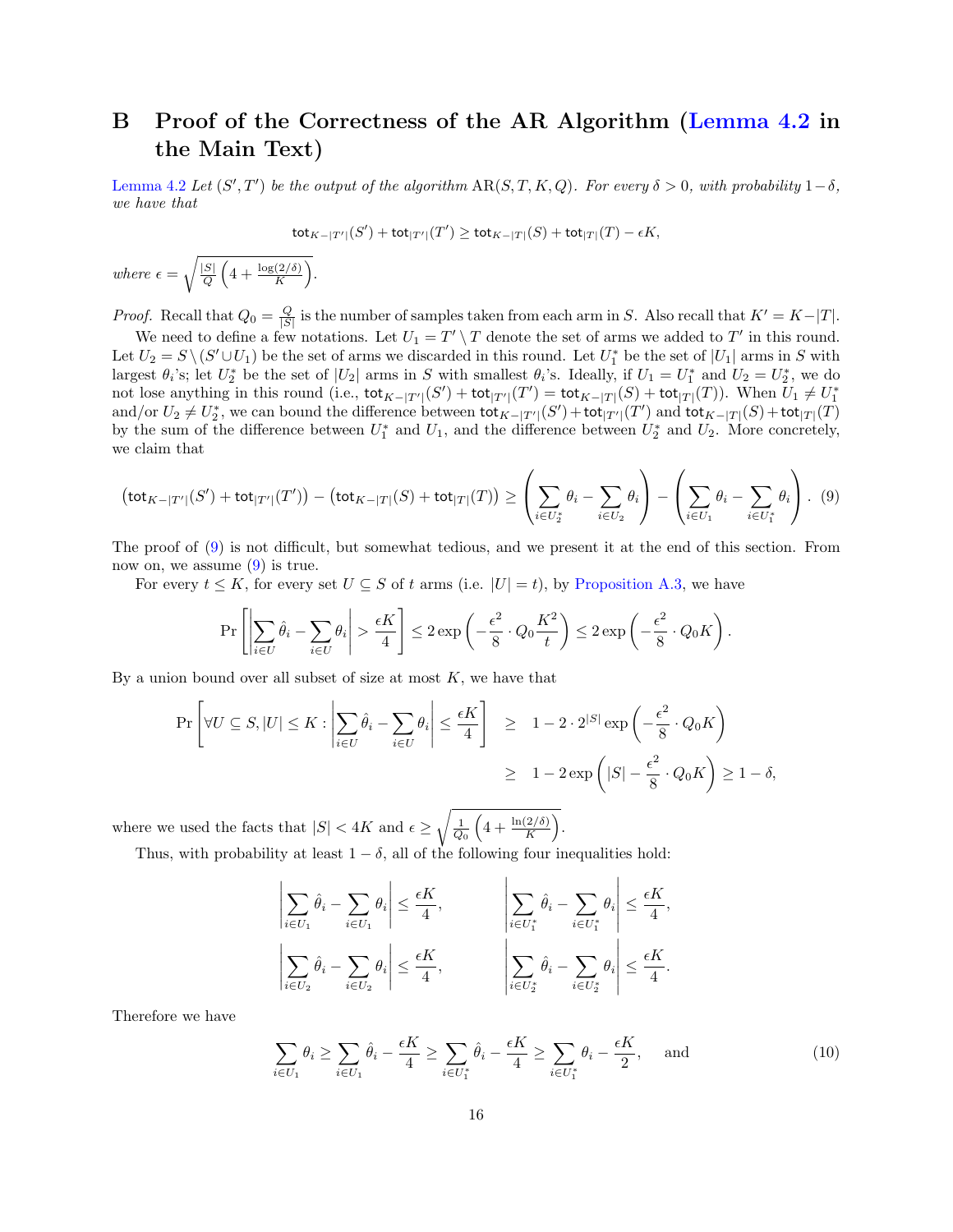<span id="page-16-0"></span>
$$
\sum_{i \in U_2} \theta_i \le \sum_{i \in U_2} \hat{\theta}_i - \frac{\epsilon K}{4} \le \sum_{i \in U_2^*} \hat{\theta}_i - \frac{\epsilon K}{4} \le \sum_{i \in U_2^*} \theta_i - \frac{\epsilon K}{2}.
$$
\n
$$
(11)
$$

<span id="page-16-2"></span><span id="page-16-1"></span> $\Box$ 

Combining [\(9\)](#page-15-0), [\(10\)](#page-15-1) and [\(11\)](#page-16-0), we get (9)  $\geq -\epsilon K$ , which concludes the proof.

*Proof of* [\(9\)](#page-15-0). For ease of notation, for any subset S of arms, we let  $\theta(S) = \sum_{i \in S} \theta_i$ . One can easily see that

$$
(\text{tot}_{K-|T'|}(S') + \text{tot}_{|T'|}(T')) - (\text{tot}_{K-|T|}(S) + \text{tot}_{|T|}(T))
$$
  
=  $\text{tot}_{K-|T'|}(S') - \text{tot}_{K-|T|}(S) + \theta(U_1)$   
=  $\text{tot}_{K-|T'|}(S') - \text{tot}_{K-|T'|}(S \setminus U_1^*) + (\theta(U_1) - \theta(U_1^*))$   
 $\geq \text{tot}_{K-|T'|}(S') - \text{tot}_{K-|T'|}(S \setminus U_1) + (\theta(U_1) - \theta(U_1^*))$ . (12)

Let  $\tilde{U}_2$  be the  $|U_2|$  arms with the smallest means in  $S \setminus U_1$ . By definition we have 1)  $|\tilde{U}_2| = |U_2^*|$ ; 2)  $\widetilde{U}_2 \cap U_1 = U_2 \cap U_1 = \emptyset; 3) \theta(\widetilde{U}_2) \geq \theta(U_2^*)$ 

Since  $|U_1| + |U_2| + (K - |T'|) \leq |S|$ , the  $(K - |T'|)$  arms with largest means in  $S \setminus U_1$  do not intersect with the  $|U_2|$  arms with smallest means in  $S \setminus U_1$  (namely  $U_2$ ). Therefore, we have that

$$
\operatorname{tot}_{K-|T'|}(S \setminus U_1) = \operatorname{tot}_{K-|T'|}((S \setminus U_1) \setminus \widetilde{U}_2). \tag{13}
$$

On the other hand, for every set W of arms, define  $\text{tot}_t^{\text{min}}(W)$  to be the sum of the t smallest means among the arms in W. Let  $t = |S| - |U_1| - |U_2| - (K - |T'|)$ . Since  $\tilde{U}_2$  consists of the arms with the smallest means in  $S \setminus U_1$ , we have

<span id="page-16-3"></span>
$$
\mathsf{tot}^{\min}_t((S \setminus U_1) \setminus \widetilde{U}_2) \geq \mathsf{tot}^{\min}_t((S \setminus U_1) \setminus U_2).
$$

Together with the facts that

$$
\begin{aligned} \operatorname{tot}_t^{\min}((S \setminus U_1) \setminus \widetilde{U}_2) &= \theta((S \setminus U_1) \setminus \widetilde{U}_2) - \operatorname{tot}_{K - |T'|}((S \setminus U_1) \setminus \widetilde{U}_2), \text{ and} \\ \operatorname{tot}_t^{\min}((S \setminus U_1) \setminus U_2) &= \theta(S \setminus U_1) \setminus U_2) - \operatorname{tot}_{K - |T'|}((S \setminus U_1) \setminus U_2), \end{aligned}
$$

we can see that

$$
\theta(S \setminus U_1) \setminus \widetilde{U}_2) - \text{tot}_{K-|T'|}((S \setminus U_1) \setminus \widetilde{U}_2) \geq \theta(S \setminus U_1) \setminus U_2) - \text{tot}_{K-|T'|}((S \setminus U_1) \setminus U_2).
$$

Equivalently, we have that

$$
\operatorname{tot}_{K-|T'|}((S \setminus U_1) \setminus U_2) - \operatorname{tot}_{K-|T'|}((S \setminus U_1) \setminus \widetilde{U}_2) \ge \theta(\widetilde{U}_2) - \theta(U_2). \tag{14}
$$

By combining [\(12\)](#page-16-1), [\(13\)](#page-16-2) and [\(14\)](#page-16-3), and the observations that  $S' = (S \setminus U_1) \setminus U_2$  and  $\theta(\tilde{U}_2) \geq \theta(U_2^*)$ , we have proved [\(9\)](#page-15-0).  $\Box$ 

### C Proof of the Main Theorem [\(Theorem 4.3](#page-5-1) in the Main Text)

[Theorem 4.3](#page-5-1) For every  $\delta > 0$ , with probability at least  $1-\delta$ , the output of OptMAI algorithm T is an  $\epsilon$ -optimal solution (i.e.,  $\mathsf{val}_K(T) \geq \mathsf{val}_K([n]) - \epsilon$ ) with  $\epsilon = O\left(\sqrt{\frac{n}{Q}\left(1 + \frac{\ln 1/\delta}{K}\right)}\right)$ .

*Proof.* Recall r is the counter of the number of iterations in Algorithm 1. Let  $r_0$  be the first r such that we have  $|S_r|$  < 4K. Let  $r_1$  be the final value of r. For any positive integer r, let

$$
\delta_r = e^{-.1r} (1 - e^{-.1}) \delta \quad \text{and} \quad \epsilon_r = O\left(\sqrt{\frac{(\frac{3}{4})^r n}{(1 - \beta)\beta^r Q} \left(1 + \frac{\ln 1/\delta_r}{K}\right)}\right).
$$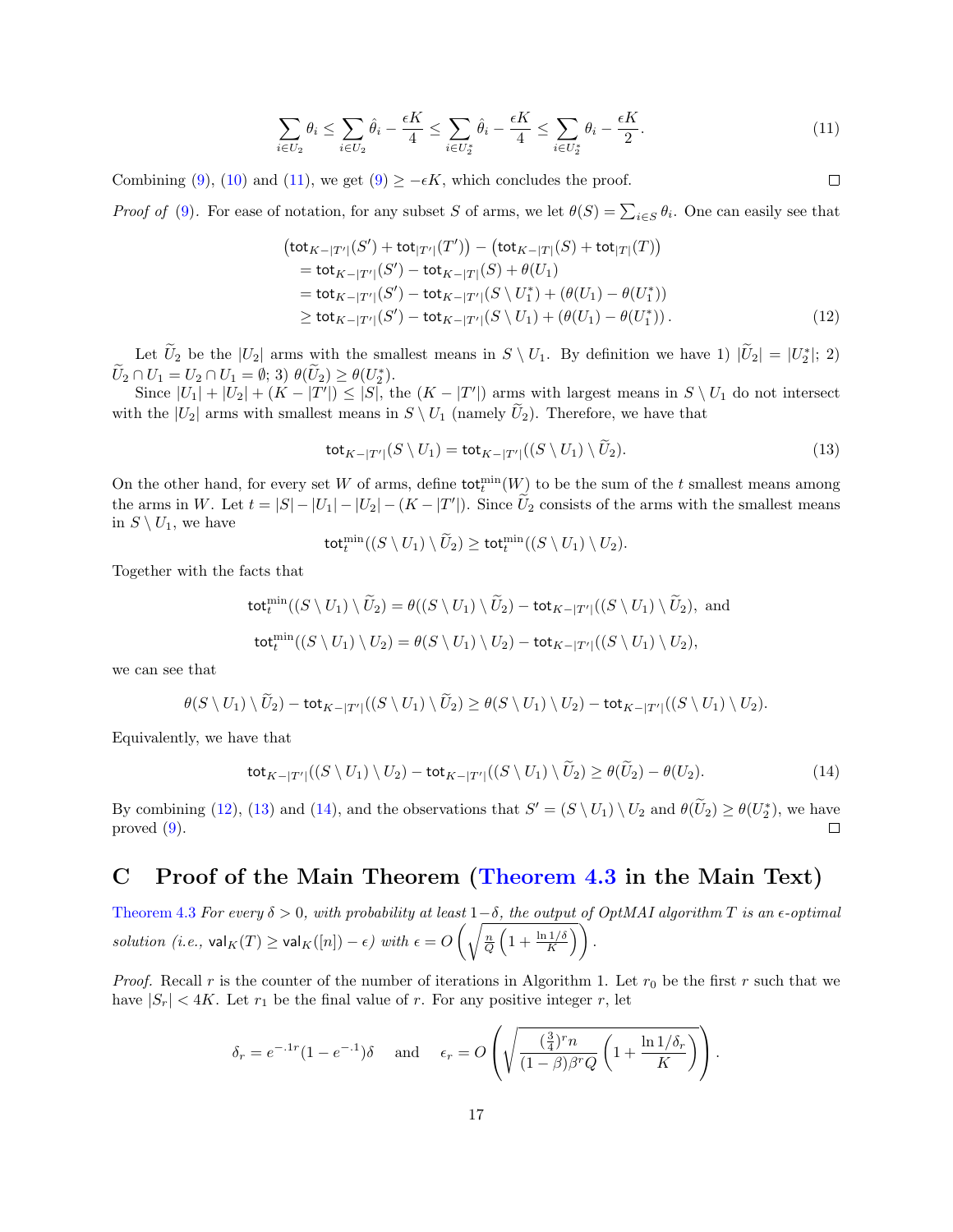For  $r < r_0$ , by [Lemma 4.1,](#page-4-2) with probability  $1 - \delta_r$ , we have that  $\mathsf{val}_K(S_{r+1}) \geq \mathsf{val}_K(S_r) - \epsilon_r$ . By union bound, with probability  $1 - \sum_{r=0}^{r_0-1} \delta_r$ , we have that

<span id="page-17-1"></span>
$$
\mathsf{val}_K(S_{r_0}) \ge \mathsf{val}_K([n]) - \sum_{r=0}^{r_0 - 1} \epsilon_r. \tag{15}
$$

For  $r : r_0 \le r < r_1$ , by [Lemma 4.2,](#page-5-0) with probability  $1 - \delta_r$ , we have that

$$
\left(\text{tot}_{K-|T_{r+1}|}(S_{r+1}) + \text{tot}_{|T_{r+1}|}(T_{r+1})\right) - \left(\text{tot}_{K-|T_r|}(S_r) + \text{tot}_{|T_r|}(T_r)\right) \geq K \cdot \epsilon_r
$$

Since  $T_{r_1}$  has exactly K elements and  $T_{r_0} = \emptyset$ , by union bound, with probability  $1 - \sum_{r=r_0}^{r_1-1} \delta_r$ , we can see that

<span id="page-17-2"></span>
$$
\mathsf{val}_K(T_{r_1}) \ge \mathsf{val}_K(S_{r_0}) - \sum_{r=r_0}^{r_1-1} \epsilon_r. \tag{16}
$$

Now, by a union bound over both [\(15\)](#page-17-1) and [\(16\)](#page-17-2), we have that, with probability  $1 - \sum_{r=0}^{r_1-1} \delta_r \ge 1 - \delta$ ,

$$
\begin{aligned} \mathsf{val}_K([n]) - \mathsf{val}_K(T_{r_1}) &\leq \sum_{r=0}^{r_1-1} \epsilon_r = \sum_{r=0}^{r_1-1} O\left(\sqrt{\left(\frac{3/4}{\beta(1-\beta)}\right)^r \left(\frac{n}{Q}\right) \left(1+\frac{\ln 1/\delta_r}{K}\right)}\right) \\ &\leq \sum_{r=0}^{r_1-1} O\left(\sqrt{\left(\frac{3/4}{\beta(1-\beta)}\right)^r \left(\frac{n}{Q}\right) \left(1+\frac{\ln 1/\delta+0.1r+\ln(1-e^{-.1})}{K}\right)}\right) \\ &= O\left(\sqrt{\frac{n}{Q}\left(1+\frac{\ln 1/\delta}{K}\right)}\right). \end{aligned}
$$

This completes the proof of the theorem.

### <span id="page-17-0"></span>D An Alternative to the AR Procedure

We can replace the AR procedure by the following uniform sampling procedure  $B(S_r, K, \epsilon', \delta')$ , when the number of remaining arms  $|S_r|$  is at most 4K. Using this alternative procedure, we can achieve the same asymptotic sampling complexity, and its analysis is slightly simpler. However, its performance in practice is worse than the AR procedure. Note that the condition  $|S_r| \leq 4K$  is crucial for the uniform sampling procedure to achieve the desired sample complexity (otherwise, we need to pay an extra  $\log n$  factor. See Section [E](#page-18-0) for more information).

More specifically, the algorithm takes as input the remaining subset of arms  $S_r \subseteq [n]$ , an integer K, and two real numbers  $\epsilon', \delta' > 0$  as input, and outputs a set  $T \subseteq S_r$  such that  $|T| = K$ . We set  $\epsilon' = \epsilon/2, \delta' = \delta/2$ . Note that we only run  $B(S_r, K, \epsilon', \delta')$  once and its output T is our final output of the entire algorithm. The algorithm proceeds as follows.

• Sample each arm  $i \in S_r$  for

$$
Q_0 = Q_B(K, \epsilon', \delta') = \frac{2(K \ln(e|S_r|/K) + \ln(2/\delta'))}{\epsilon'^2 K} = O\left(\frac{1}{\epsilon'^2} \left(1 + \frac{\log 1/\delta'}{K}\right)\right).
$$

times and let  $\hat{\theta}_i$  be the empirical mean of arm i.

• Output the set  $T \subseteq S_r$  which is the set of K arms with the largest empirical means.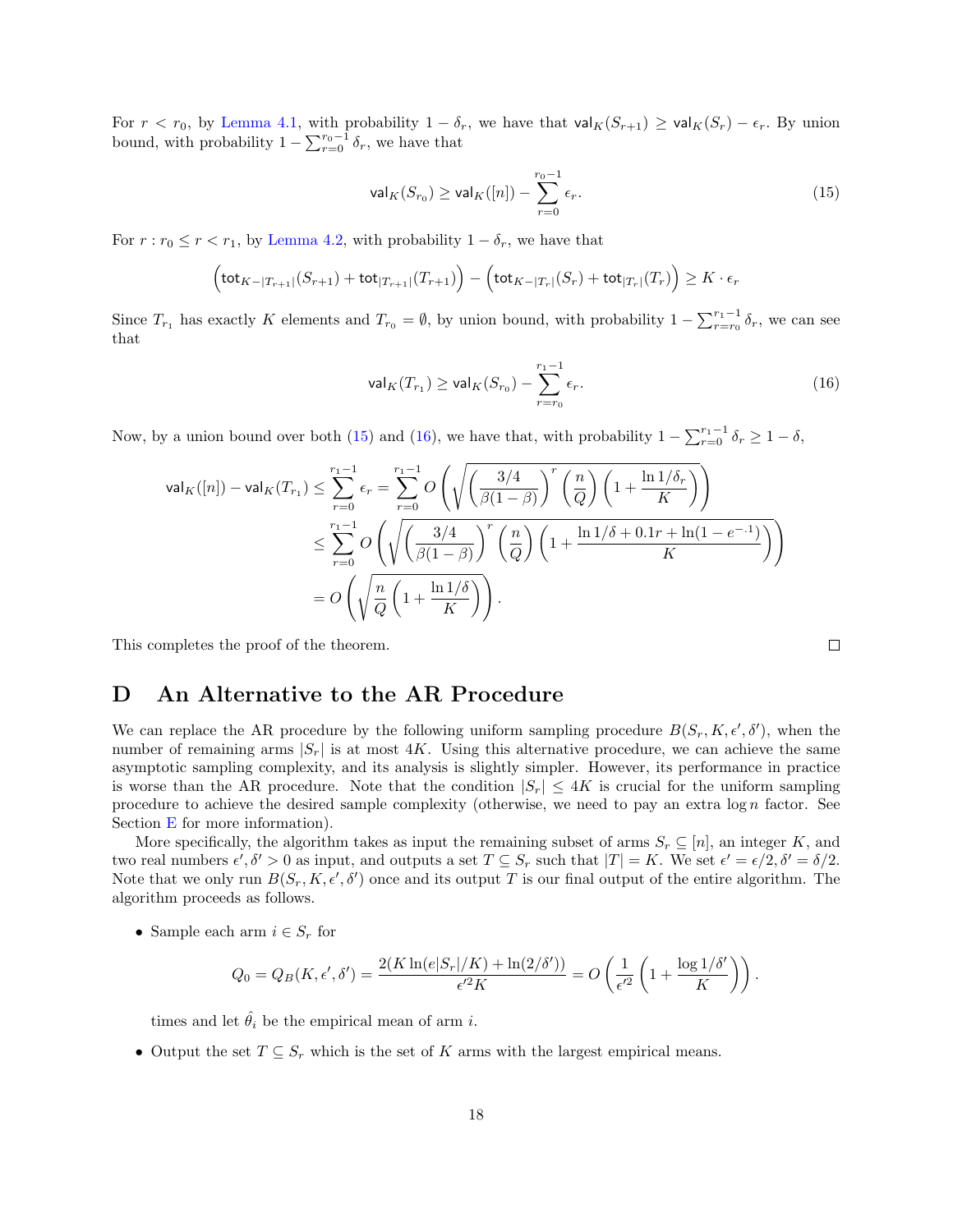<span id="page-18-1"></span>It is easy to see the number of samples is bounded by  $|S_r|Q_0 \leq O\left(\frac{K}{\epsilon'^2}\left(1+\frac{\log 1/\delta'}{K}\right)\right)$ . The above algorithm can achieve the following performance guarantee.

<span id="page-18-2"></span>**Lemma D.1.** Let T be the output of the algorithm  $B(S_r, K, \epsilon', \delta')$ . With probability  $1 - \delta'$ , we have that  $\mathsf{val}_K(T) \geq \mathsf{val}_K(S_r) - \epsilon'.$ 

*Proof.* For every set  $U \subseteq S_r$  of K arms (i.e.  $|U| = K$ ), by [Proposition A.3\(](#page-13-3)1), we have

$$
\Pr\left[\left|\frac{1}{|U|}\sum_{i\in U}\hat{\theta}_i - \frac{1}{|U|}\sum_{i\in U}\theta_i\right| > \frac{\epsilon'}{2}\right] \le 2\exp\left(-\frac{\epsilon'^2}{2}\cdot Q_0K\right).
$$

By union bound over all subsets of size  $K$ , we have that

$$
\Pr\left[\forall U \subseteq S_r, |U| = K : \left|\frac{1}{|U|} \sum_{i \in U} \hat{\theta}_i - \frac{1}{|U|} \sum_{i \in U} \theta_i\right| \le \frac{\epsilon'}{2}\right] \ge 1 - 2\binom{|S_r|}{k} \exp\left(-\frac{\epsilon'^2}{2} \cdot Q_0 K\right)
$$

$$
\ge 1 - 2\left(\frac{e|S_r|}{K}\right)^K \exp\left(-\frac{\epsilon'^2}{2} \cdot Q_0 K\right) = 1 - 2\exp\left(K \log(e|S_r|/K) - \frac{\epsilon'^2}{2} \cdot Q_0 K\right) \ge 1 - \delta'.
$$

Let  $T^*$  be the set of K arms in  $S_r$  with largest  $\theta_i$ 's. With probability at least  $1-\delta'$ , we have

$$
\left|\frac{1}{|T|}\sum_{i\in T}\hat{\theta}_i - \frac{1}{|T|}\sum_{i\in T}\theta_i\right| \leq \frac{\epsilon'}{2}, \qquad \left|\frac{1}{|T^*|}\sum_{i\in T^*}\hat{\theta}_i - \frac{1}{|T^*|}\sum_{i\in T^*}\theta_i\right| \leq \frac{\epsilon'}{2}.
$$

Therefore, we can get that

$$
\mathsf{val}_K(T) = \frac{1}{|T|} \sum_{i \in T} \theta_i \ge \frac{1}{|T|} \sum_{i \in T} \hat{\theta}_i - \frac{\epsilon'}{2} \ge \frac{1}{|T^*|} \sum_{i \in T^*} \hat{\theta}_i - \frac{\epsilon'}{2} \ge \frac{1}{|T^*|} \sum_{i \in T^*} \theta_i - \epsilon' = \mathsf{val}_K(S_r) - \epsilon'.
$$

If we set  $Q = O\left(\frac{n}{\epsilon^2}\left(1 + \frac{\ln(1/\delta)}{K}\right)\right)$  in OPTMAI, the proof of [Theorem 4.3](#page-5-1) show that, after the QE stage, the set  $S_r$  of remaining arms satisfies that  $\mathsf{val}([n]) - \mathsf{val}_K(S_r) \leq \epsilon/2$  with probability at least  $1 - \delta/2$ . Combined with the conclusion of [Lemma D.1](#page-18-2) and  $\epsilon' = \epsilon/2$ ,  $\delta' = \delta/2$ , we get that val $([n])$  – val $_K(T) \leq \epsilon$  with probability at least  $1 - \delta$ . The number of samples used in both QE and the uniform sampling stages is at most  $Q + |S_r|Q_0 = O\left(\frac{n}{\epsilon^2}\left(1 + \frac{\ln(1/\delta)}{K}\right)\right)$ , which is the same as the sample complexity stated in Corollary [4.4.](#page-5-3)

# <span id="page-18-0"></span>E Naive Uniform Sampling

As we have seen in [Section D,](#page-17-0) we can use a uniform sampling procedure to replace AR. We show in this section that, simply using following naive uniform sampling as the entire algorithm is not sufficient to achieve the linear sample complexity.

#### Naive Uniform Sampling:

- Sample each arm  $i \in S$  for  $Q_0$  times and let  $\hat{\theta}_i$  be the empirical mean of arm i.
- Output the set  $T \subseteq S$  which is the set of K arms with the largest empirical means.

In fact, when  $K = 1$ , [Even-Dar et al.](#page-11-9) [\(2006\)](#page-11-9) showed that  $Q_0 = O(\frac{1}{\epsilon^2} \log \frac{n}{\delta})$  (note this is  $\log n$  factor worse than the optimal bound) is enough to identify an  $\epsilon$ -optimal arm with probability at least  $1 - \delta$ . For general  $K$ , by following the same proof of [Lemma D.1,](#page-18-2) we can show that

$$
Q_0 = O\left(\frac{1}{\epsilon^2} \left( \log \frac{n}{K} + \frac{\log 1/\delta}{K} \right) \right) \tag{17}
$$

<span id="page-18-3"></span> $\Box$ 

suffices for identifying an  $\epsilon$ -optimal solution with probability at least  $1 - \delta$ . Moreover, we can also show the bound [\(17\)](#page-18-3) is essential tight for naive uniform sampling, as in the following theorem.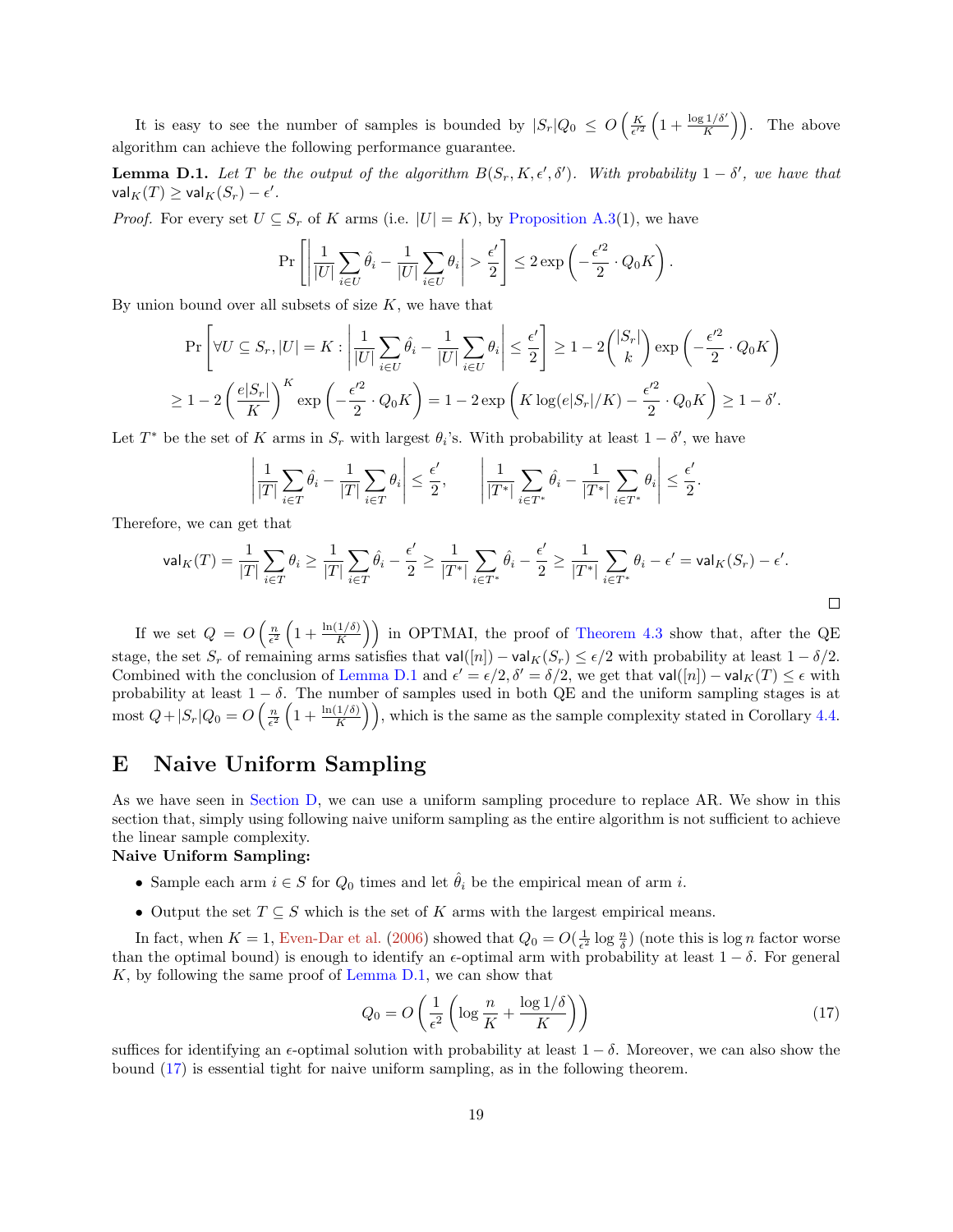<span id="page-19-0"></span>**Theorem E.1.** Suppose that for any multiple arm identification problem instance and any  $0 < \epsilon, \delta < 0.01$ and  $1 \leq K \leq n/2$ , the naive uniform sampling algorithm with parameter  $Q_0$  can find an  $\epsilon$ -optimal solution with probability at least  $1 - \delta$ . Then, it must hold that  $Q_0 = \max \left\{ \Omega \left( \frac{1}{\epsilon^2} \log \frac{n}{K} \right), \Omega \left( \frac{1}{\epsilon^2} \frac{\log 1/\delta}{K} \right) \right\}$  $\frac{g1/\delta}{K}$  ) }.

*Proof.* In fact, the second lower bound  $\Omega\left(\frac{1}{\epsilon^2}\frac{\log 1/\delta}{K}\right)$  $\frac{\kappa^2 L}{\delta}$ ) holds for any algorithm (including the uniform sampling algorithm), which is proved in [Lemma 5.4.](#page-7-2) So, we only focus on the first lower bound in this proof. Let  $C$  be a sufficiently large constant  $(C > 2^{10000}$  suffices). First we consider the case where  $1 \leq K \leq n/C$ . Consider the instance which consists of K Bernoulli arms with mean  $1/2 + 4\epsilon$  (denoted as set A) and  $n - K$  Bernoulli arms with mean  $1/2$  (denoted as set B). It is easy to see that any  $\epsilon$ -optimal solution must contain at least  $\frac{3}{4}K$  arms from A. Let  $Q_0 = \frac{1}{400\epsilon^2} \log \frac{n}{K}$ . Now, we show that with probability at least 0.05, there are at least  $K/4$  arms from B whose empirical mean is at least  $1/2 + 8\epsilon$  and at least  $K/4$  arms from A whose empirical mean is smaller than  $1/2 + 8\epsilon$ . We denote the former event by  $\mathcal{E}_1$  and the later by  $\mathcal{E}_2$ . Note that if the event that both  $\mathcal{E}_1$  and  $\mathcal{E}_2$  happen implies that we fail to find an  $\epsilon$ -optimal solution.

First, let us consider  $\mathcal{E}_1$ . Let  $Y_i = \mathbf{1} \{\hat{\theta}_i \geq 1/2 + 8\epsilon\}$ . For any arm i in B, we have that

$$
\Pr[Y_i = 1] = \Pr[\hat{\theta}_i \ge 1/2 + 8\epsilon] = \left(\frac{1}{2}\right)^{Q_0} \sum_{i = (1/2 + 8\epsilon)Q_0}^{Q_0} \binom{Q_0}{i} \ge \left(\frac{1}{2}\right)^{200Q_0\epsilon^2} \ge \left(\frac{n}{K}\right)^{-1/2},
$$

where the second to last inequality follows from the fact that  $\sum_{k\leq\alpha m} {m \choose k} \geq 2^{mH(\alpha)-\log m} (H(\alpha))$  is the binary entropy function) [Ronald et al.](#page-11-17) [\(1989\)](#page-11-17) and the Tylor expansion of  $H(\alpha)$  around  $1/2$ :  $H(1/2 - \epsilon) \simeq$  $1-2\epsilon^2/\ln 2+o(\epsilon^2)$ . Therefore, in expectation, there are at least  $(n-K)\left(\frac{n}{K}\right)^{-1/2}$  arms in B whose empirical mean is at least  $1/2 + 8\epsilon$ , i.e.,  $\mathbf{E}[\sum_{i \in B} Y_i] \ge (n - K) \left(\frac{n}{K}\right)^{-1/2}$ . Using [Proposition A.3\(](#page-13-3)3), we can see that (for  $n \geq CK \geq C$ )

$$
\Pr\left[\sum_{i \in B} Y_i < \frac{K}{4}\right] \le \exp\left(-\left(\frac{1}{2}\right)^2 (n - K) \left(\frac{n}{K}\right)^{-1/2} / 2\right) < 0.05,
$$

where we use the fact that  $(n - K) \left(\frac{n}{K}\right)^{-1/2} \geq K/2$  in the first inequality, and that  $(n - K) \left(\frac{n}{K}\right)^{-1/2} \geq \frac{n-1}{\sqrt{n}}$ for  $1 \leq K \leq n/2$  in the second. Hence, with probability at least 0.95, there are at least  $K/4$  arms in B whose empirical mean is at least  $1/2 + 8\epsilon$ .

For any arm in A, using Proposition  $A.3(2)$ , we can see that

$$
\Pr[\hat{\theta}_i \ge 1/2 + 8\epsilon] \le \exp\left(-\frac{1}{4}\epsilon^2 \left(\frac{1}{2} + 4\epsilon\right) Q_0/3\right) < 0.5,
$$

in which the last inequality holds because  $Q_0 \geq \frac{1}{400\epsilon^2} \log C$ . Let  $Z_i = 1 \{\hat{\theta}_i \geq 1/2 + 8\epsilon\}$ . Let  $\mu =$  $\exp\left(-\frac{1}{4}\epsilon^2\left(\frac{1}{2}+4\epsilon\right)Q_0/3\right) < 0.5$ . Then, by [Proposition A.3\(](#page-13-3)2), we have

$$
\Pr[\neg \mathcal{E}_2] = \Pr\left[\sum_{i \in A} Z_i > \frac{3K}{4}\right] \le \left(\left(\frac{\mu}{3/4}\right)^{3/4} \left(\frac{1-\mu}{1/4}\right)^{1/4}\right)^K < 0.877.
$$

The last inequality holds since  $(\frac{\mu}{3/4})^{3/4}(\frac{1-\mu}{1/4})^{1/4}$  is an increasing function on [0,0.5], thus is maximized at  $u = 0.5$ . Hence,  $Pr[\mathcal{E}_2] \ge 0.1$ . So, we have  $Pr[\mathcal{E}_1 \text{ and } \mathcal{E}_2] \ge 0.05$  and the proof is complete for the case  $K \leq n/C$ . When,  $n/C \leq K \leq n/2$ , the desired bound becomes  $\Omega(1/\epsilon^2)$ , which follows from [Theorem 5.1.](#page-6-1)

#### F Lower bounds

#### F.1 Proof of the First Lower Bound [\(Lemma 5.2](#page-6-2) in the Main Text)

[Lemma 5.2](#page-6-2) Let  $A$  be an algorithm in [Theorem 5.1,](#page-6-1) then there is an algorithm  $B$  which correctly outputs whether a Bernoulli arm X has the mean  $\frac{1}{2} + 4\epsilon$  or the mean  $\frac{1}{2}$  with probability at least 0.51, and B makes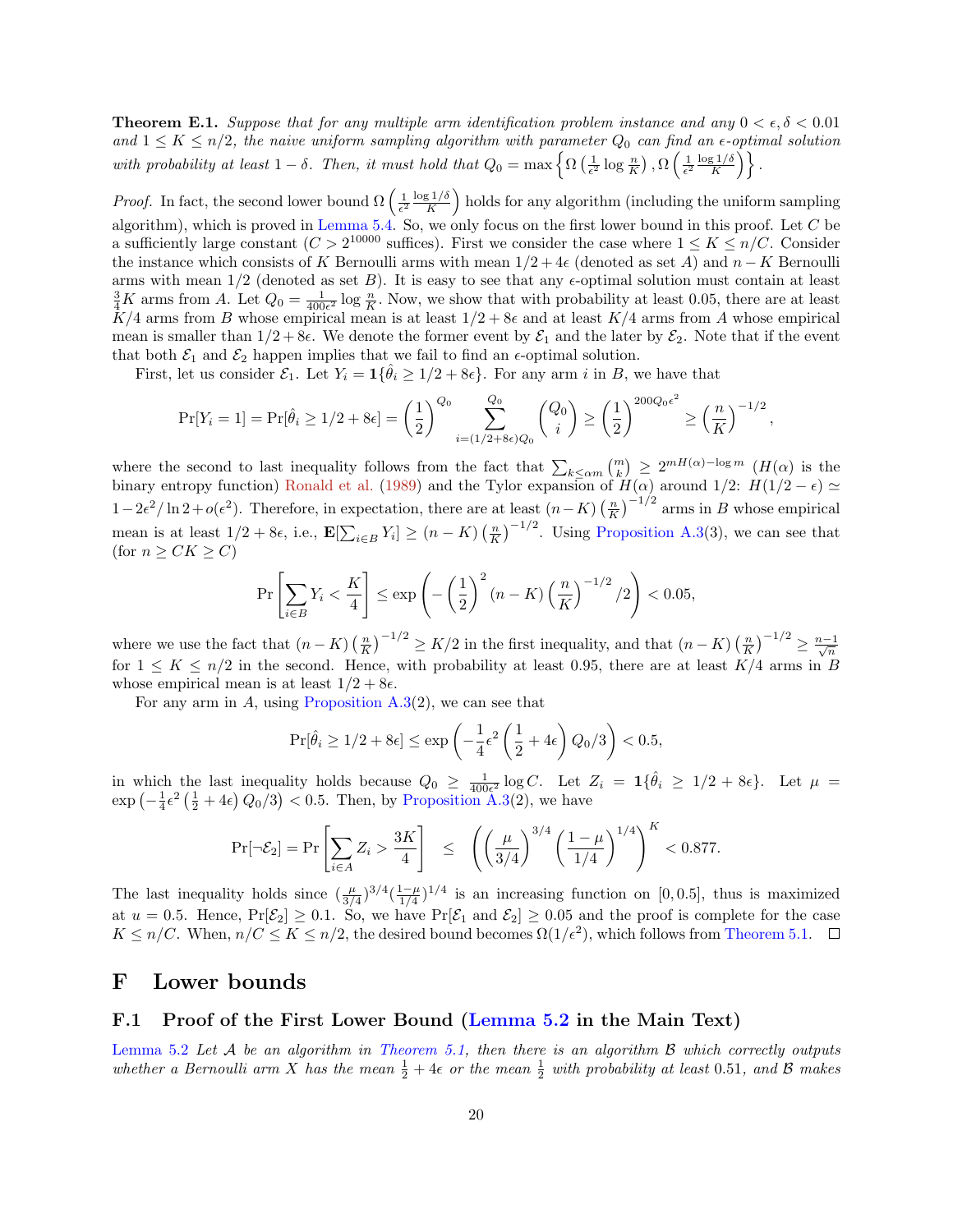at most  $\frac{200Q}{n}$  samples in expectation.

*Proof.* Given an algorithm A stated in [Theorem 5.1,](#page-6-1) the construction of  $\beta$  is as follows. Recall that the goal of B is to distinguish whether the given Bernoulli arm X has mean  $1/2$  or  $1/2 + 4\epsilon$ .

#### **Algorithm 5** Algorithm  $\beta$  (which calls  $\mathcal A$  as a subroutine)

- 1: Choose a random subset  $S \subseteq [n]$  such that  $|S| = K$  and then choose a random element  $j \in S$ .
- 2: Create n artificial arms as follows: For each  $i \in [n], i \neq j$ , let  $\theta_i = \frac{1}{2} + 4\epsilon$  if  $i \in S$ , let  $\theta_i = \frac{1}{2}$  otherwise. 3: Simulate  $\mathcal A$  as follows: whenever  $\mathcal A$  samples the *i*-th arm:
	- (1) If  $i = j$ , we sample the Bernoulli arm X (recall X is the arm which B attempts to separate);
	- (2) Otherwise, we sample the arm with mean  $\theta_i$ .
- 4: If the arm X is sampled by less than  $\frac{200Q}{n}$  times and A returns a set T such that  $j \notin T$ , we decide that X has the mean of  $\frac{1}{2}$ ; otherwise we decide that X has the mean of  $\frac{1}{2} + 4\epsilon$ .

We note that in step  $3(1)$ , only when A attempts to sample the j-th (artificial) arm, we actually take a sample from X. Since B stops and output the mean  $\frac{1}{2} + 4\epsilon$  if the number of trials on X reaches  $\frac{200Q}{n}$ , B takes at most  $\frac{200Q}{n}$  samples form X. Now, we B can correctly output the mean of X with the probability at least 0.51.

We first show that when the Bernoulli arm X has mean  $\frac{1}{2}$ , B decides correctly with probability at least 0.51. Assuming that X has the mean  $\frac{1}{2}$ , among the n arms in the algorithm A, the arms in  $S \setminus \{j\}$  have mean  $\frac{1}{2}+4\epsilon$ , while others have mean  $\frac{1}{2}$ . For each  $i \in [n]$ , let the random variable  $q_i$  be the number of samples taken from the  $i$ -th arm by  $A$ . We have

$$
\sum_{i\in[n]} \mathbf{E}[q_i] \leq Q.
$$

Let the random variable  $q_X$  be the number of samples taken from arm X and  $S' = S \setminus \{j\}$ . Observe that when conditioned on S', for A, j is the same as any other arms in  $[n] \setminus S'$ , hence, j is uniformly distributed among  $[n] \setminus S'$ . We have

$$
\mathbf{E}[q_X] = \mathbf{E}_{S'} \left[ \mathbf{E}[q_X | S'] \right] = \mathbf{E}_{S'} \left[ \frac{1}{n - K + 1} \sum_{i \in [n] \setminus S'} \mathbf{E}[q_i | S'] \right]
$$
  

$$
\leq \frac{1}{n - K + 1} \mathbf{E}_{S'} \left[ \sum_{i \in [n]} \mathbf{E}[q_i | S'] \right] \leq \frac{2}{n} \sum_{i \in [n]} \mathbf{E}[q_i] \leq \frac{2Q}{n},
$$

where in the second equality we use the fact that j is uniformly distributed among  $[n] \setminus S'$  conditioned on S', and in the second inequality we used the assumption that  $K \leq n/2$ . Therefore, by Markov's inequality,

$$
\Pr\left[q_X \ge \frac{200Q}{n}\right] < 0.01.
$$

Let T be the output of the algorithm A. It is easy to see that  $\mathsf{val}_K([n]) = \frac{1}{2} + 4\epsilon \cdot (1 - \frac{1}{K})$ , and val $_K(T) = \frac{1}{2} + 4\epsilon \cdot \frac{|S' \cap T|}{K}$  $K$ <sup>TIT</sup>. When A finds an  $\epsilon$ -optimal solution (i.e.,  $\mathsf{val}_K(T) \geq \mathsf{val}_K([n]) - \epsilon$ ), we have

$$
\frac{1}{2} + 4\epsilon \cdot \frac{|S' \cap T|}{K} \ge \frac{1}{2} + 4\epsilon \cdot \left(1 - \frac{1}{K}\right) - \epsilon,
$$

from which we can get that  $|S' \cap T| \geq \frac{3}{4}K - 1$ . Since A can find an  $\epsilon$ -optimal solution with probability at least 0.8, for any fixed subset  $S'$ , we have that

$$
\Pr\left[|S' \cap T| \ge \frac{3}{4}K - 1\right] \ge \Pr[\mathsf{val}_K(T) \ge \mathsf{val}_K([n]) - \epsilon] \ge 0.8.
$$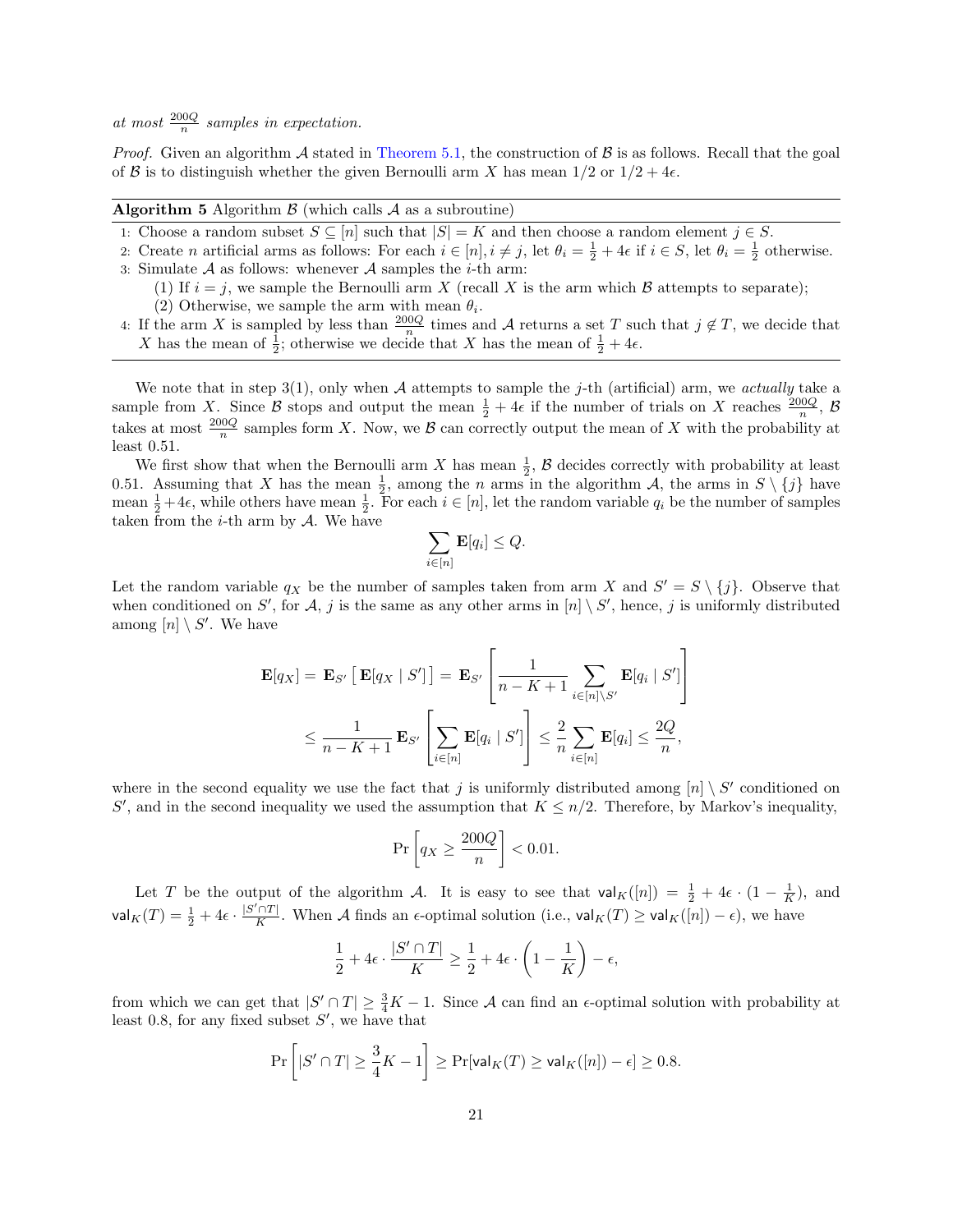Conditioned on S', j is uniformly distributed among  $[n] \setminus S'$  and is independent from T. Therefore, we have

$$
\Pr[j \in T] = \mathbf{E}_{S'} [\Pr[j \in T \mid S']] = \mathbf{E}_{S',T} \left[ \frac{|([n] \setminus S') \cap T|}{|[n] \setminus S'|} \right]
$$
  

$$
\leq 0.2 \times 1 + 0.8 \cdot \frac{\frac{1}{4}K + 1}{n - K + 1} \leq 0.2 + 0.8 \times (0.25 + 0.1) = 0.48,
$$

where in the last inequality, we used the assumption that  $10 \leq K \leq n/2$ . Therefore, when X has the mean  $\frac{1}{2}$ , we have that

$$
\Pr\left[\mathcal{B}\text{ decides that } X \text{ has mean } \frac{1}{2}\right] = \Pr\left[j \notin T \text{ and } q_X \le \frac{200Q}{n}\right] \ge 0.52 - 0.01 = 0.51.
$$

Now we assume that X has the mean  $\frac{1}{2} + 4\epsilon$ . The proof is similar as before. Among the n arms, the arms in S have the mean  $\frac{1}{2} + 4\epsilon$ , while others have the mean  $\frac{1}{2}$ . Again, let T be the output of the algorithm A. Since with probability at least 0.8, we have that  $\mathsf{val}_K(T) \geq \mathsf{val}_K([n]) - \epsilon$ , we have

$$
\Pr \left[ |S \cap T| \geq \frac{3}{4} K \right] \geq 0.8.
$$

Since j is a uniformly distributed in  $S$ , and conditioned on  $S$ , j is independent from  $T$ , we have that

$$
\Pr[j \in T] = \mathbf{E}_S \left[ \Pr[j \in T \mid S] \right] = \mathbf{E}_{S,T} \left[ \frac{|S \cap T|}{|S|} \right] \ge 0.8 \cdot \frac{3}{4} \ge 0.6.
$$

In sum, when X has the mean  $\frac{1}{2} + 4\epsilon$ , we have that

$$
\Pr\left[\mathcal{B} \text{ decides that } X \text{ has mean } \frac{1}{2} + 4\epsilon\right] \ge \Pr\left[j \in T\right] \ge 0.6 > 0.51.
$$

In either case,  $\beta$  makes the right decision with probability at least 0.51.

#### F.2 Proof of the Second Lower Bound [\(Lemma 5.4](#page-7-2) and [Theorem 5.5](#page-8-1) in the Main Text)

[Lemma 5.4](#page-7-2) Fix real numbers  $\delta, \epsilon$  such that  $0 < \delta, \epsilon \leq 0.01$ , and integers K, n such that  $K \leq n/2$ . Let A be a deterministic algorithm (i.e., the only randomness comes from the sampling the arms), so that for any set of n Bernoulli arms with means  $\theta_1, \theta_2, \ldots, \theta_n$ ,

- A makes at most Q samples in expectation;
- with probability at least  $1 \delta$ , A outputs a set T of size K with  $\text{val}_K(T) \ge \text{val}_K([n]) \epsilon$ .

Then, we have that  $Q \geq \frac{n \ln(1/\delta)}{20000\epsilon^2 R}$  $\frac{n \ln(1/\delta)}{20000\epsilon^2 K}.$ 

*Proof of [Lemma 5.4.](#page-7-2)* Let  $t = \lfloor \frac{n}{K} \rfloor \geq 2$  and we divide the first tK arms into t groups. The j-th group consists of the arms with the index in  $[(j-1)K+1, jK]$  for  $j \in [t]$ . We first construct t hypotheses  $H_1, H_2, \ldots, H_t$ as follows. In  $H_1$ , we let  $\theta_i = 1/2 + 4\epsilon$  for arms in the first group and let  $\theta_i = 1/2$  for the remaining arms. In  $H_j$ , where  $2 \leq j \leq t$ , we let  $\theta_i = 1/2 + 4\epsilon$  when i is in the first group,  $\theta_i = 1/2 + 8\epsilon$  when i is in the j-th group, and  $\theta_i = 1/2$  otherwise. For each  $j \in [t]$ , let  $\Pr_{H_j}[\cdot]$  denote the probability of the event in  $[\cdot]$  under the hypothesis  $H_j$  and  $\mathbf{E}_{H_j}[\cdot]$  the expected value of the random variable in  $[\cdot]$  under the hypothesis  $H_j$ .

For each arm  $i \in [n]$ , let the random variable  $q_i$  be the number of times that A samples the *i*-th arm before termination. For each  $j \in [t]$ , let the random variable  $\tilde{q}_j = \sum_{i=(j-1)K+1}^{jK} q_i$  be the total number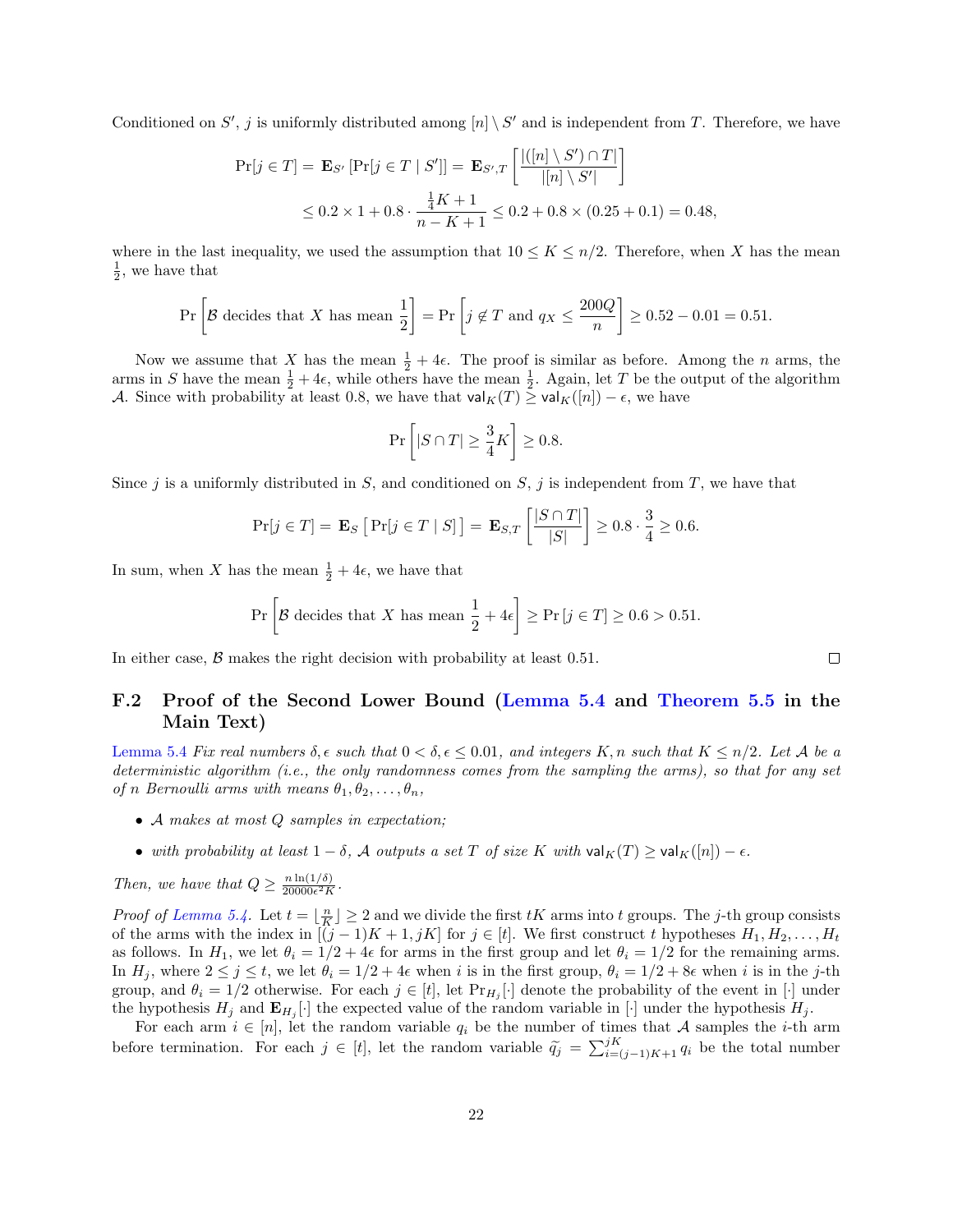of trials of the arms in the j-th group. Since  $A$  makes at most  $Q$  samples in expectation, we know that  $\mathbf{E}_{H_1}\left[\sum_{j=2}^t\widetilde{q}_j\right]\leq \mathbf{E}_{H_1}\left[\sum_{i\in[n]}q_i\right]\leq Q.$  By an averaging argument, there exists  $j_0$  with  $2\leq j_0\leq t$  such that

$$
\mathbf{E}_{H_1}[\widetilde{q}_{j_0}] \leq \frac{Q}{t-1} \leq \frac{2Q}{t}.
$$

Using Markov's inequality and letting  $Q_0 = \frac{8Q}{t}$ , we have  $Pr_{H_1}[\tilde{q}_{j_0} \geq Q_0] \leq \frac{E_{H_1}[\tilde{q}_{j_0}]}{Q_0}$  $\frac{q_{j_0}}{Q_0} \leq \frac{1}{4}$ , and hence,

<span id="page-22-2"></span><span id="page-22-1"></span>
$$
\Pr_{H_1} \left[ \tilde{q}_{j_0} \le Q_0 \right] \ge \frac{3}{4}.\tag{18}
$$

Now we only focus on the hypotheses  $H_1$  and  $H_{j_0}$ . Let  $\mathsf{val}^{H_j}_K(T)$  ( $\mathsf{val}^{H_j}_K([n])$  resp.) be  $\mathsf{val}_K(T)$  ( $\mathsf{val}_K([n])$ resp.) under the hypothesis  $H_j$ . In other words,  $\text{val}_{K}^{H_j}(T)$  is the average mean value of the best K arms in T, if the the means of the arms are dictated by hypothesis  $H_j$ .

Now, we assume for contradiction that  $Q < \frac{n \ln(1/\delta)}{20000\epsilon^2 K}$  (i.e.,  $Q_0 < \frac{\ln(1/\delta)}{1250\epsilon^2}$  $\frac{\ln(1/\delta)}{1250\epsilon^2}$ . Let T denote the output of A. First, using the assumption that

$$
\Pr_{H_1}[\mathsf{val}_K^{H_1}(T) \ge \mathsf{val}_K^{H_1}([n]) - \epsilon] \ge 1 - \delta \tag{19}
$$

(i.e., if the underlying hypothesis is  $H_1$ , T is an  $\epsilon$ -optimal solution), we can prove that:

<span id="page-22-0"></span>
$$
\Pr_{H_{j_0}}[\mathsf{val}_K^{H_1}(T) \ge \mathsf{val}_K^{H_1}([n]) - \epsilon] \ge \frac{\sqrt{\delta}}{4}.\tag{20}
$$

We further observe that when  $\mathsf{val}_{K}^{H_1}(T) \geq \mathsf{val}_{K}^{H_1}([n]) - \epsilon$ , T must consist of more than  $\frac{3}{4}K$  arms from the first group; while when  $\mathsf{val}_{K}^{H_{j_0}}(T) \geq \mathsf{val}_{K}^{H_{j_0}}([n]) - \epsilon$ , T must consist of more than  $\frac{3}{4}K$  arms from the j<sub>0</sub>-th group. Therefore, the two events are mutually exclusive and we have:

<span id="page-22-3"></span>
$$
\begin{aligned} \Pr_{H_{j_0}} \left[ \mathsf{val}_{K}^{H_{j_0}}(T) \geq \mathsf{val}_{K}^{H_{j_0}}([n]) - \epsilon \right] &\leq 1 - \Pr_{H_{j_0}} \left[ \mathsf{val}_{K}^{H_1}(T) \geq \mathsf{val}_{K}^{H_1}([n]) - \epsilon \right] \\ &\leq 1 - \frac{\sqrt{\delta}}{4} \leq 1 - 2\delta, \end{aligned}
$$

where the last inequality holds because  $\delta < 0.01$ . This essentially says that if the underlying hypothesis is  $H_{j_0}$ , the probability that A finds an  $\epsilon$ -optimal solution is not large enough, which contradicts the performance guarantees of the Algorithm  $A$ , and thus we conclude our proof.

Therefore, the remaining task is to prove [\(20\)](#page-22-0). We first define a sequence of random variables  $Z_0, Z_1, Z_2, \ldots, Z_{Q_0}$ where  $Z_0 = 0$ . For each  $i \in [Q_0]$ , if the i-th trial of the j<sub>0</sub>-th group by A results in 1, let  $Z_i = Z_{i-1} + 1$ ; if the result is 0, let  $Z_i = Z_{i-1} - 1$ ; if A terminates before the *i*-th trial of the  $j_0$ -th group, let  $Z_i = Z_{i-1}$ . Under hypothesis  $H_0$ , the sequence  $\{Z_0, Z_1, Z_2, \ldots, Z_{Q_0}\}\$  forms a martingale since arms in the j<sub>0</sub>-th group are independent zero-mean random variables. Therefore, by Azuma-Hoeffding's inequality, we have

<span id="page-22-4"></span>
$$
\Pr_{H_1} \left[ |Z_{Q_0}| \le \sqrt{5Q_0} \right] > 1 - 2 \exp\left( -\frac{(\sqrt{5Q_0})^2}{2Q_0} \right) > \frac{3}{4}.
$$
\n(21)

By a union bound over  $(18)$ ,  $(19)$  and  $(21)$ , we have

$$
\Pr_{H_1} \left[ \mathsf{val}_{K}^{H_1}(T) \ge \mathsf{val}_{K}^{H_1}([n]) - \epsilon \text{ and } \widetilde{q}_{j_0} \le Q_0 \text{ and } |Z_{Q_0}| \le \sqrt{5Q_0} \right] \ge 1 - \delta - \frac{1}{4} - \frac{1}{4} \ge \frac{1}{4}.
$$
 (22)

For ease of notation, we use  $\mathcal E$  to denote the event that all of the following three events happen: (1) val $\frac{H_1}{K}(T) \geq \text{val}_{K}^{H_1}([n]) - \epsilon$ , (2)  $\widetilde{q}_{j_0} \leq Q_0$  and (3)  $|Z_{Q_0}| \leq \sqrt{5Q_0}$ .<br>Suppose that A use evently  $Q'$  trials. We call a stripg use

Suppose that A uses exactly Q' trials. We call a string  $y = ((i_1, b_1), (i_2, b_2), \ldots, (i_{Q'}, b_{Q'}))$  a transcript for a particular execution of A if the r-th trial  $(1 \le r \le Q')$  performed by A is the  $i_r$ -th arm and the result is  $b_r \in \{0,1\}$ . Let  $\mathcal Y$  be the set of transcripts for  $\mathcal A$ . For each  $y \in \mathcal Y$ , we define the following quantities: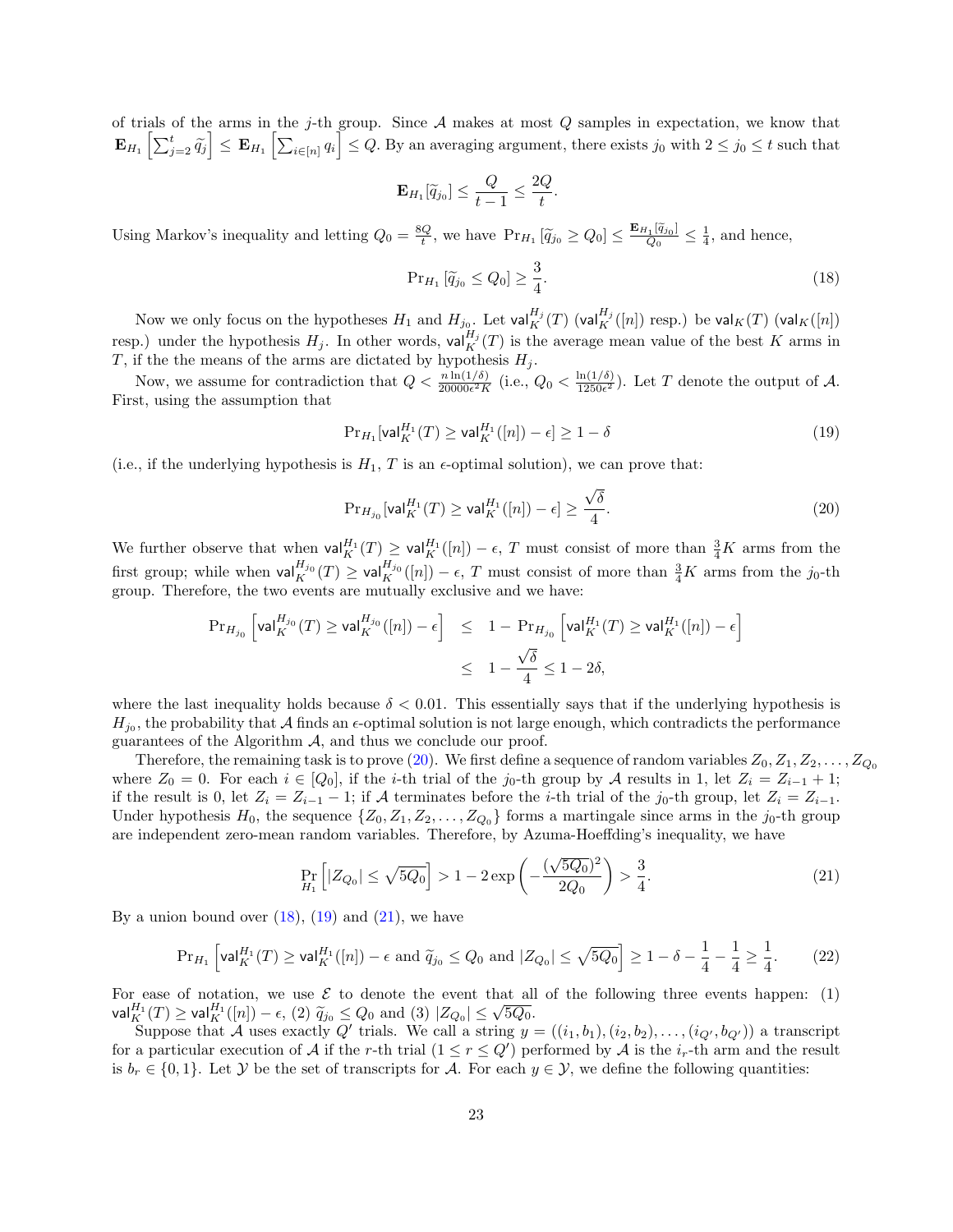- Let  $u_0^i(y)$  be the number of  $(i, 0)$  pairs in y and  $u_1^i(y)$  be the number of  $(i, 1)$  pairs in y;
- Let  $q_i(y) = u_0^i(y) + u_1^i(y)$  be the number of times A takes sample from the *i*-th arm in *y*;
- Let  $\tilde{u}_0^j(y) = \sum_{i=(j-1)K+1}^{jK} u_0^i(y)$  be the number of times that sampling from the j-th group results 0;  $\tilde{u}_1^j(y) = \sum_{i=(j-1)K+1}^{j(K)} u_1^i(y)$  be the number of times that sampling from the j-th group results 1;
- For all  $j \in [t]$ , let  $\tilde{q}_j(y) = \sum_{i=(j-1)K+1}^{j(K)} q_i(y) = \tilde{u}_0^j(y) + \tilde{u}_1^j(y)$  be the total number of samples taken from the *j*-th group in  $y$ .
- let  $T(y)$  be the output of A when the transcript generated by A is y (note that the output of A is completed determined by  $y$  since  $A$  is deterministic).

Let the random variable Y be the transcript generated by A. We use  $\mathcal{E}_y$  to denote the event that val $\frac{H_1}{K}(T(y)) \ge \text{val}^{H_1}(K) - \epsilon$  and  $\tilde{q}_{j_0}(y) \le Q_0$  and  $|\tilde{u}_0^{j_0}(y) - \tilde{u}_1^{j_0}(y)| \le \sqrt{5Q_0}$ . It is not hard to see that an equivalent wear to write (22) is as follows: equivalent way to write  $(22)$  is as follows:

$$
\sum_{y \in \mathcal{Y}} \mathbf{1} \left\{ \mathcal{E}_y \right\} \cdot \Pr_{H_1}[Y = y] \ge \frac{1}{4}.\tag{23}
$$

Now, we claim that for any  $y \in \mathcal{Y}$ , when  $\mathcal{E}_y$  is true, we have that

<span id="page-23-1"></span><span id="page-23-0"></span>
$$
\frac{\Pr_{H_{j_0}}[Y=y]}{\Pr_{H_1}[Y=y]} \ge \sqrt{\delta}.\tag{24}
$$

Therefore, we have

$$
\begin{aligned} \Pr_{H_{j_0}}\left[\mathrm{val}^{H_1}_K(T) \geq \mathrm{val}^{H_1}_K([n]) - \epsilon\right] &\geq \Pr_{H_{j_0}}\left[\mathcal{E}\right] = \sum_{y \in \mathcal{Y}} \mathbf{1}\left\{\mathcal{E}_y\right\} \cdot \Pr_{H_{j_0}}[Y = y] \\ &\geq \sum_{y \in \mathcal{Y}} \mathbf{1}\left\{\mathcal{E}_y\right\} \cdot \Pr_{H_1}[Y = y] \cdot \sqrt{\delta} \geq \frac{\sqrt{\delta}}{4}, \end{aligned}
$$

where the second inequality is because of  $(24)$ , and the last inequality is because of  $(23)$ . Therefore, we finish the proof of the Eq. [\(20\)](#page-22-0), which concludes the proof the lemma.

What remains is to prove the claim [\(24\)](#page-23-0). Fix a  $y \in \mathcal{Y}$ . We first express  $Pr_{H_1}[Y = y]$  and  $Pr_{H_{j_0}}[Y = y]$ in terms of  $\tilde{u}$  and  $\tilde{q}$ :

1. 
$$
\Pr_{H_1}[Y = y] = \left(\frac{1}{2} + 4\epsilon\right)^{\tilde{u}_1^1(y)} \left(\frac{1}{2} - 4\epsilon\right)^{\tilde{u}_0^1(y)} \prod_{j=2}^t \left(\frac{1}{2}\right)^{\tilde{q}_j(y)};
$$
  
\n2.  $\Pr_{H_{j_0}}[Y = y] = \left(\frac{1}{2} + 4\epsilon\right)^{\tilde{u}_1^1(y)} \left(\frac{1}{2} - 4\epsilon\right)^{\tilde{u}_0^1(y)} \left(1 - 16\epsilon\right)^{\tilde{u}_0^{j_0}(y)} \left(1 + 16\epsilon\right)^{\tilde{u}_1^{j_0}(y)} \prod_{j=2}^t \left(\frac{1}{2}\right)^{\tilde{q}_j(y)}.$ 

Taking the ratio, we obtain that

$$
\frac{\Pr_{H_{j_0}}[Y=y]}{\Pr_{H_1}[Y=y]} = (1-16\epsilon)^{\tilde{u}_0^{j_0}(y)}(1+16\epsilon)^{\tilde{u}_1^{j_0}(y)} = (1-16\epsilon)^{\frac{\tilde{u}_0^{j_0}(y)}{2} + \frac{\tilde{u}_0^{j_0}(y) - \tilde{u}_1^{j_0}(y)}{2}}(1+16\epsilon)^{\frac{\tilde{u}_0^{j_0}(y) - \tilde{u}_1^{j_0}(y)}{2}}}{(1-256\epsilon^2)^{\frac{\tilde{u}_0^{j_0}(y)}{2}}\left(\frac{1-16\epsilon}{1+16\epsilon}\right)^{\frac{\tilde{u}_0^{j_0}(y) - \tilde{u}_1^{j_0}(y)}{2}} \ge (1-256\epsilon^2)^{\frac{\tilde{u}_{j_0}(y)}{2}}(1-32\epsilon)^{\left|\frac{\tilde{u}_0^{j_0}(y) - \tilde{u}_1^{j_0}(y)}{2}\right|}. \tag{25}
$$

When both  $\widetilde{q}_{j_0}(y) \leq Q_0$  and  $|u_0^{j_0}(y) - u_1^{j_0}(y)| \leq \sqrt{5Q_0}$  hold, we have (recall that  $Q_0 \leq \frac{\ln(1/\delta)}{1250\epsilon^2}$  $\frac{\ln(1/\delta)}{1250\epsilon^2}$ 

$$
(1 - 256\epsilon^2)^{\frac{\tilde{q}_{j_0}(y)}{2}}(1 - 32\epsilon)^{\left|\frac{\tilde{u}_0^{j_0}(y) - \tilde{u}_1^{j_0}(y)}{2}\right|} \geq (1 - 256\epsilon^2)^{Q_0/2}(1 - 32\epsilon)^{\sqrt{5Q_0}/2}
$$
  
 
$$
\geq (1 - 256\epsilon^2)^{\frac{\ln(1/\delta)}{2500\epsilon^2}}(1 - 32\epsilon)^{\frac{\sqrt{\ln(1/\delta)}}{30\epsilon}} \geq \delta^{1/4} \cdot \delta^{1/4} = \sqrt{\delta},
$$

where in the penultimate inequality we used the assumption that  $0 < \delta \leq 0.01$ . This proves [\(24\)](#page-23-0).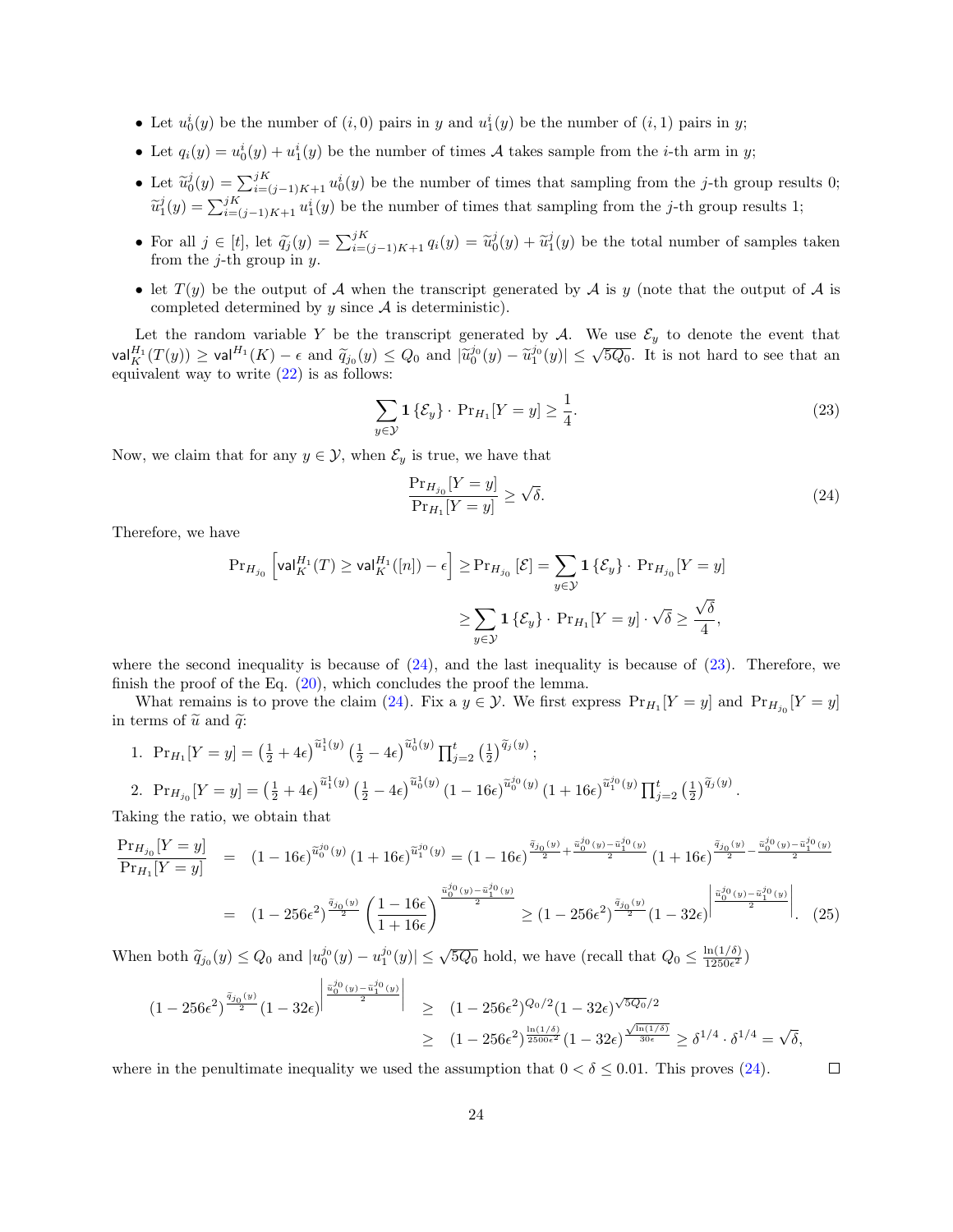[Theorem 5.5](#page-8-1) Fix real numbers  $\delta, \epsilon$  such that  $0 < \delta, \epsilon \leq 0.01$ , and integers K, n, where  $K \leq n/2$ . Let A be a (possibly randomized) algorithm so that for any set of n arms with the mean  $\theta_1, \theta_2, \ldots, \theta_n$ ,

- A makes at most Q samples in expectation;
- With probability at least  $1 \delta$ , A outputs a set T of size K with  $\mathsf{val}_K(T) \geq \mathsf{val}_K([n]) \epsilon$ .

We have that  $Q = \Omega\left(\frac{n \ln(1/\delta)}{\epsilon^2 K}\right)$ .

.

Proof of [Theorem 5.5.](#page-8-1) We show that essentially the same lower bound also holds for any randomized algorithm. The following argument is standard and we include it for completeness. Fix  $0 < \epsilon, \delta < 1/2$ . We assume, for contradiction, that there is a randomized algorithm  $A$  which can achieve the same performance guarantee stated as in the theorem, but the expected number Q of samples is no more than  $\frac{n \log(1/\delta)}{100000\epsilon^2 K}$ . We can view the randomized algorithm  $A$  as a deterministic algorithm with a sequence  $S$  of random bits. We use R to denote the randomness from the arms. Note that if we fix  $S$  and  $R$ , the execution and the output of the algorithm are fixed. We use  $A(S, R) = 1$  to denote the event that the output of A is an  $\epsilon$ -optimal solution. Let us use  $Q(S, R)$  to denote the number of samples taken by A. The performance guarantee of A is that

$$
Pr_{S,R}[{\cal A}(S,R)=1] = \mathbf{E}_{S,R}[{\cal A}(S,R)] = \mathbf{E}_{S} \mathbf{E}_{R}[{\cal A}(S,R) \mid S] \ge 1 - \delta.
$$

This is equivalent to say that  $\mathbf{E}_S \mathbf{E}_R[1 - A(S, R) | S] \le \delta$ . By Markov inequality, we have that  $\Pr_S \left[ \mathbf{E}_R[1 - A(S, R) | S] \right]$  $\mathcal{A}(S,R) | S \geq 2\delta \leq 1/2$ . Equivalently, we have that

<span id="page-24-0"></span>
$$
\Pr_S \Big[ \mathbf{E}_R[\mathcal{A}(S, R) \mid S] \ge 1 - 2\delta \Big] \ge 1/2. \tag{26}
$$

By our assumption, we have  $\mathbf{E}_{S,R} Q(S,R) \leq \frac{n \log(1/\delta)}{100000 \epsilon^2 R}$  $\frac{n \log(1/\delta)}{100000 \epsilon^2 K}$ . So, by Markov inequality,

<span id="page-24-1"></span>
$$
\Pr_S\left[\mathbf{E}_R[Q(S,R) \mid S] \le \frac{n \log(1/\delta)}{40000\epsilon^2 K}\right] \ge \frac{3}{5}.\tag{27}
$$

Combining [\(26\)](#page-24-0) and [\(27\)](#page-24-1), we know there is a particular random sequence S such that both  $\mathbf{E}_R[\mathcal{A}(S,R)]$  $|S| \geq 1-2\delta$  and  $\mathbf{E}_{R}[Q(S,R) | S] \leq \frac{n \log(1/\delta)}{40000\epsilon^2 K}$  $\frac{n \log(1/\theta)}{40000\epsilon^2 K}$  hold. Since the algorithm A with a particular sequence S is simply a deterministic algorithm, this contradicts the lower bound we proved for any deterministic algorithm in [Lemma 5.4.](#page-7-2) П

**Theorem F.1.** Fix real numbers  $\delta, \epsilon$  such that  $0 < \delta, \epsilon \leq 0.01$ , and integers  $K, n$ , where  $n/2 \leq K < n$ . Let  $\mathcal A$  be a (possibly randomized) algorithm such that for any multiple arm identification instance,  $\mathcal A$  can outputs an  $\epsilon$ -optimal set T of size K, with probability at least  $1 - \delta$ , using at most Q samples in expectation. We have that

$$
Q = \Omega\left(\frac{n-K}{K} \cdot \frac{n}{\epsilon^2}\right) \left(\frac{n-K}{K} + \frac{\ln 1/\delta}{K}\right).
$$

Proof. In fact, in the proof of [Theorem 4.5,](#page-5-4) we have established the equivalence between the problem of find an  $\epsilon$ -optimal solution of size K and an  $\epsilon'$ -optimal solution of size  $n - K$ , where  $\epsilon' = \frac{K}{n-K} \cdot \epsilon$ . Since  $n - K \leq n/2$ , we can use the lower bounds developed in [Theorem 5.1](#page-6-1) and [Theorem 5.5,](#page-8-1) which show that Q should be at least  $Q = \Omega\left(\frac{n}{\epsilon'^2}\left(1 + \frac{\ln(1/\delta)}{n-K}\right)\right)$ . Plugging in  $\epsilon' = \frac{K}{n-K} \cdot \epsilon$ , we obtain the desired lower bound.  $\Box$